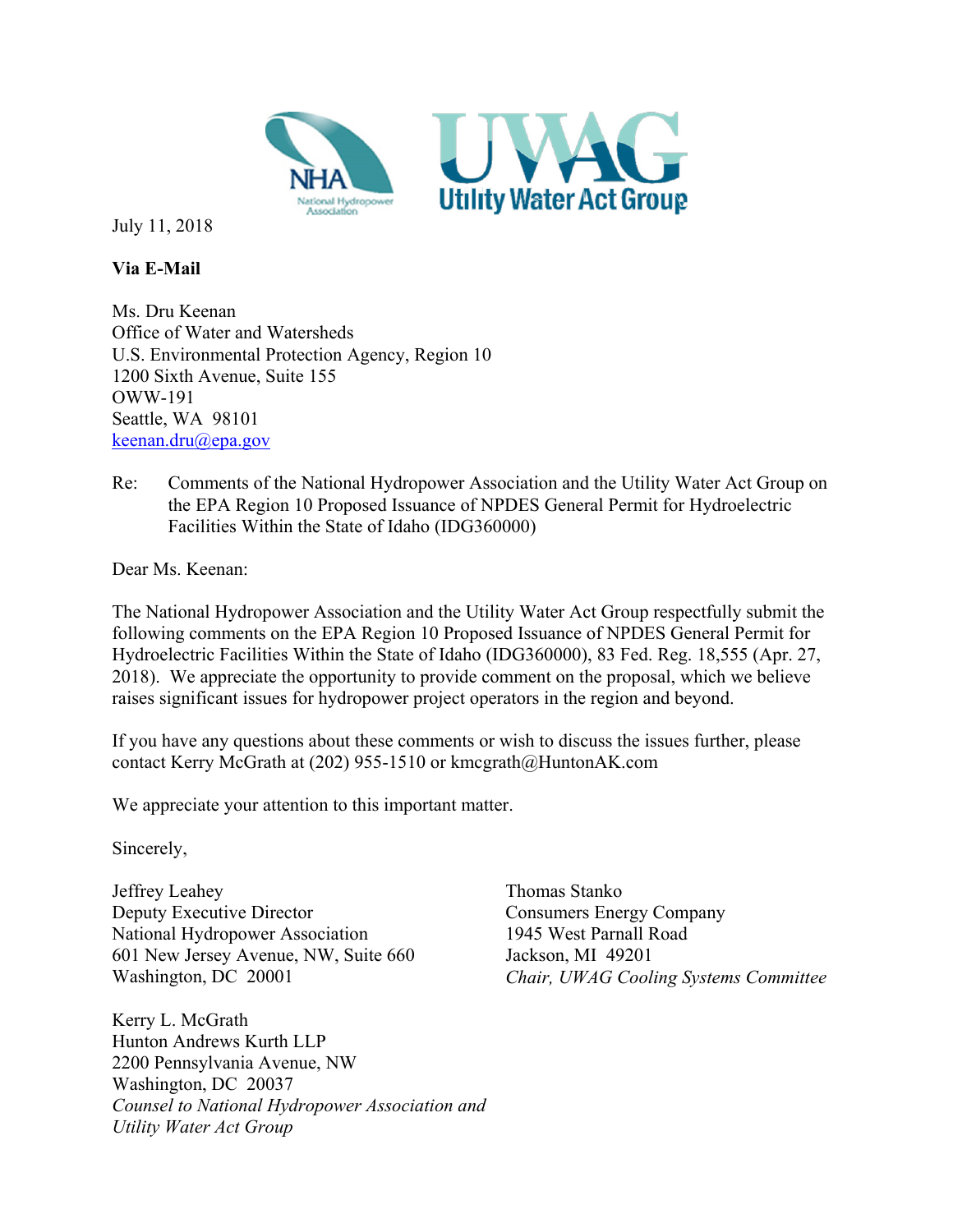cc: Loren Moore, Idaho Department of Environmental Quality (Loren.Moore@deq.idaho.gov) David Ross, EPA Headquarters (Ross.davidp@epa.gov) Lee Forsgren, EPA Headquarters (Forsgren.lee@epa.gov) Andrew Sawyers, EPA Headquarters (Sawyers.andrew@epa.gov) Owen McDonough, EPA Headquarters (McDonough.owen@epa.gov)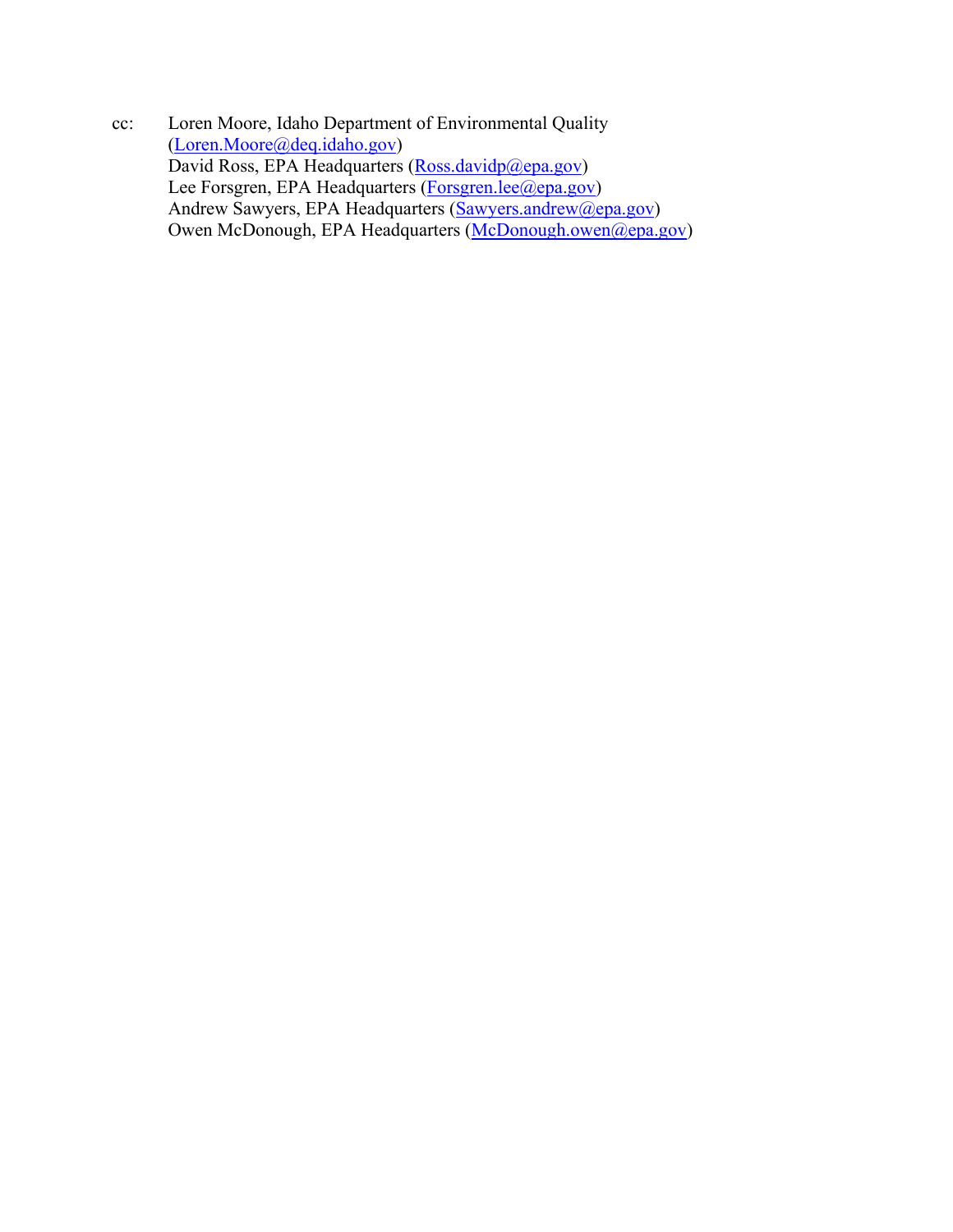



**The National Hydropower Association and the Utility Water Act Group Comments on EPA's Proposed Issuance of NPDES General Permit for Hydroelectric Facilities Within the State of Idaho** 

**83 Fed. Reg. 18,555 (Apr. 27, 2018)** 

**July 11, 2018**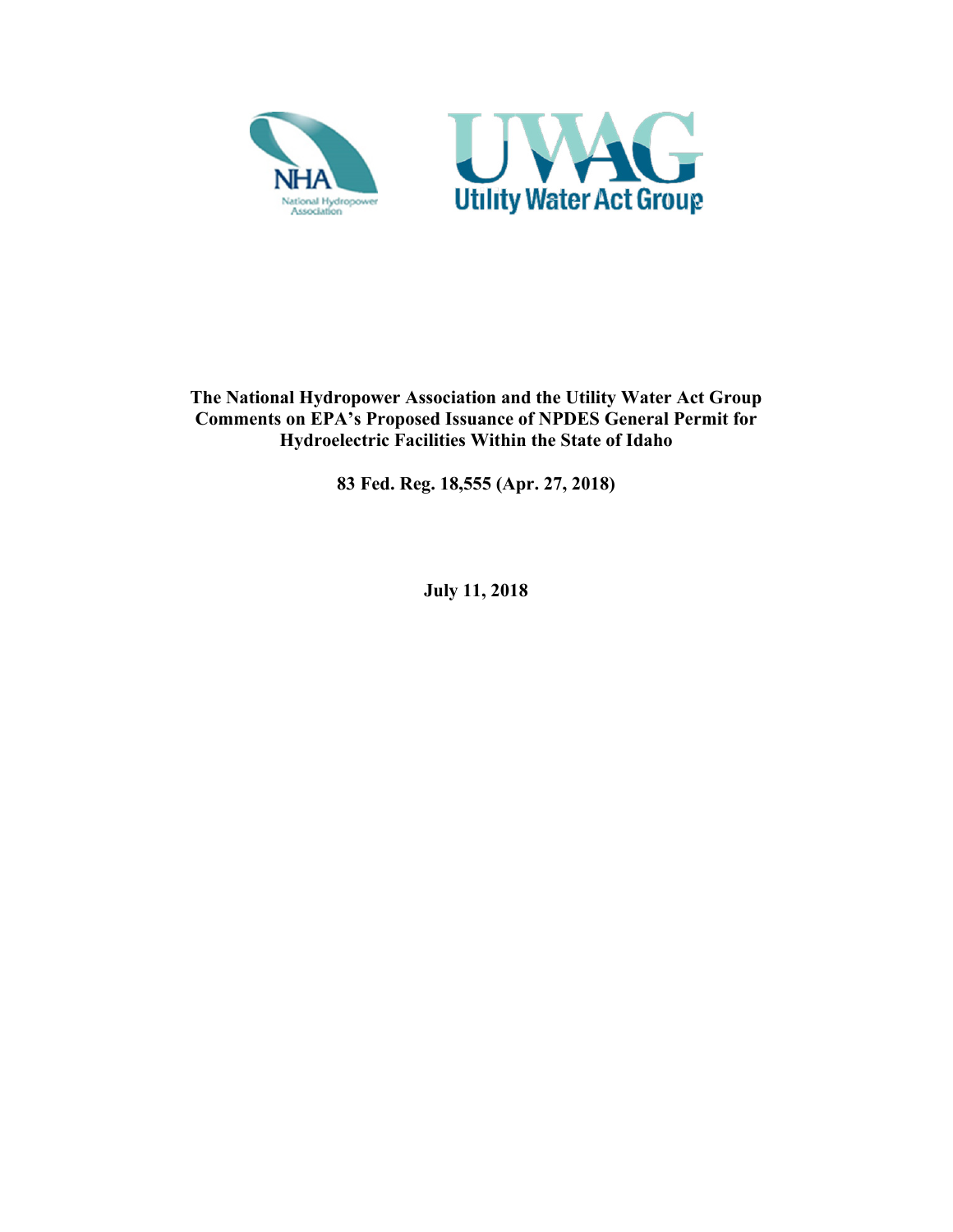#### **Executive Summary**

With the U.S. Environmental Protection Agency ("EPA" or "Agency") Region 10's proposed National Pollutant Discharge Elimination System ("NPDES") general permit for hydroelectric facilities discharging to waters within the State of Idaho ("Proposed Permit") (IDG360000), 83 Fed. Reg. 18,555 (Apr. 27, 2018), EPA, for the first time in a rule or permitting action of general applicability, takes the position that hydroelectric facilities are subject to the requirements of Clean Water Act ("CWA") § 316(b), 33 U.S.C. § 1326(b), and EPA's 2014 Final Rule to Establish Requirements for Cooling Water Intake Structures at Existing Facilities and Amend Requirements at Phase I Facilities, 79 Fed. Reg. 48,300 (Aug. 15, 2014) ("2014 Rule" or "Existing Facilities Rule").

Unlike the other facilities to which EPA has applied  $\S 316(b)$ , EPA has not established technology-based limitations and standards for hydroelectric facilities, nor would it be reasonable to do so given the *de minimis* nature of their discharges. EPA never collected any information on the design, location, construction, and capacity of pipes or other features used to divert water for use in cooling equipment in hydroelectric facilities, or on the environmental impacts of those features. As these comments will show, that omission is crucial because hydroelectric facilities differ substantially from the largely land-based steam electric plants and industrial facilities for which EPA developed the 2014 Rule and every other § 316(b) rule the Agency has adopted. Of equal significance, EPA has never considered any of the legal, technical, or economic issues involved in applying § 316(b) to hydroelectric facilities.

The Proposed Permit nevertheless relies on the 2014 Rule's standards for steam electric power and manufacturing plants to establish the Region's best professional judgment ("BPJ") about what "cooling water intake structure" ("CWIS") is the best technology available ("BTA") "to minimize [the] adverse environmental effects of [CWIS]" at hydroelectric facilities, and

i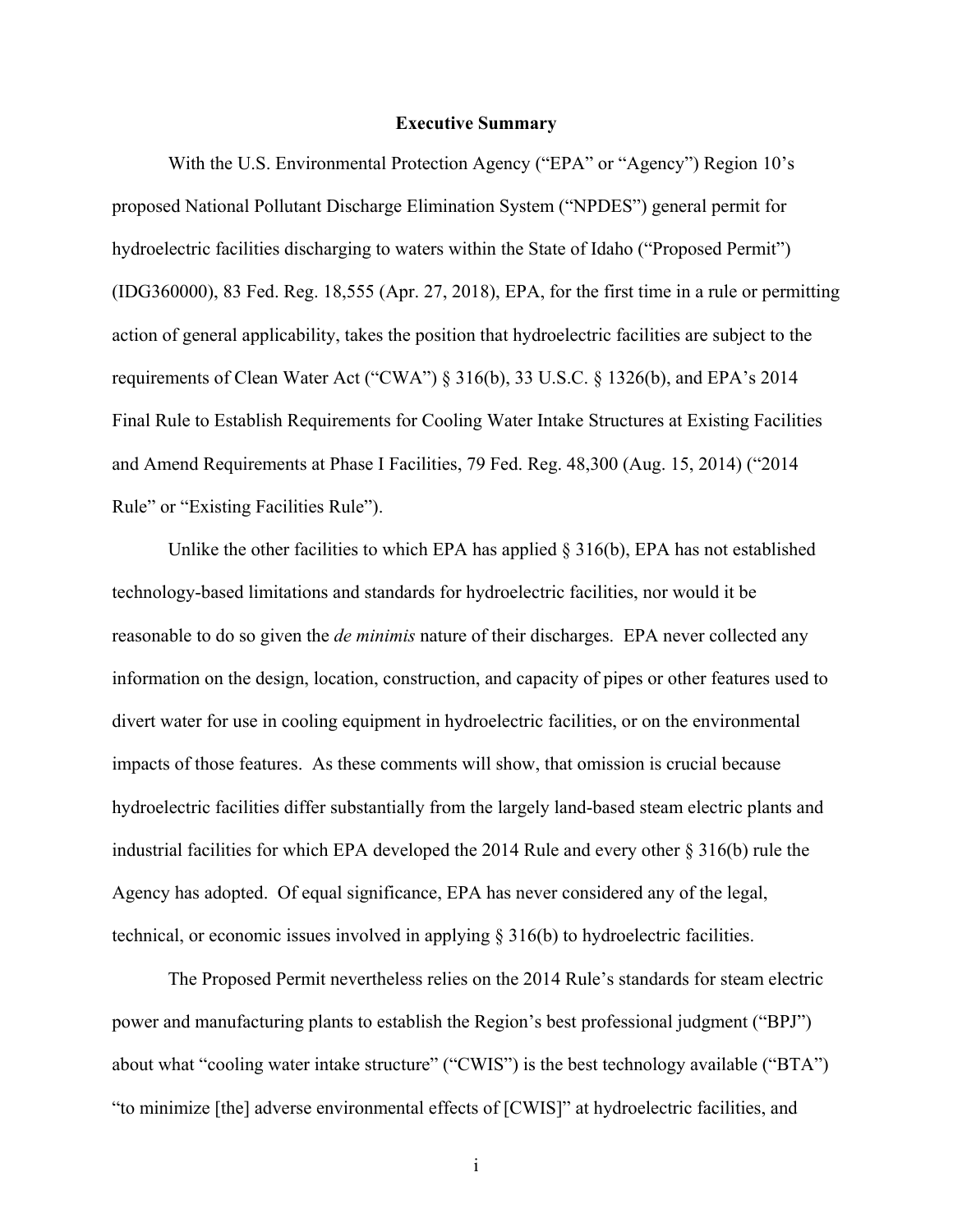requires that the permit conditions reflecting those technologies be met within 180 days of the effective date of the permit.<sup>1</sup>

There are several key problems with Region 10's proposal. First, interpreting CWA § 316(b) to apply to hydroelectric generation facilities would be a significant expansion of EPA's regulatory jurisdiction and would duplicate other federal and state requirements specifically designed to address these environmental impacts. Second, EPA has never provided notice or an opportunity for comment on the applicability of § 316(b) to hydroelectric facilities. In fact, the Agency explicitly stated that withdrawals from hydroelectric facilities were not meant to be addressed in its Existing Facilities Rule. 76 Fed. Reg. 22,174, 22,190 (Apr. 20, 2011). It would be arbitrary and capricious, and contrary to the Administrative Procedure Act ("APA") requirements for fair notice and opportunity for comment, for EPA to now adopt such a novel, post-hoc interpretation. Third, even if EPA, after full and procedurally appropriate consideration of the issue, concluded that CWA § 316(b) applies to hydroelectric facilities (which NHA and UWAG believe it should not), the requirements of the 2014 Rule are not appropriate for such facilities, which are fundamentally different from the steam electric power and manufacturing plants EPA considered in that rulemaking, both in terms of the feasibility and cost of technology and the assessment of environmental impacts. Indeed, the 2014 Rule's requirements would be unnecessary in most cases because the rates of impingement and entrainment would be so low that additional controls would not be warranted.

In the Proposed Permit, Region 10 proposes to establish new BTA requirements based on its "best professional judgment" without first characterizing and evaluating the attributes of the facilities in question and determining whether they have already minimized adverse

<sup>&</sup>lt;sup>1</sup> See EPA, NPDES Fact Sheet, Proposed Wastewater Discharges from Hydroelectric Generating Facilities General Permit, IDG360000, at 23 (Apr. 27, 2018) ("Proposed Permit Fact Sheet").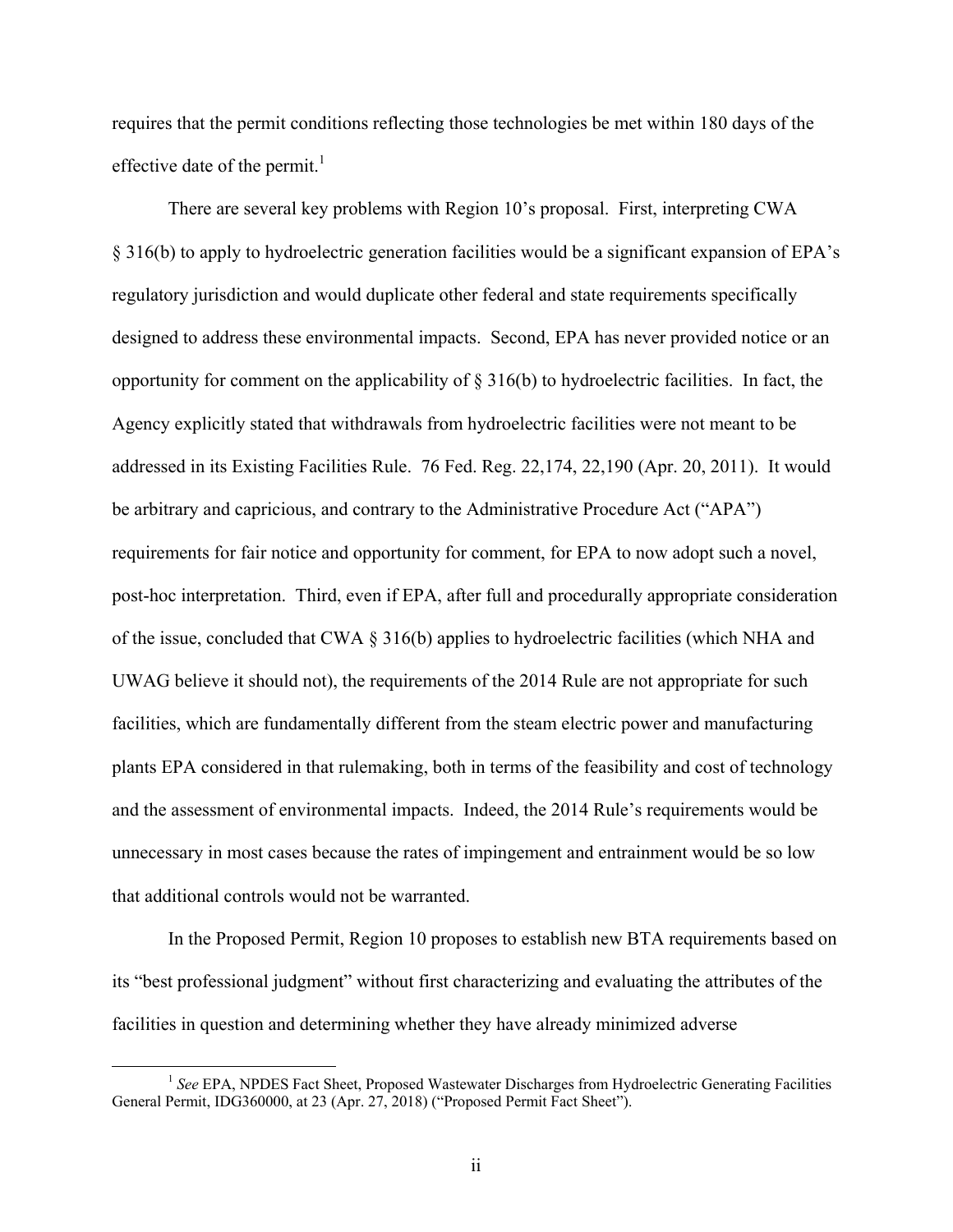environmental effects and without identifying the technologies, measures, procedures, and methods the Agency anticipates facilities would use to meet the requirements imposed by the permit. In fact, it would be very difficult and, in some cases, infeasible, for many hydroelectric facilities to comply with the requirements outlined in the Proposed Permit and, even if some facilities could comply, the costs of doing so would likely far exceed any plausible environmental benefits. For all of these reasons, discussed in more detail in these joint comments, Region 10 should remove any § 316(b)-related provisions from the Proposed Permit. Finally, in addition to the § 316(b)-related measures, a number of discharge-related provisions in the Proposed Permit require clarification and/or revision.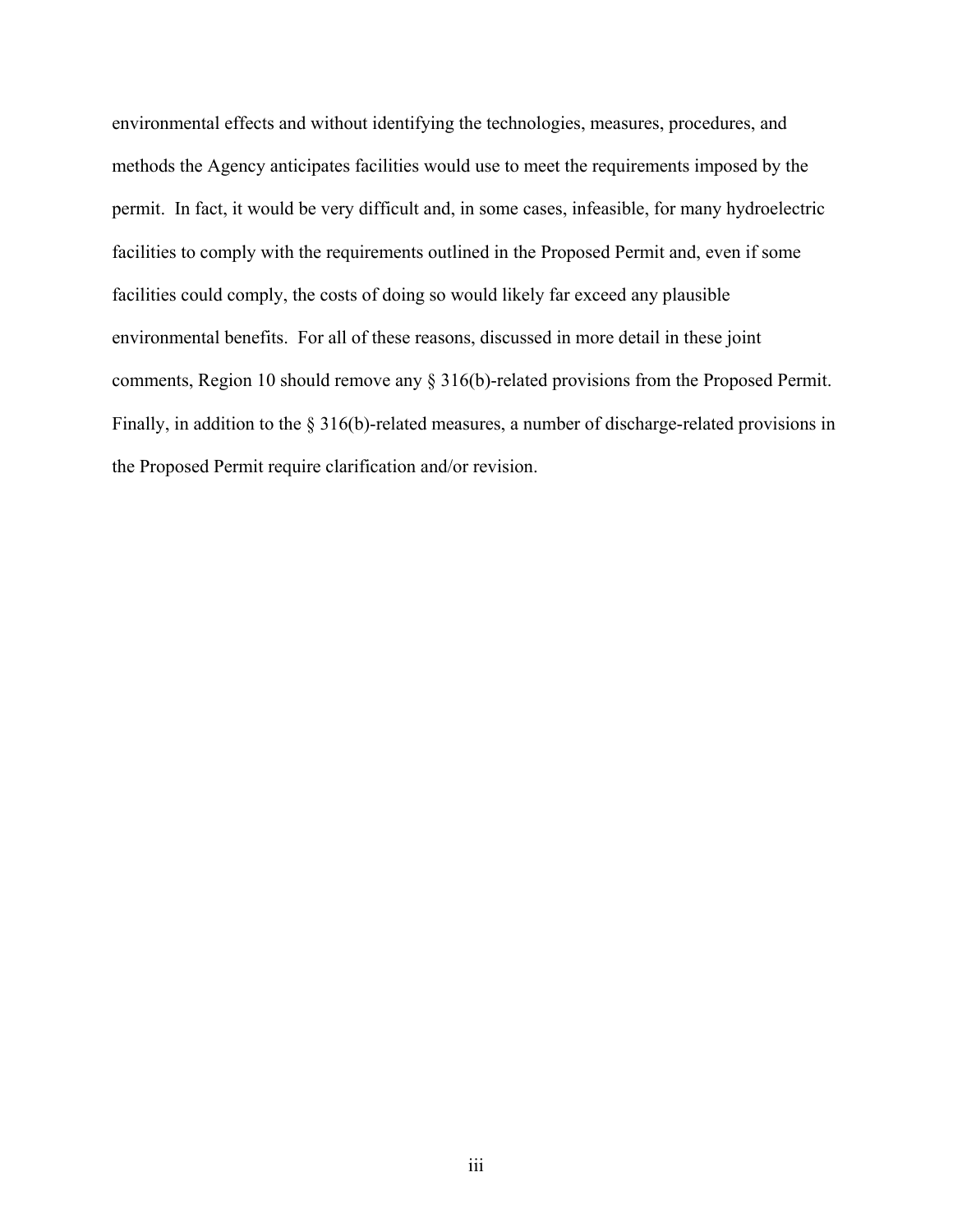# **Table of Contents**

| I.    |                                                                                                                                                                |                                                                                                                                                    |     |  |
|-------|----------------------------------------------------------------------------------------------------------------------------------------------------------------|----------------------------------------------------------------------------------------------------------------------------------------------------|-----|--|
| II.   |                                                                                                                                                                |                                                                                                                                                    |     |  |
|       | A.                                                                                                                                                             | EPA's Prior Regulations Implementing $\S$ 316(b) Have Not Addressed                                                                                |     |  |
|       | <b>B.</b>                                                                                                                                                      | The Proposed NPDES General Permit Inappropriately Seeks to Apply                                                                                   |     |  |
| III.  |                                                                                                                                                                |                                                                                                                                                    |     |  |
|       | A.                                                                                                                                                             | Hydroelectric Generation Facilities Are Not Subject to CWA § 316(b). 12                                                                            |     |  |
|       | <b>B.</b>                                                                                                                                                      | Establishing § 316(b) Requirements for CWISs at Hydroelectric Facilities<br>Would Conflict With and Duplicate Other Federal and State Requirements |     |  |
| IV.   | EPA's 2014 Rule for Existing Facilities Did Not Consider Hydroelectric                                                                                         |                                                                                                                                                    |     |  |
|       | A.                                                                                                                                                             | EPA Has Never Provided Notice or an Opportunity to Comment on the<br>Applicability of § 316(b) Requirements to Hydroelectric Facilities. 20        |     |  |
|       | <b>B.</b>                                                                                                                                                      | EPA Did Not Consider Technologies for Hydroelectric Facilities or<br>Evaluate the Potential Impacts of Applying the Rule's BTA Standards to        | .22 |  |
| V.    | Even if § 316(b) Did Apply to Hydroelectric Facilities, Which it Does Not, the<br>Requirements of the 2014 Rule Are Not Appropriate for Such Facilities, Which |                                                                                                                                                    | .25 |  |
| VI.   | The § 316(b) Measures Required in the Proposed General Permit Are                                                                                              |                                                                                                                                                    |     |  |
| VII.  | EPA Should Clarify Certain Other Requirements in the Proposed General Permit. 34                                                                               |                                                                                                                                                    |     |  |
| VIII. |                                                                                                                                                                |                                                                                                                                                    |     |  |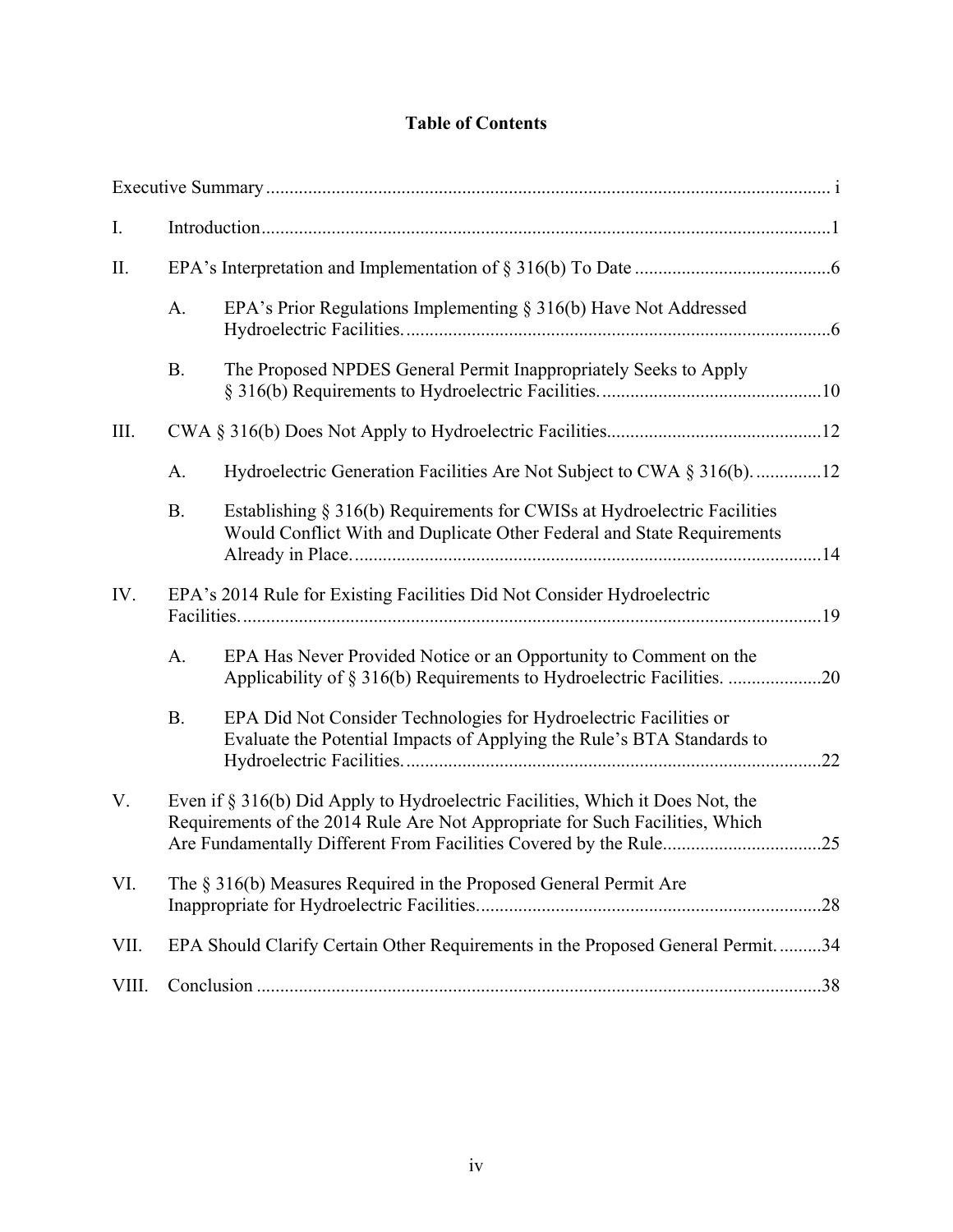## **The National Hydropower Association and the Utility Water Act Group Comments on EPA's Proposed Issuance of NPDES General Permit for Hydroelectric Facilities Within the State of Idaho**

#### **I. Introduction**

EPA Region 10 has proposed to issue a NPDES general permit for hydroelectric facilities discharging to waters within the State of Idaho. 83 Fed. Reg. 18,555 (Apr. 27, 2018). With the Proposed Permit, EPA, for the first time in a rule or permitting action of general applicability, takes the position that hydroelectric facilities are subject to the requirements of CWA § 316(b), 33 U.S.C. § 1326(b), and EPA's 2014 Rule.

The Proposed Permit would apply only to hydroelectric facilities that require an NPDES permit to discharge pollutants associated with the operation of hydroelectric facilities to waters of the United States in Idaho, and that use water to cool some of that equipment, where the amount of cooling water falls below the 2014 Rule's qualifying thresholds. $2$  Region 10 asserts that those hydroelectric facilities must meet CWA  $\S$  316(b) requirements established by the Director on a case-by-case, BPJ basis under 40 C.F.R. § 125.90(b). Proposed Permit Fact Sheet at 22-23, 28. The Proposed Permit purports to reflect Region 10's BPJ about what CWIS technology is the best available "to minimize [the] adverse environmental effects of [CWIS]" at hydroelectric facilities and requires that the permit conditions reflecting those technologies be met within 180 days of the effective date of the permit. Proposed Permit Fact Sheet at 23.

The Region's proposal to apply CWA § 316(b), even on a BPJ case-by-case basis, to hydroelectric facilities is neither compelled by nor consistent with the CWA. And, as demonstrated in these comments, even if CWA § 316(b) were applicable, the Region's proposed

<sup>&</sup>lt;sup>2</sup> See Proposed Permit Fact Sheet at 19. The 2014 Rule's stringent requirements apply only to facilities that are point sources requiring an NPDES permit, withdraw from a water of the United States, use CWIS with a design intake flow of greater than 2 million gallons per day ("MGD"), and use 25 percent or more of the water withdrawn exclusively for cooling purposes. 40 C.F.R. § 125.91(a).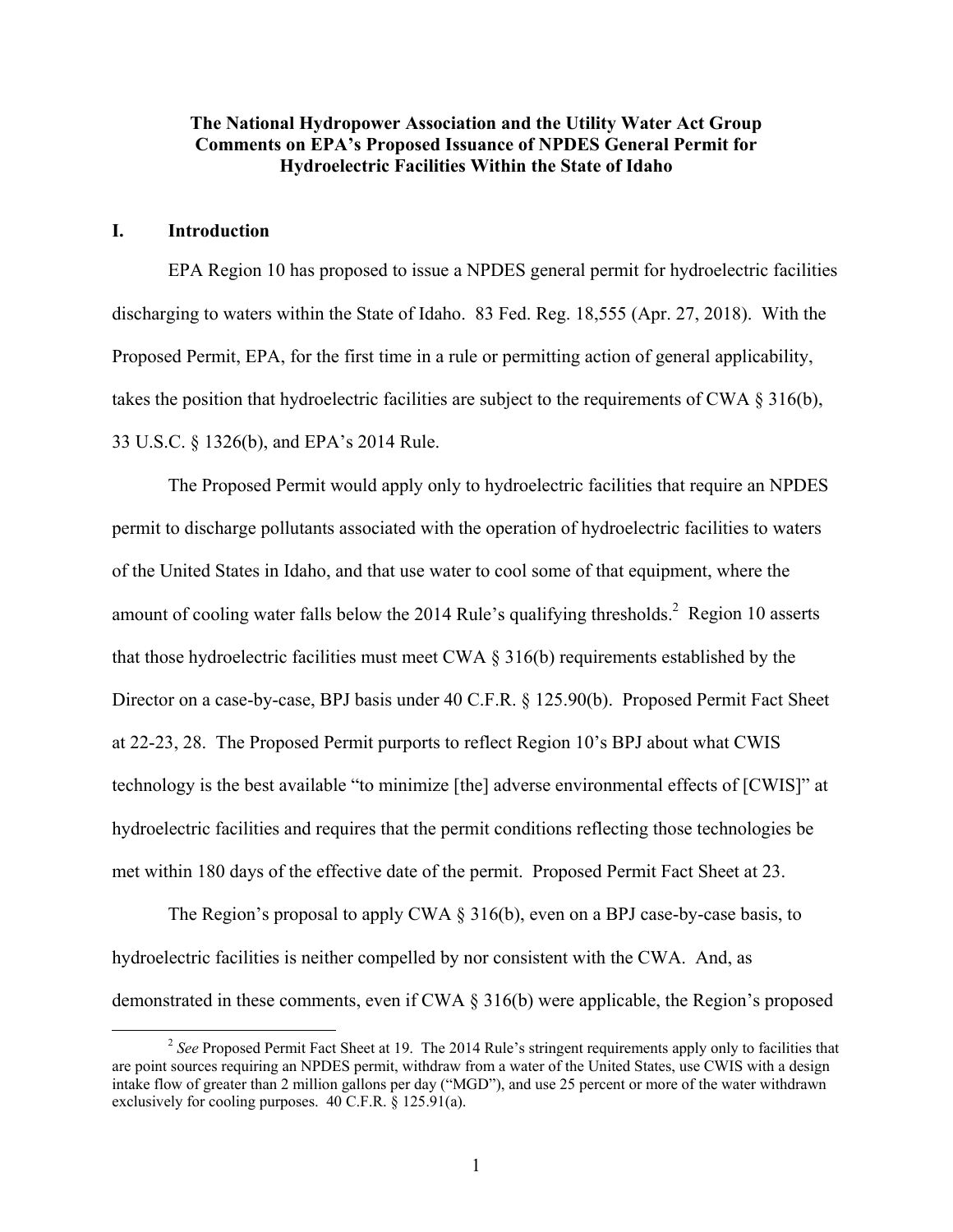BPJ requirements are arbitrary and capricious for several reasons. First, the Fact Sheet demonstrates that the Region borrowed from and relies on a rule that EPA expressly stated did not apply to hydroelectric facilities and that the Agency adopted without any consideration of the technical feasibility or cost of application of such requirements to hydroelectric facilities. Proposed Permit Fact Sheet at 28.

Second, the Region has provided no independent analysis or support for any of the proposed requirements. Indeed, for many of the conditions imposed, neither the Fact Sheet nor the Proposed Permit provide any meaningful indication of technology or methods the permit might be expected to employ, nor does the proposal provide any discussion of the technical feasibility, costs, benefits, or other relevant factors associated with those conditions. This deficiency is not limited to the requirements based on EPA's 2014 Rule. The Region has not provided, for example, any analysis of or support for the Proposed Permit's requirement that, to comply with the proposed BTA requirements established for CWIS, facilities must maintain screening technologies established in National Marine Fisheries Service ("NMFS") Northwest Region's Anadromous Salmonid Passage Facility Design guidelines, which were developed by NMFS for hydroelectric turbines, not cooling water diversion pipes.

The National Hydropower Association ("NHA") is the national non-profit trade association dedicated to promoting the growth of clean, affordable, U.S. hydropower. It seeks to secure hydropower's place as a renewable and reliable energy source that serves national environmental, energy, and economic policy objectives. NHA's membership includes more than 240 companies, from Fortune 500 corporations to family-owned small businesses. NHA members include public and investor-owned utilities, independent power producers, developers, equipment manufacturers and other service providers. In the United States, hydropower plants

2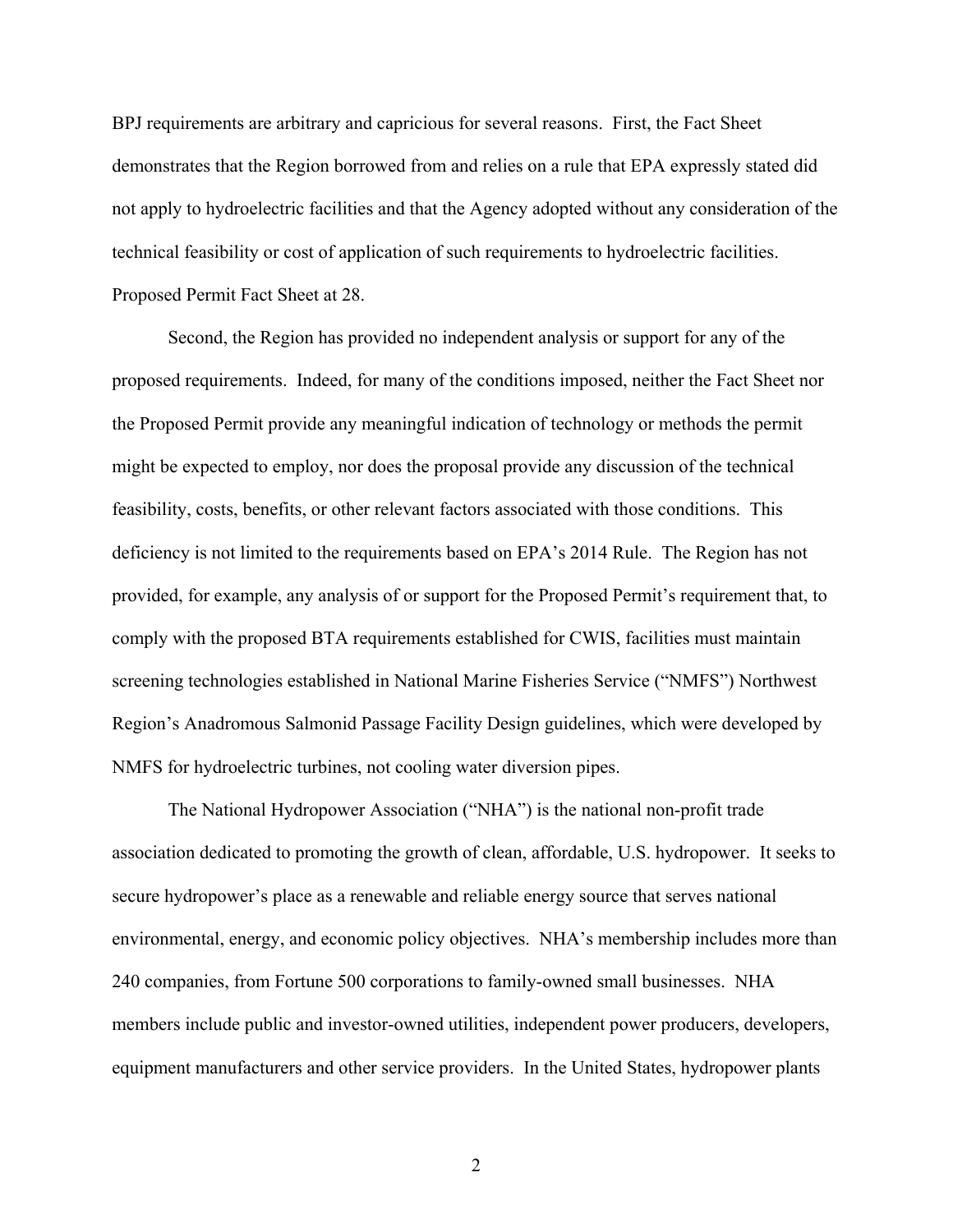provide about 6 to 7 percent of the nation's total electric generation and pumped storage hydropower plants provide the vast majority of energy storage, approximately 97 percent. NHA's membership includes Idaho companies that will be directly affected by the Proposed Permit.

The Utility Water Act Group ("UWAG") is a voluntary, non-profit, unincorporated group of 146 individual energy companies and three national trade associations of energy companies: the Edison Electric Institute, the National Rural Electric Cooperative Association, and the American Public Power Association. UWAG members operate hydroelectric facilities, power plants, and other facilities that generate, transmit, and distribute electricity to residential, commercial, industrial, and institutional customers. One of UWAG's purposes is to participate on behalf of its members in EPA regulatory actions under the CWA and in litigation arising from those regulatory actions. UWAG's membership includes owners and operators of hydroelectric facilities that would be affected by the adoption and issuance of the Proposed Permit.

Hydroelectric facilities vary significantly in terms of design and configuration, especially when it comes to the pipes and structures that divert water for purposes of cooling. Generally, water diverted for cooling is primarily sourced from three locations within the hydroelectric facility: (1) the penstock – a closed conduit or pipe that conveys water from the reservoir to the turbine, (2) the turbine scroll case – a spiral-shaped steel structure distributing water flow through the wicket gates located just prior to the turbine, or (3) a water inlet port located on the face of the dam. There likely are exceptions to these locations, because each facility has a unique, location-specific design to take maximum advantage of the hydraulics of that location. An individual facility may use one design exclusively, or may use a combination of designs. After use for cooling, diverted water is transferred downstream primarily via these methods: (1)

3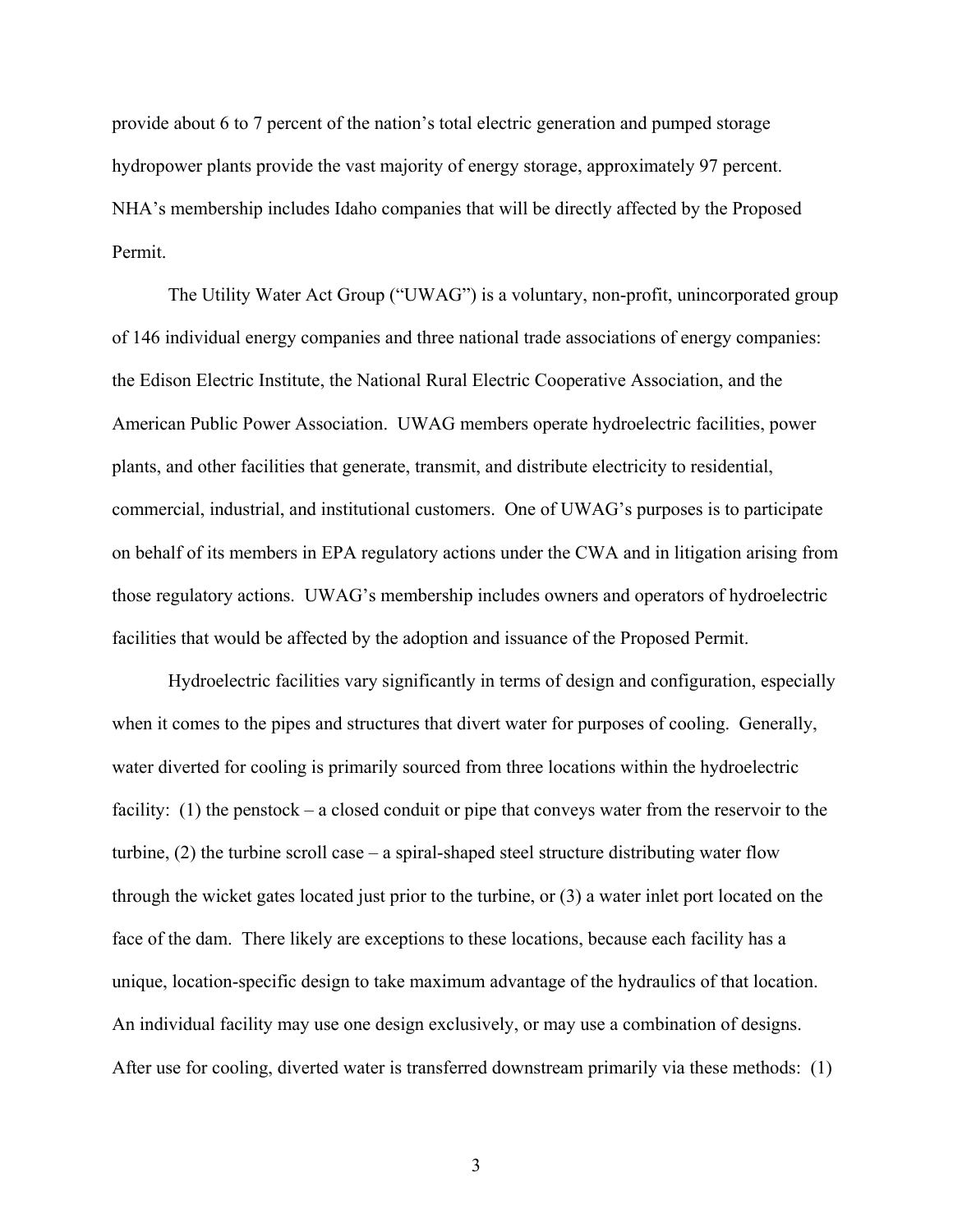directed back to the penstock and re-used to generate electricity, (2) directed back to the scroll case (low head dams mainly) and re-used to generate electricity, (3) directed to the tailrace via the draft tube, or (4) direct transfer to the tailrace. The features of a typical hydroelectric facility are depicted in Figure 1, and an example of a facility diverting cooling water from the penstock is depicted in Figure 2.





 <sup>3</sup> <sup>3</sup> The Visual Dictionary, Cross Section of a Hydroelectric Plant, www.ikonet.com.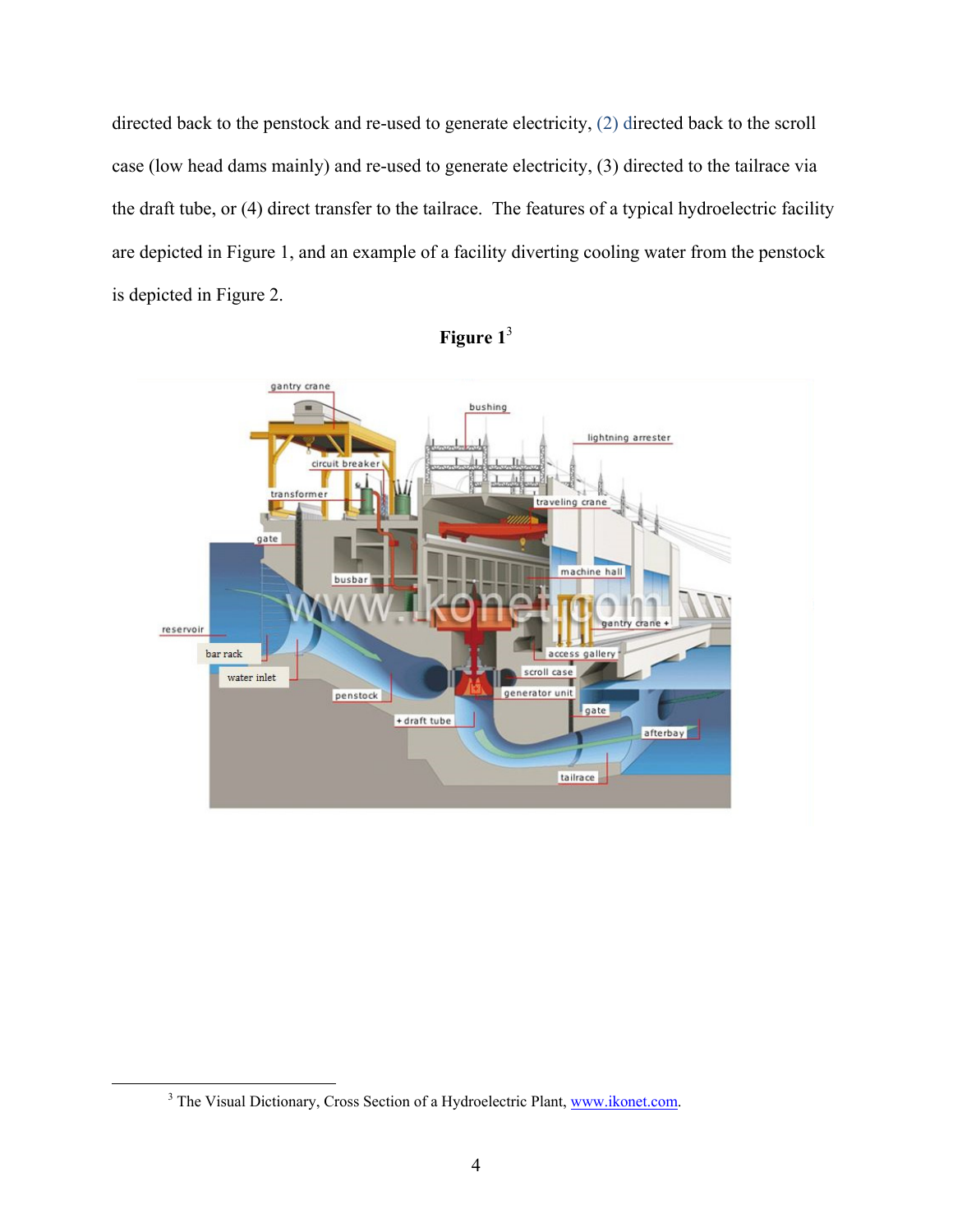**Figure 2** 



Accordingly, hydroelectric generating facilities do not have CWISs in the conventional industrial context upon which the current  $\S 316(b)$  regulations were developed. Hydroelectric facilities bring a wide variety of technical challenges associated with characterizing impingement and entrainment, and applying technologies that EPA considered in its 2014 rulemaking as available for on-shore facilities. This is evident in the 2014 Rule's definition of a CWIS. EPA's regulations define CWIS as "the total physical structure and any associated construction waterways used to withdraw cooling water from waters of the United States. The [CWIS] extends from the point at which water is first withdrawn from waters of the United States up to, and including the intake pumps." 40 C.F.R. § 125.92(f). The 2014 Rule envisions the use of pumps to actively *withdraw* cooling water from surface waters that are waters of the U.S., but this broad definition is inappropriate for hydroelectric facilities, which are diversion structures by design – impounding water and transporting/passing water along a contiguous waterway to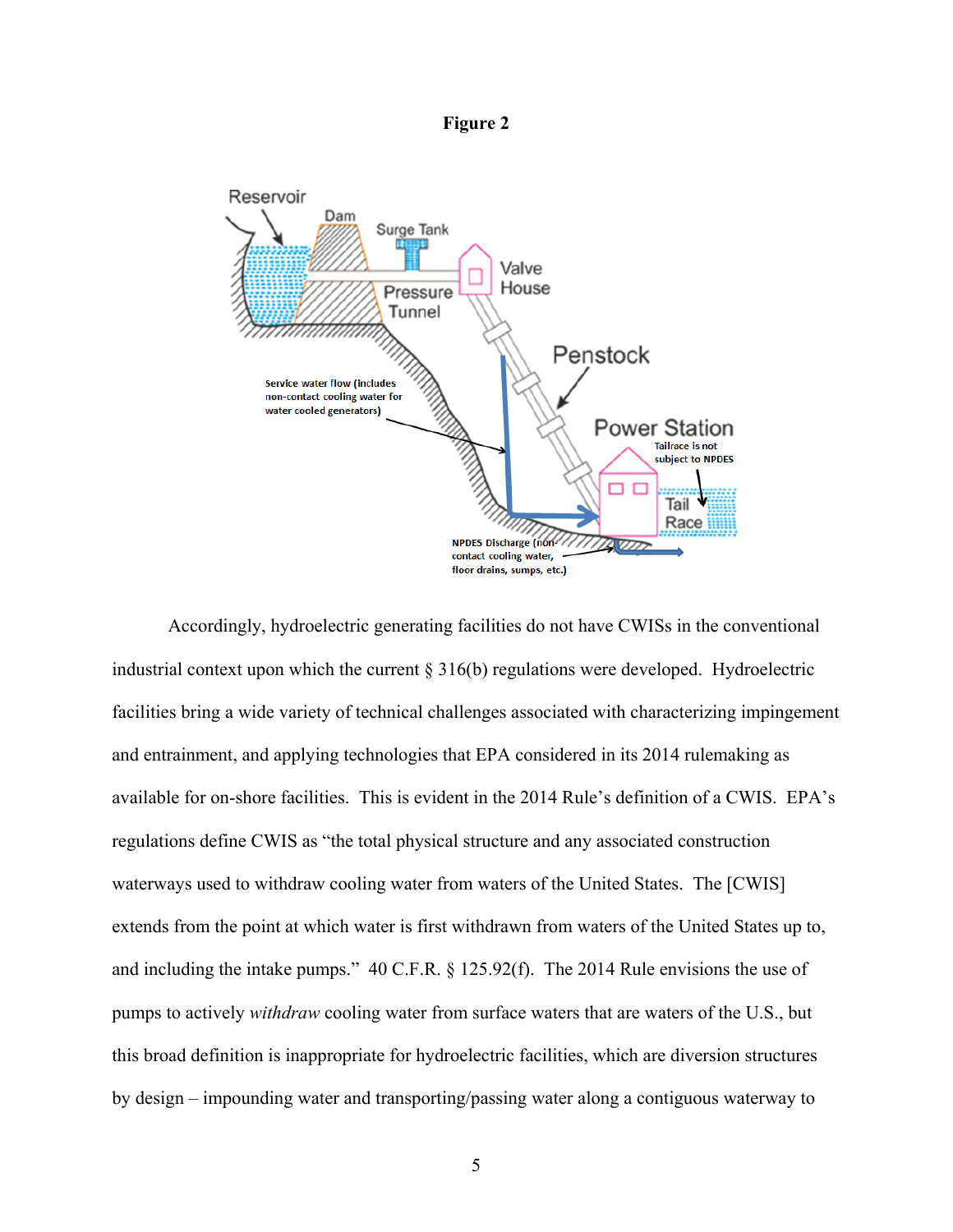turn turbines used to generate electricity.<sup>4</sup> Relative to the total water transported through the facility, a very small amount of water is diverted for cooling. In general, cooling water accounts for less than 1% of the total water transported through the facility and in some cases less than 0.1%. For example, at the Keowee Hydro Station the cooling water is generally less than 0.01% of the total discharge flow.<sup>5</sup> As explained in further detail herein, given the wide range of configurations for hydroelectric facilities and different processes for diverting water for cooling, the best available technologies and sampling requirements imposed by EPA for steam electric power plants and manufacturing plants are not necessarily appropriate or practical for hydroelectric facilities. The Region 10 Proposed Permit fails to consider or account for these challenges.

#### **II. EPA's Interpretation and Implementation of § 316(b) To Date**

## **A. EPA's Prior Regulations Implementing § 316(b) Have Not Addressed Hydroelectric Facilities.**

Section 316(b) provides:

Any standard established pursuant to section 1311 of this title or section 1316 of this title and applicable to a point source shall require that the location, design, construction, and capacity of cooling water intake structures reflect the best technology available for minimizing adverse environmental impact.

33 U.S.C. § 1326(b).

EPA has implemented this provision by issuing regulations that establish BTA standards for intake structures that become binding for a particular facility only after the standards are incorporated into an NPDES permit for discharges from a regulated facility. At no point during

 $\frac{1}{4}$ <sup>4</sup> Hydroelectric facilities do not have conventional CWIS and their configurations vary. These comments refer to the mechanisms that divert cooling water as intakes, pipes, or diversion structures.

<sup>&</sup>lt;sup>5</sup> South Carolina NPDES Permit No. SC0000515, Fact Sheet and Permit Rationale at 18 (Mar. 16, 2011).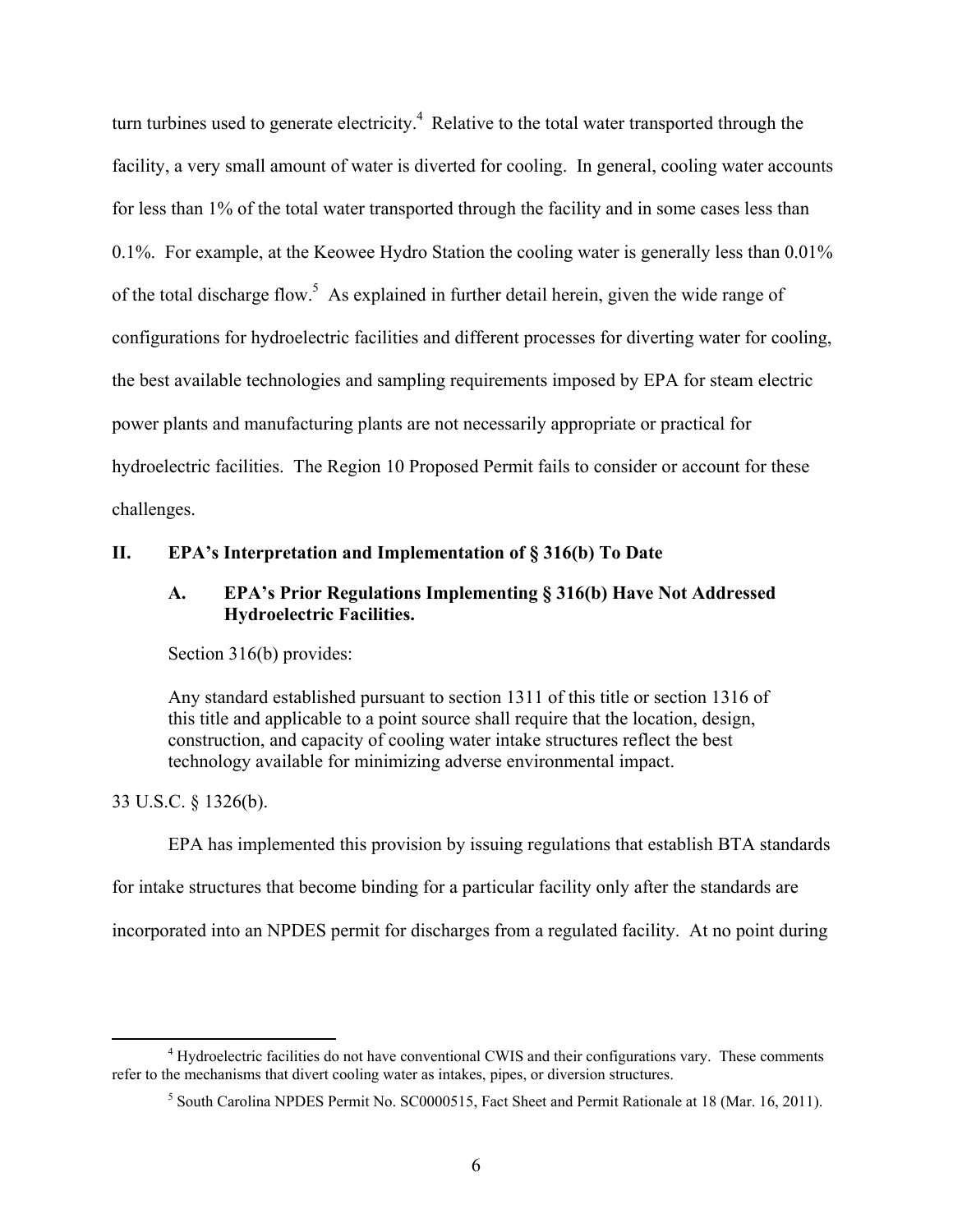EPA's long history of implementing § 316(b) have EPA's regulatory actions addressed or evaluated the applicability of CWA § 316(b) to hydroelectric facilities.

In 1976, EPA issued its first § 316(b) rule, 41 Fed. Reg. 17,387 (Apr. 26, 1976), but the Fourth Circuit remanded it to EPA on procedural grounds. *Appalachian Power Co. v. Train*, 566 F.2d 451 (4th Cir. 1977). EPA's remaining rule and guidance instructed NPDES permit writers to make case-by-case determinations regarding BTA for CWIS at point sources subject to EPA standards established pursuant to §§ 301 or 306. *See* 40 C.F.R. § 401.14 ("The location, design, construction and capacity of cooling water intake structures of any point source for which a standard is established pursuant to section 301 or 306 of the Act shall reflect the best technology available for minimizing adverse environmental impact, in accordance with the provisions of part 402 of this chapter."); 33 U.S.C. § 1342(a)(1)(B).<sup>6</sup> By its terms, § 401.14 applies only to those point sources for which technology-based standards are established under §§ 301 and 306. By contrast, even where hydroelectric facilities require NPDES permits for discharges, the limits imposed are largely water quality-based.<sup>7</sup> Although § 401.14 has been in effect since 1976, generally, neither federal nor state NPDES permitting authorities read § 401.14 as applicable to hydroelectric facilities that are issued NPDES permits for minor equipment-related discharges.<sup>8</sup>

 <sup>6</sup> *See also* EPA, *Draft Guidance for Evaluating the Adverse Impact of Cooling Water Intake Structures on the Aquatic Environment: Section 316(b) Public Law 92–500*, at 4 (1977) ("The environment-intake interactions in question are highly site-specific and the decision as to best technology available for intake design, location, construction, and capacity must be made on a case-by-case basis.").

<sup>7</sup> *See*, *e.g.*, Arkansas NPDES Permit No. AR0048755, Statement of Basis at 6-7 (Apr. 13, 2017); Arkansas NPDES Permit No. AR0048763, Statement of Basis at 7 (Sept. 4, 2013); West Virginia NPDES Permit No. WV0078859, App. A § I.12 (Aug. 9, 2016); South Carolina Department of Health and Environmental Control, NPDES General Permit for Hydroelectric Generating Facilities, Permit No. SCG360000 (May 15, 2015).

<sup>8</sup> *See*, *e.g.*, NPDES General Permits for Hydroelectric Facilities in the States of Massachusetts and New Hampshire, Permit Nos. MAG360000, NHG360000 (Nov. 10, 2009); ADEM General Permit Rationale, Hydroelectric Facilities ALG360000 (Aug. 18, 2015); South Carolina Department of Health and Environmental Control, NPDES General Permit for Hydroelectric Generating Facilities, Permit No. SCG360000 (May 15, 2015); North Carolina Department of Environment and Natural Resources, NPDES General Permit No. NCG50000 (Oct. 1, 2015). We are aware of one exception, discussed in note 38, infra.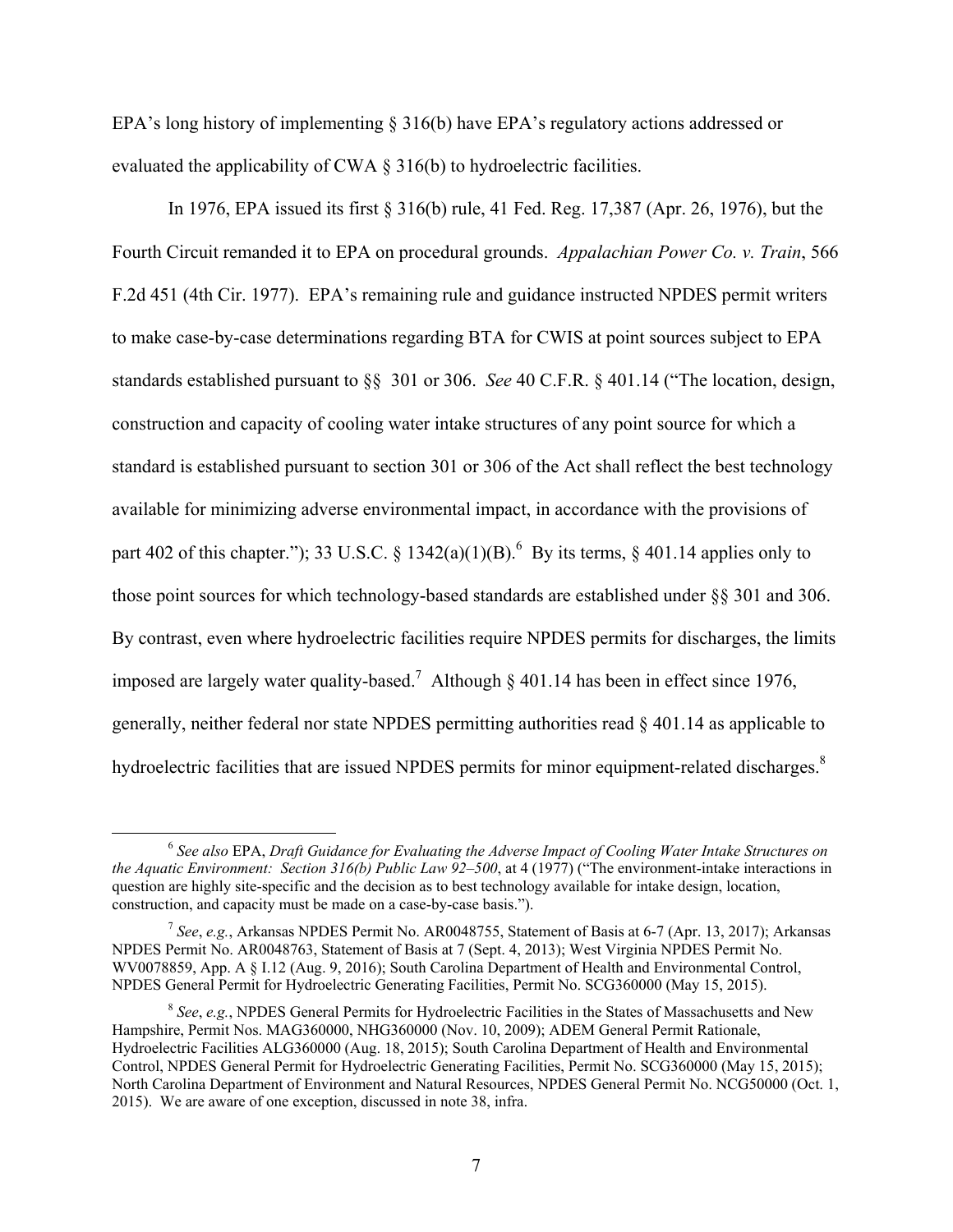Since 1976, EPA has issued a series of regulations implementing  $\S 316(b)$  for new facilities, as well as existing steam electric plants and manufacturing facilities. The Phase I rule established national technology-based performance requirements for new facilities that withdraw greater than 2 MGD of surface water and use at least 25 percent of the water they withdraw for cooling purposes. 66 Fed. Reg. at 65,255 (Dec. 18, 2001). The Phase II rule set requirements for existing steam electric plants with flows greater than 50 MGD, 69 Fed. Reg. 41,576 (July 9, 2004), but certain aspects of the rule were invalidated by the U.S. Court of Appeals for the Second Circuit and later withdrawn.<sup>9</sup> The rules for lower flow steam electric plants and all manufacturing facilities (known as the Phase III rules) were also withdrawn. 71 Fed. Reg. 35,006 (June 16, 2006). In place of the Phase II and III rules, in 2014, EPA issued a single rule for existing facilities – the 2014 Existing Facilities Rule.<sup>10</sup>

During the development of the Phase I, II, and III rules, EPA never suggested that any of those rules would apply to hydroelectric facilities, whether or not the facilities use cooling water or need an NPDES permit. None of EPA's Information Collection Requests ("ICRs") were directed at hydroelectric facilities, nor did EPA use any other method to collect or consider information on cooling water diversion or use by hydroelectric facilities. Variations in the locations, design, and configurations of cooling water "intakes" unique to hydroelectric facilities were never contemplated in EPA's previous facility surveys or technology evaluations for promulgating § 316(b) regulations for new or existing power generating facilities. EPA did not consider whether hydroelectric facilities could feasibly monitor or otherwise assess entrainment or impingement mortality associated with cooling water diversion or whether those facilities

 <sup>9</sup> *Riverkeeper, Inc. v. EPA*, 475 F.3d 83 (2d Cir. 2007); 72 Fed. Reg. 37,107 (July 9, 2007).

<sup>&</sup>lt;sup>10</sup> Final Regulations To Establish Requirements for Cooling Water Intake Structures at Existing Facilities and Amend Requirements at Phase I Facilities, 79 Fed. Reg. 48,300 (Aug. 15, 2014).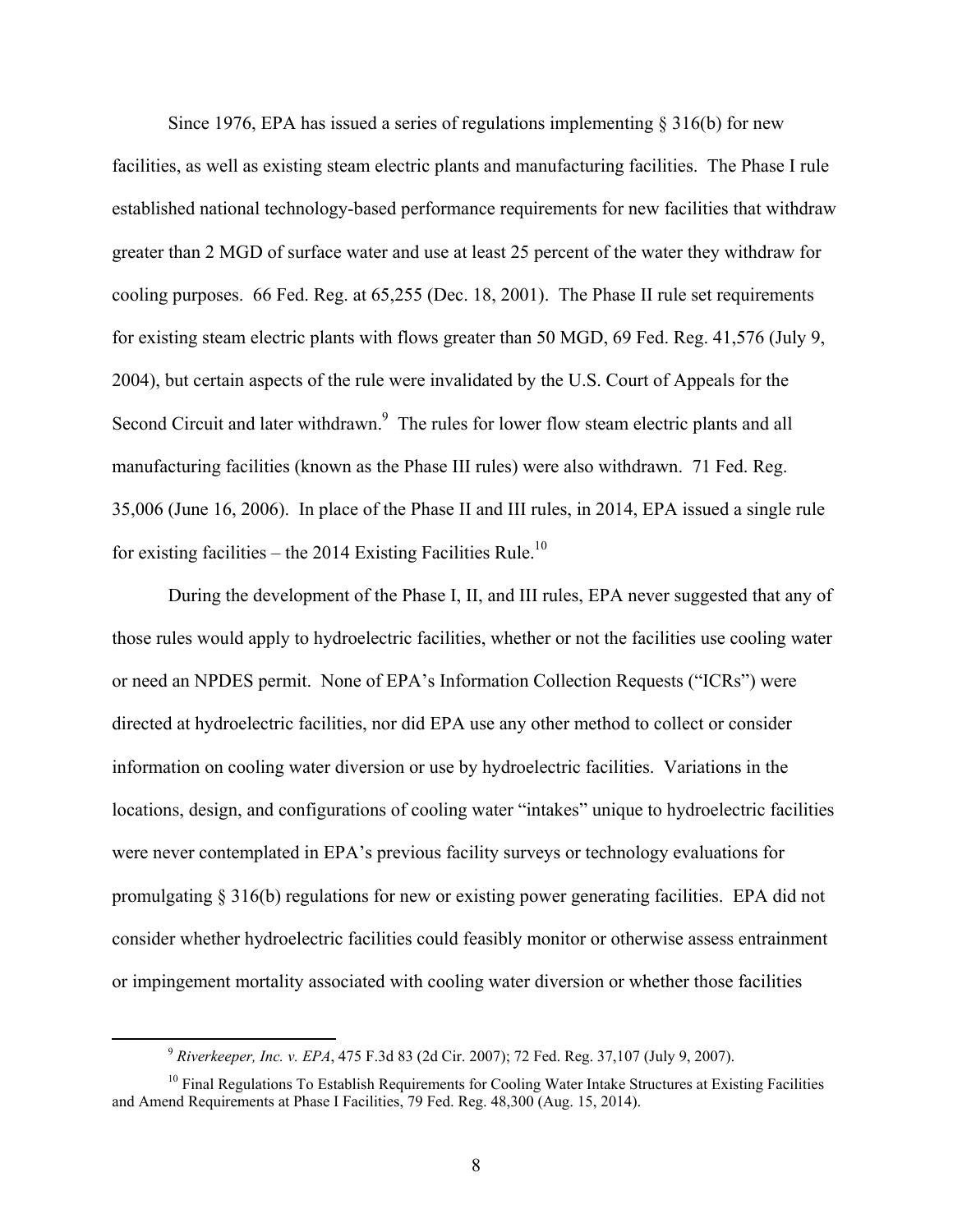could distinguish such mortality from mortality occurring by virtue of the passage of water through the turbines. Nor did EPA consider the availability, performance, or cost of technologies for reducing entrainment or impingement mortality that might be caused by hydroelectric facilities' cooling water "intakes," which often consist of one or more relatively small pipes diverting water from within or coming off of the penstock or draft tube of a hydroelectric facility or in some other location depending upon the broader facility design and operation.

The development of EPA's 2014 § 316(b) Rule was no different; EPA's ICR solicited no information from any hydroelectric facility.<sup>11</sup> As discussed below, EPA stated in the preamble to the proposed rule that water withdrawals for generation of electricity by hydroelectric facilities were not subject to the rule. *See* 76 Fed. Reg. 22,174, 22,190 (Apr. 20, 2011). As a result of this express and unambiguous statement, EPA received no comments regarding the potential applicability of CWA § 316(b) to hydroelectric facilities or addressing the potential impacts of applying the proposed technology requirements to hydroelectric facilities. Indeed, in the final 2014 Existing Facilities Rule, EPA estimated that a total of 1,065 facilities (544 electric generators and 521 manufacturers) would be subject to the Rule. 79 Fed. Reg. at 48,305. None of those facilities were hydroelectric power generators. 12 Thus, EPA never collected the necessary information to evaluate impacts of the Rule on hydroelectric facilities, even though some hydropower generators divert more than 2 MGD and use 25 percent or more of the diverted water for cooling purposes.

<sup>&</sup>lt;sup>11</sup> *See* Information Collection Request (ICR) for CWIS at Existing Facilities (Final Rule), OMB Control No. 2040-0257, EPA ICR No. 2060.07 (Aug. 2014).

 $12$  2014 TDD at 4-24 ("From the universe of facilities with a steam electric prime mover and based on data collected from EPA's industry technical questionnaires and the compliance requirements for the final rule, EPA has identified 544 facilities to which the proposed rule is expected to apply.").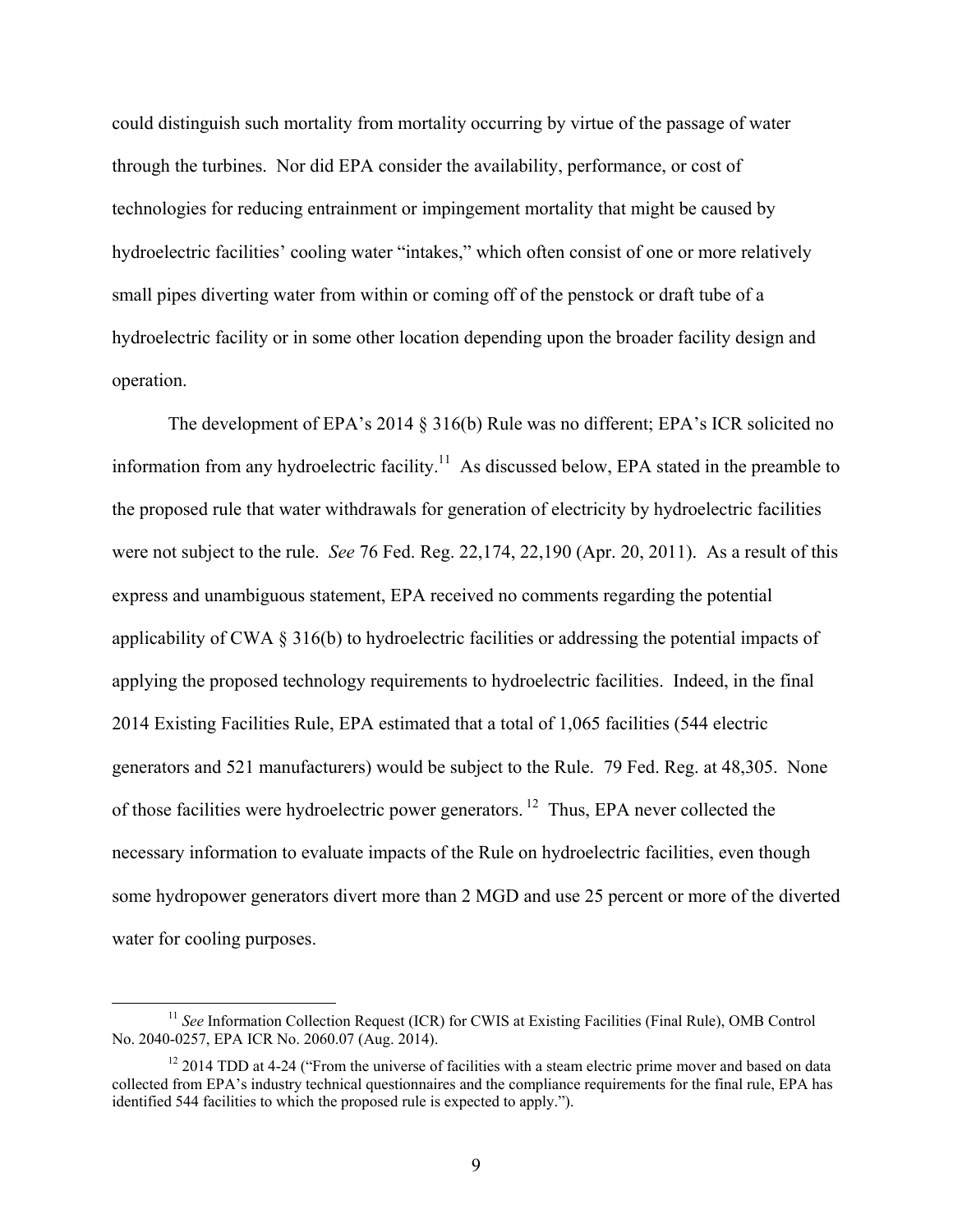The 2014 Rule establishes requirements for existing facilities that: (1) have NPDES permits, (2) use one or more CWISs with a cumulative design intake flow ("DIF") of greater than 2 MGD to withdraw water from waters of the U.S., and (3) use 25 percent or more of the water withdrawn (on an actual intake flow basis) exclusively for cooling water purposes. 40 C.F.R. § 125.91(a). Facilities with CWISs that are subject to CWA § 316(b) that do not meet these criteria must meet  $\S 316(b)$  requirements established by the permit writer on a case-bycase, BPJ basis. 40 C.F.R. § 125.90(b). EPA's final 2014 Existing Facilities Rule made no mention of hydroelectric facilities in the preamble or regulatory text.

## **B. The Proposed NPDES General Permit Inappropriately Seeks to Apply § 316(b) Requirements to Hydroelectric Facilities.**

The Proposed Permit<sup>13</sup> would apply only to facilities below the 2 MGD and 25 percent cooling water threshold. Proposed Permit Fact Sheet at 28.14 The Fact Sheet indicates that facilities above the 2 MGD and 25 percent cooling water threshold would have to obtain an individual NPDES permit, and (assuming the individual permit is a federal permit issued by Region 10) an individual § 401 water quality certification, and comply with the comprehensive requirements of the 316(b) Rule. *Id.* For facilities below the 2 MGD and 25 percent cooling

<sup>&</sup>lt;sup>13</sup> The timing of the Proposed Permit coincides with the announcement that EPA has approved the application by the State of Idaho to administer and enforce the Idaho Pollutant Discharge Elimination System ("IPDES") program regulating discharges of pollutants into waters of the United States under its jurisdiction. 83 Fed. Reg. 27,769 (June 14, 2018). Under a Memorandum of Agreement ("MOA") between the Idaho Department of Environmental Quality and EPA Region 10, EPA will transfer the administration of specific program components to the State over a four-year period. Idaho will assume NPDES permitting and enforcement authority for general permits, such as the proposed general permit for wastewater discharges from hydroelectric generating facilities, by July 1, 2020.

<sup>&</sup>lt;sup>14</sup> As discussed on page 31, the text of the Proposed Permit is inconsistent with the Fact Sheet and the 401 Water Quality Certification in its discussion of the thresholds facilities must meet to qualify for the permit (i.e., whether facilities above the 2 MGD *and* 25 percent cooling water threshold are ineligible or whether facilities that meet either the 2 MGD *or* 25 percent cooling water thresholds are ineligible). For purposes of these comments, we are assuming that Region 10 intended that facilities that are ineligible for coverage under the Proposed Permit are those facilities that use greater than 2 MGD *and* use 25 percent or more of the water for cooling purposes.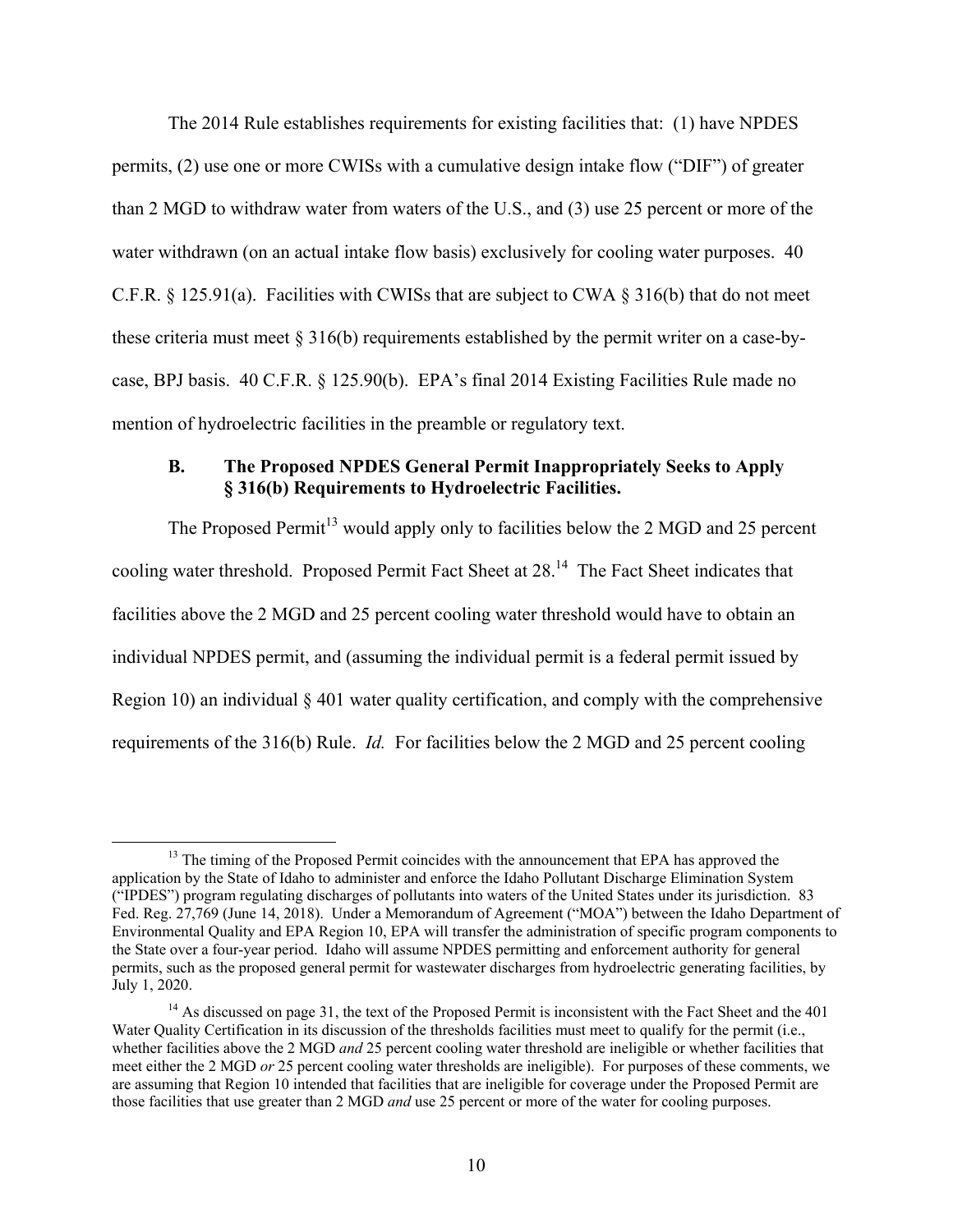water threshold, the Proposed Permit would set BTA requirements that must be implemented

within 180 days of the effective date of the permit, including, for example:

- manage tailrace operations to prevent fish access to the draft tube areas;
- cease or reduce the intake of cooling water whenever withdrawal of source water is not necessary, *i.e.*, during equipment testing or maintenance activities;
- return all observed live impinged fish to the source water to the extent practicable;
- conduct weekly monitoring to identify what species are impinged;
- maintain a physical screening or exclusion technology consistent with NMFS Northwest Region's Anadromous Salmonid Passage Facility Design guidelines; and
- properly operate and maintain CWIS, including any existing technologies to minimize impingement and entrainment.<sup>15</sup>

In addition, permittees also would have to prepare a report to be submitted to Region 10

at least 180 days prior to permit expiration that would include extensive information regarding

the CWIS and source waterbody, including, for example:

- if the combined design capacity of all CWISs is greater than 1 MGD, the measures to be taken by the facility to maintain a daily maximum surface water withdrawal of 1 MGD;
- maximum monthly average intake of the CWIS during the previous five years;
- whether the facility withdraws cooling water at a rate commensurate with a closed-cycle cooling system;
- maximum through-screen design intake velocity;
- detailed description of screening and exclusion technology employed to prevent impingement and entrainment at the CWIS; and
- report of the prior five-year results from the required impingement and entrainment monitoring program.<sup>16</sup>

The Fact Sheet states, "EPA will use this information to assess the potential for

impingement and entrainment at the CWIS, evaluate the appropriateness of any proposed

<sup>&</sup>lt;sup>15</sup> Proposed Permit, § IV.C.2.

<sup>16</sup> Proposed Permit, § IV.C.3.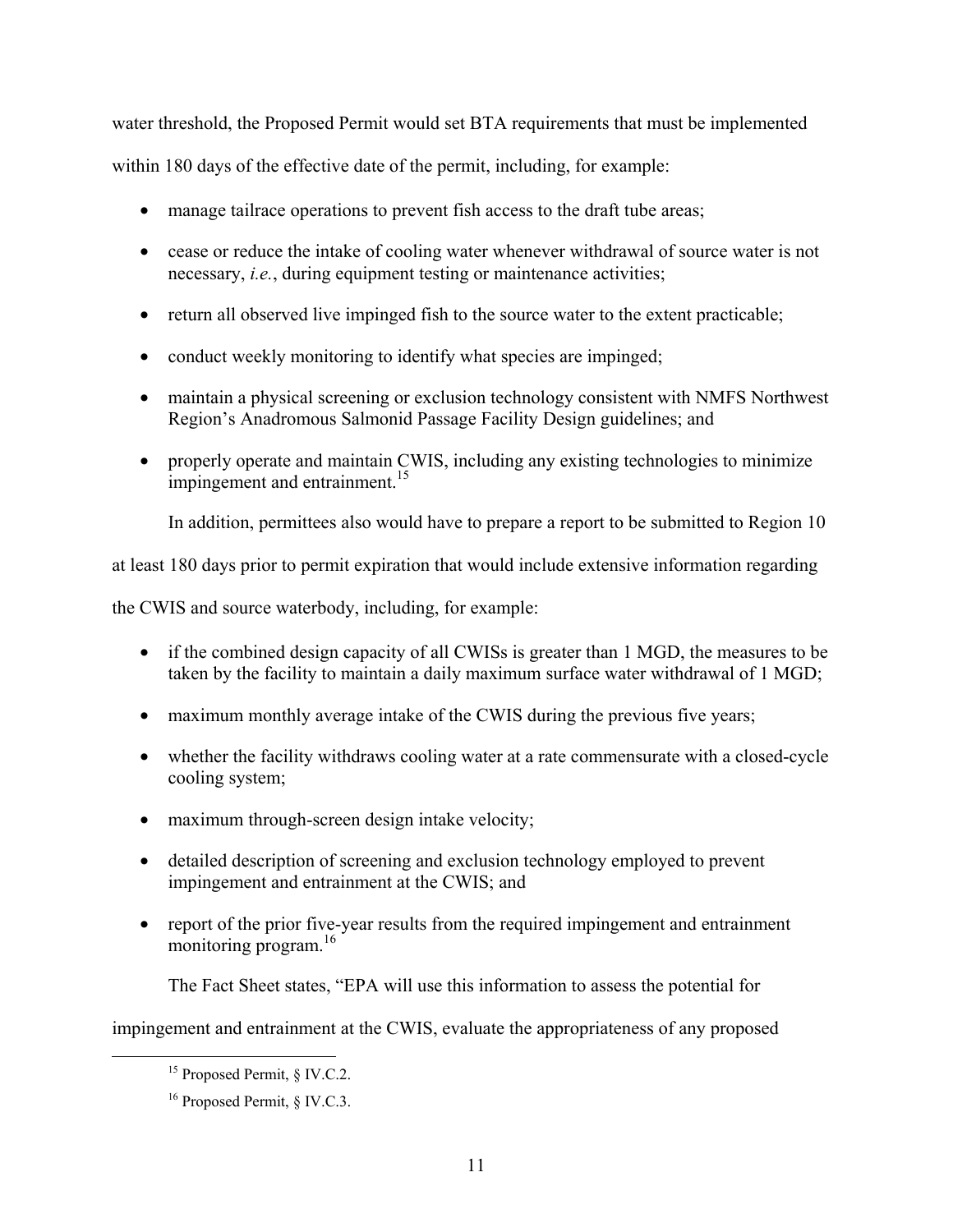technologies or mitigation measures, and determine any additional requirements to place on the facility's CWIS in the next permit cycle." Proposed Permit Fact Sheet at 28-29. The Idaho Department of Environmental Quality ("IDEQ") has certified that, if the permittee complies with the terms and conditions of the Proposed Permit and the conditions set forth in the water quality certification, "there is reasonable assurance" the covered hydroelectric facilities' discharges "will comply with the applicable requirements" of the CWA and Idaho Water Quality Standards.<sup>17</sup>

The Region provides no analysis or support for applying  $\S 316(b)$  requirements to hydroelectric facilities. The Fact Sheet demonstrates that the Region relied on and drew heavily from EPA's 2014 Rule in establishing CWIS-related requirements in the Proposed Permit. *See*  Proposed Permit Fact Sheet at 28. But nowhere in the Proposed Permit or Fact Sheet does the Region provide any support or independent analysis for the measures it proposes to require for hydroelectric facilities.

#### **III. CWA § 316(b) Does Not Apply to Hydroelectric Facilities.**

#### **A. Hydroelectric Generation Facilities Are Not Subject to CWA § 316(b).**

By its terms, § 316(b) applies only where EPA establishes standards under §§ 301 and 306 for point sources. Unlike the other facilities to which EPA has applied § 316(b), EPA has not established such technology-based limitations and standards for hydroelectric facilities, nor would it be reasonable to do so given the *de minimis* nature of their discharges. As the United States Supreme Court has recognized, absent clear direction from Congress, courts will view (and agencies should view) with skepticism statutory interpretations that extraordinarily expand regulatory jurisdiction. *Util. Air Regulatory Grp. v. EPA*, 134 S. Ct. 2427, 2444 (2014). Interpreting CWA  $\S 316(b)$  to apply to hydroelectric generation facilities would be a significant

<sup>&</sup>lt;sup>17</sup> IDEQ Draft § 401 Water Quality Certification for NPDES Permit Number IDG360000 (Mar. 29, 2018).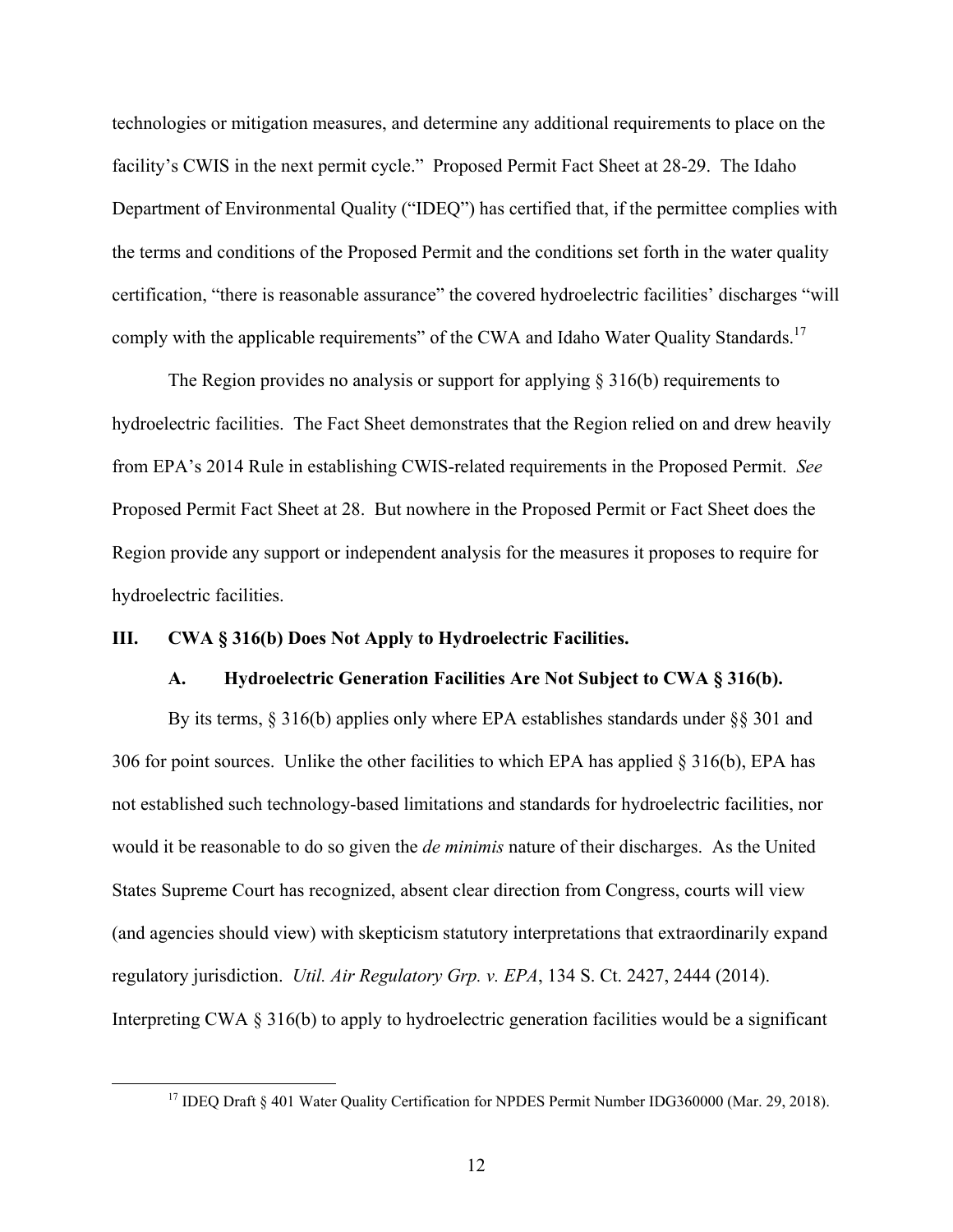expansion of EPA's regulatory jurisdiction and would duplicate other federal and state requirements specifically designed to address these environmental impacts.

The limited legislative history for § 316(b) indicates that Congress did not intend for § 316(b) to apply to hydroelectric facilities. From November 1971 to October 1972, Congress considered various bills that eventually would become the CWA. On September 28, 1972, the conference committee substantially amended § 316, modifying that provision to insert for the first time a provision addressing cooling water intakes structures, and submitted its report for approval by both the House and Senate.<sup>18</sup> During the House of Representatives consideration of the conference report, Rep. Donald Clausen (R-CA1) made the following statement in support:

Section 316 was originally included in the House-passed water pollution control bill because of the belief that the arguments which justified a basic technological approach to water quality control did not apply in the same manner to the discharges of heat…. [S]team-electric generating plants are the major source of the discharges of heat…. Section 316(b) requires the location, design, construction, and capacity of cooling water intake structures *of steam-electric generating plants* to reflect the best technology available for minimizing any adverse environmental impact.<sup>19</sup>

Rep. Clausen's statement indicates that Congress intended  $\S 316(b)$  to apply to steam electric generating plants, not hydroelectric generating facilities that harness the power of falling or fastmoving water to drive turbines to produce electricity.<sup>20</sup> In contrast, steam electric power plants heat water into steam that drives the electric-generating turbines, typically requiring considerably more cooling water to safely operate the facility. It is these facilities that were Congress' focus when it promulgated CWA § 316(b).

 <sup>18</sup> *See* H.R. Rep. No. 92-1465, at 68, 137 (Sept. 28, 1972).

<sup>19</sup> House Consideration of the Report of the Conference Committee (Oct. 4, 1972), *reprinted in* 1 A LEGISLATIVE HISTORY OF THE WATER POLLUTION CONTROL ACT AMENDMENTS OF 1972, at 262–64 (1973) (statement of Rep. Clausen) (emphasis added).

<sup>&</sup>lt;sup>20</sup> We recognize that some U.S. Courts of Appeals have held that  $\S 316(b)$  applies to other industrial facilities that use cooling water beyond steam electric plants (*e.g*., iron and steel). *See*, *e.g.*, *Appalachian Power Co. v. Train*, 566 F.2d 451, 457-58 (4th Cir. 1977). But those decisions did not consider whether all facilities that must obtain an NPDES permit are subject to § 316(b).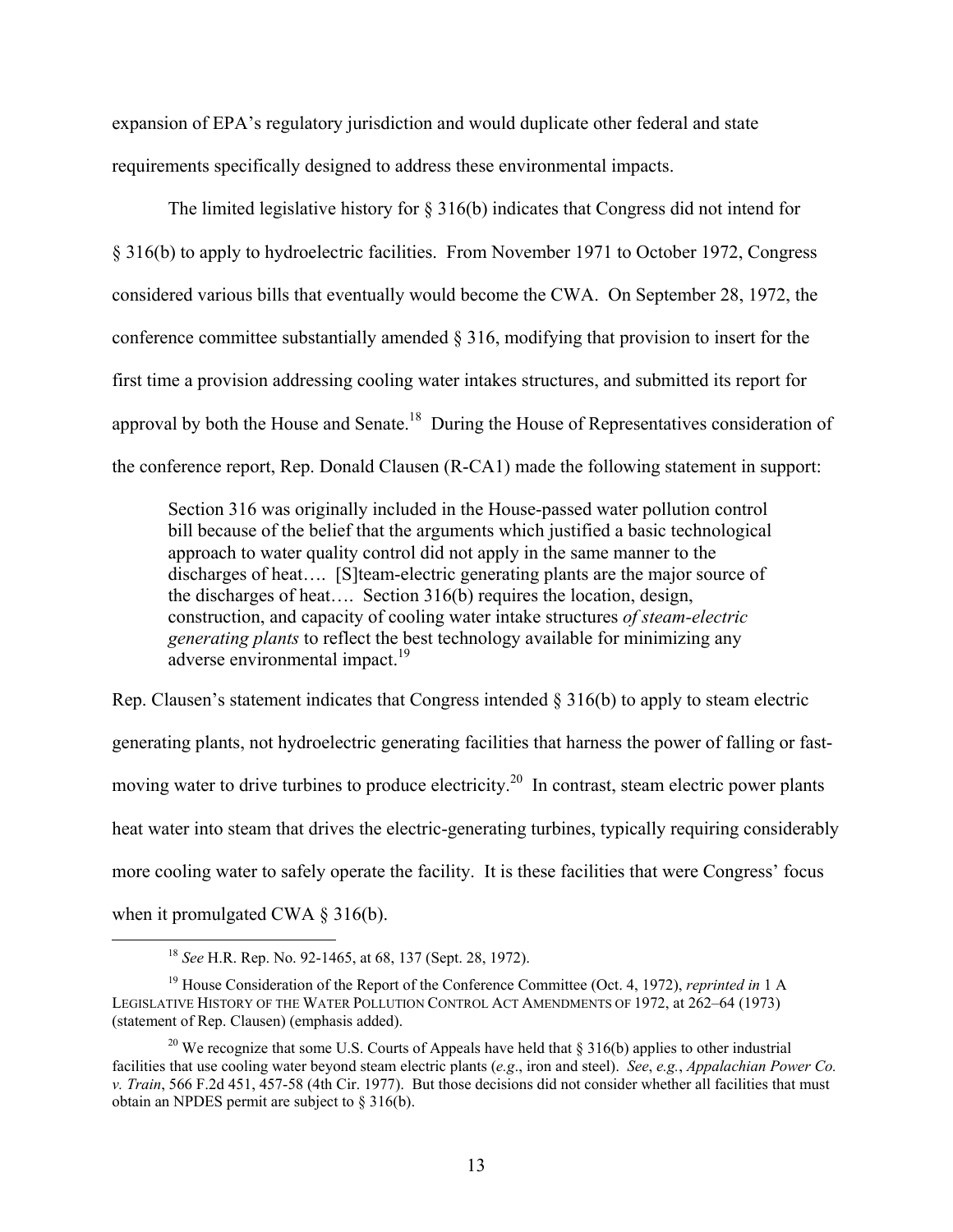In promulgating CWA § 316(b), Congress would have understood, as discussed in more detail below, that other statutes and regulations governed consideration of environmental impacts from water diversion structures. For example, Congress would have been well aware that the Federal Power Act ("FPA") licensing process for hydroelectric facilities requires evaluation of environmental impacts and conditions to protect and mitigate impacts to fish and wildlife-related habitat. Congress gave no indication that it intended such facilities to be subject to additional requirements under CWA § 316(b), nor would such requirements have made sense in light of the other mechanisms in place under the FPA. There is no evidence that Congress intended CWA § 316(b) to apply to hydroelectric facilities, and, indeed, the limited legislative history for that provision indicates that Congress intended § 316(b) to address adverse environmental impacts associated with industrial facilities, such as steam electric generating facilities, for which the statute requires EPA to establish nationally applicable effluent limitations guidelines and new source performance standards. There is no basis in the statute for EPA's new interpretation that § 316(b) can apply to hydroelectric facilities.

## **B. Establishing § 316(b) Requirements for CWISs at Hydroelectric Facilities Would Conflict With and Duplicate Other Federal and State Requirements Already in Place.**

The statutory scheme Congress established under the FPA, and other federal statutes, demonstrates Congress' intent that the Federal Energy Regulatory Commission ("FERC") address, through the FERC hydropower licensing process, all issues relating to the use of water by non-federal hydroelectric facilities, including any water quality issues raised by a State CWA  $\frac{8}{9}$  401 certification.<sup>21</sup>

 $21$  This section focuses on hydroelectric projects that require FERC authorization because those are the most common facilities for our members. Certain non-federal hydroelectric facilities, such as small projects (5 MW or less) or projects conducted on an existing conduit (*e.g.*, irrigation canal), do not require FERC licensing because those projects would result in minor environmental effects (*e.g.*, projects that involve little change to water flow and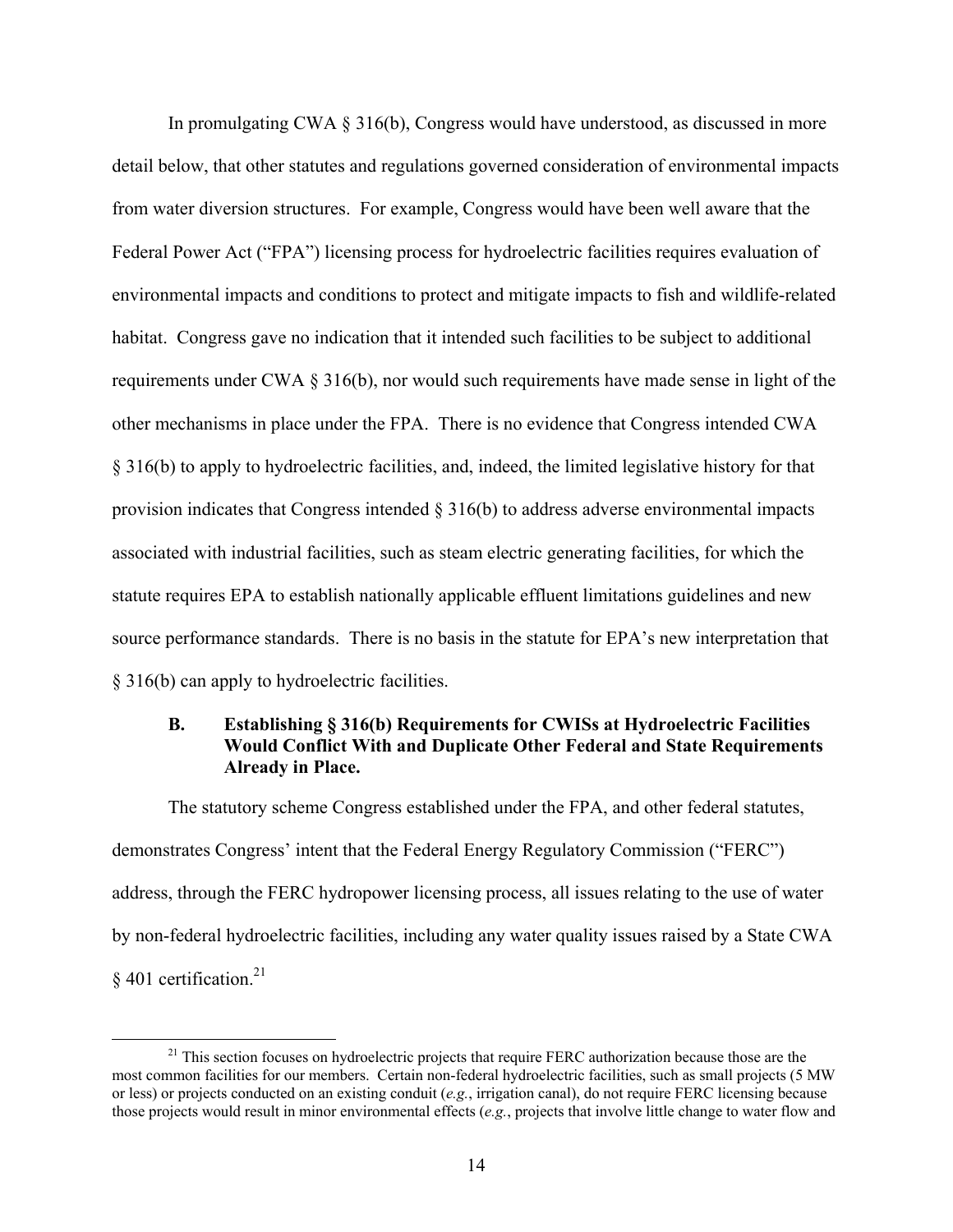The comprehensive development standard of FPA  $\S$  10(a)(1) requires that licensed hydroelectric projects be best adapted to a comprehensive plan for improving or developing a waterway, including, among other uses, for the adequate protection, mitigation, and enhancement of fish and wildlife (including related spawning grounds and habitat). 16 U.S.C. § 803(a)(1). Section 10(a)(1) grants FERC the authority to require the modification of any project and of the plans and specifications of the project works before approval. Thus, to the extent that participating resource agencies, which are actively involved in the licensing process, identify during licensing significant issues relating to impacts from diversion and use of cooling water at hydroelectric facilities, those impacts would be considered by FERC in ensuring that the project will be best adapted to a comprehensive plan.

Section 10(j) of the FPA provides for the full participation of federal and state fish and wildlife agencies in recommending conditions for the protection, mitigation, and enhancement of fish and wildlife resources affected by the development, operation, and management of the hydroelectric project.<sup>22</sup> Such conditions are based on recommendations received pursuant to the Fish and Wildlife Coordination Act from NMFS, the U.S. Fish and Wildlife Service ("FWS"), and state fish and wildlife agencies. As part of the application for a hydroelectric license (or relicense), applicants must submit an environmental report to FERC describing the fish and wildlife that occur within the vicinity of the project and downstream areas affected by the

 $22$  16 U.S.C. § 803(j)(1).

use and are unlikely to affect threatened and endangered species), but they are still subject to a similar process and subject to mandatory terms and conditions set by federal and state fish and wildlife agencies and by the Commission. 18 C.F.R. § 4.30. Other federal, non-FERC regulated hydroelectric facilities are generally authorized by Congress and owned by the U.S. Bureau of Reclamation or the U.S. Army Corps of Engineers and in some circumstances must comply with National Environmental Policy Act provisions regarding impacts to aquatic resources associated with operational changes, as well as formally consult with the U.S. Fish and Wildlife Service where federally threatened and endangered species are potentially impacted.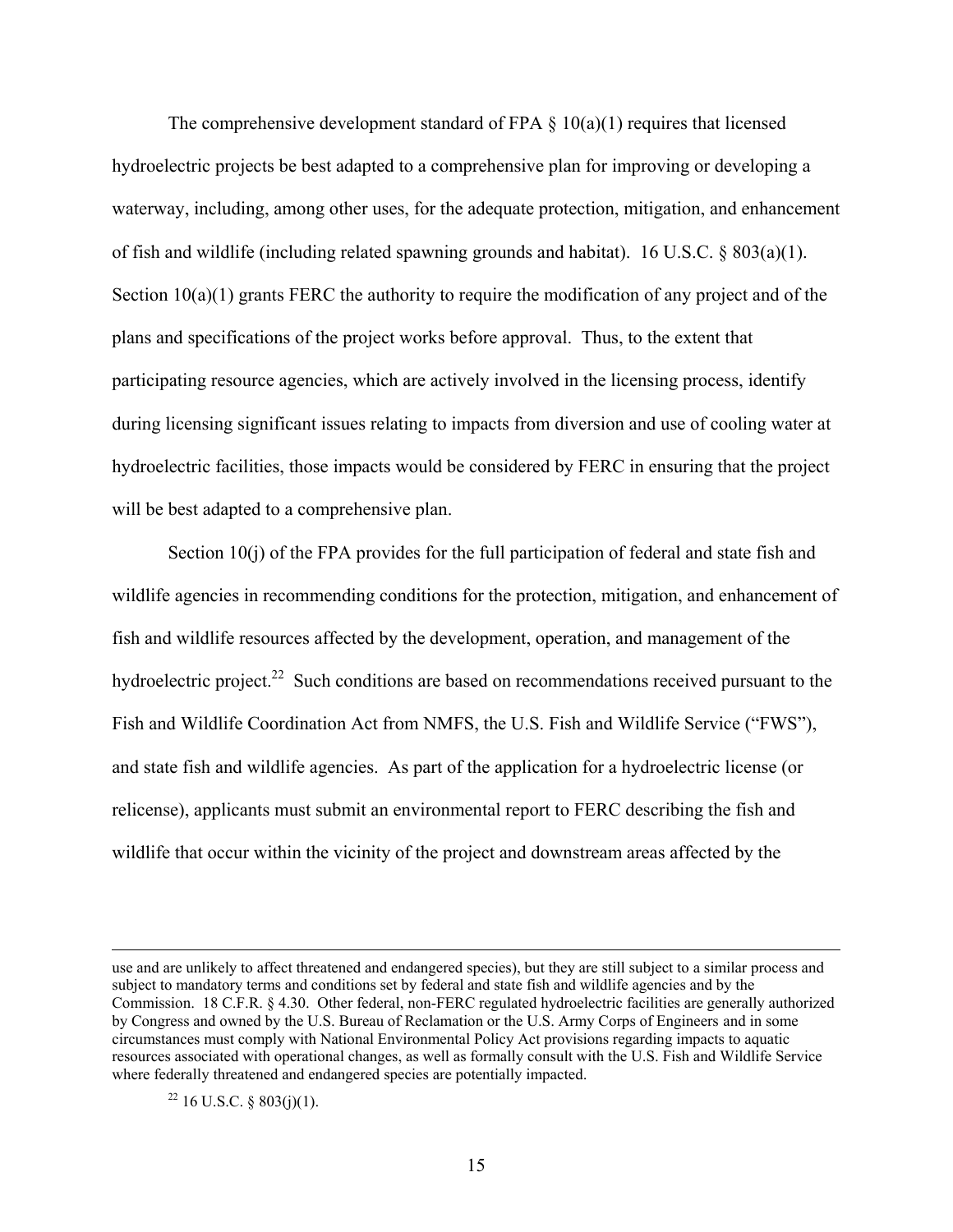project, and must identify any federally listed threatened or endangered species.<sup>23</sup> The same report also must describe any measures recommended by consulting fish and wildlife agencies for mitigating such impacts and protecting fish and wildlife.<sup>24</sup>

Additional requirements to evaluate potential impacts to aquatic species exist under the Endangered Species Act ("ESA") and the National Environmental Policy Act ("NEPA"). Pursuant to ESA § 7 and FERC's corresponding regulations, FERC has an obligation to ensure that any project it authorizes is not likely to jeopardize the continued existence of any federally listed endangered or threatened species.<sup>25</sup> To satisfy this requirement, FERC directs project sponsors to engage in informal consultation with NMFS and/or FWS to determine whether the project will impact a federally listed species.<sup>26</sup> Unless NMFS or FWS concludes that the proposed hydroelectric facility is not likely to adversely affect federally listed species, the project sponsor must prepare a Biological Assessment containing the results of detailed surveys, potential impacts, and proposed mitigation to eliminate or minimize such impacts.<sup>27</sup> Where the consulting agency concludes that the project will result in the "incidental take"<sup>28</sup> of listed species, NMFS or FWS will prepare a Biological Opinion that may include reasonable and prudent measures to avoid jeopardy and must include a statement specifying the impact (*i.e.*, the amount or extent of incidental take), and reasonable and prudent measures considered necessary or appropriate to minimize the take of listed species.<sup>29</sup> Through this process, FERC will

 <sup>23 18</sup> C.F.R. §§ 4.51(f), 4.41(f).

 $^{24}$  *Id.* 

<sup>25 16</sup> U.S.C. § 1536.

<sup>26 18</sup> C.F.R. § 380.13.

<sup>27</sup> *See* 18 C.F.R. § 380.13(b).

<sup>&</sup>lt;sup>28</sup> "Incidental take" refers to "takings that result from, but are not the purpose of, carrying out an otherwise lawful activity." 50 C.F.R. § 402.02.

<sup>29</sup> *See* 16 U.S.C. § 1536(b)(4); *see also* 50 C.F.R. § 402.15(i).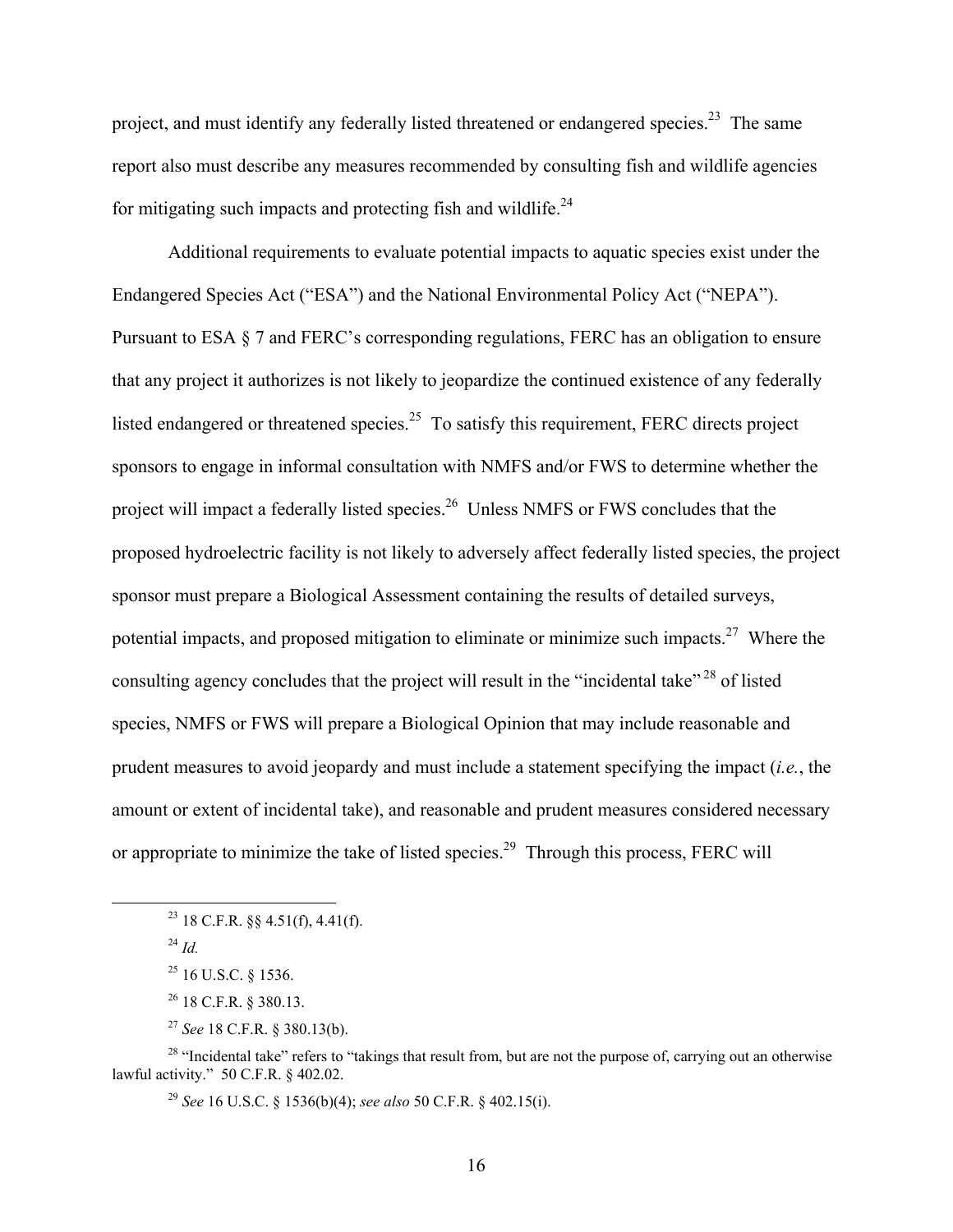determine, in consultation with federal fish and wildlife agencies, which conservation and mitigation measures should be implemented to minimize impacts. In other words, the ESA process frequently results in the imposition of measures to protect listed species that might be impacted by operations of hydroelectric facilities, including the diversion of cooling water.

NEPA review requires the development by FERC of a Finding of No Significant Impact ("FONSI"), an Environmental Assessment ("EA"), or an Environmental Impact Statement ("EIS") for a project. Entrainment, impingement, and other impacts on fish and wildlife are analyzed in these environmental documents. For example, within the EA for a hydroelectric project in Arkansas, FERC concluded that "[b]ased upon [Arkansas Game and Fish Commission] observations, current levels of turbine entrainment and mortality of fish is [sic] not considered to be a significant issue at these projects."30 Likewise, comprehensive entrainment studies were developed as part of the application process for the Catawba-Wateree and Yadkin-Pee Dee, hydroelectric projects spanning the Carolinas. The EIS for the Catawba-Wateree project found that "entrainment does not appear to adversely affect survival and growth of young of target sport and forage species populations,"31 and the EIS for the Yadkin-Pee Dee project found that there is "no indication that entrainment is having significant adverse effects on resident fish populations, because project reservoirs and riverine reaches support robust fish populations and an excellent sport fishery."32 Similarly, for the Smith Mountain Hydroelectric Plant, a pumped storage facility in Virginia, an entrainment study qualitatively evaluated entrainment for selected species based on reservoir and turbine intake characteristics, water

17

<sup>&</sup>lt;sup>30</sup> FERC, Environmental Assessment for Hydropower License, Project No. 271-062, at 66 (Dec. 2001).

<sup>&</sup>lt;sup>31</sup> FERC, Final Environmental Impact Statement for Hydropower License, Project No. 2232, at 178 (July 2009).

<sup>&</sup>lt;sup>32</sup> FERC, Final Environmental Impact Statement for Hydropower License, Project No. 2206, at 138 (Apr. 2008).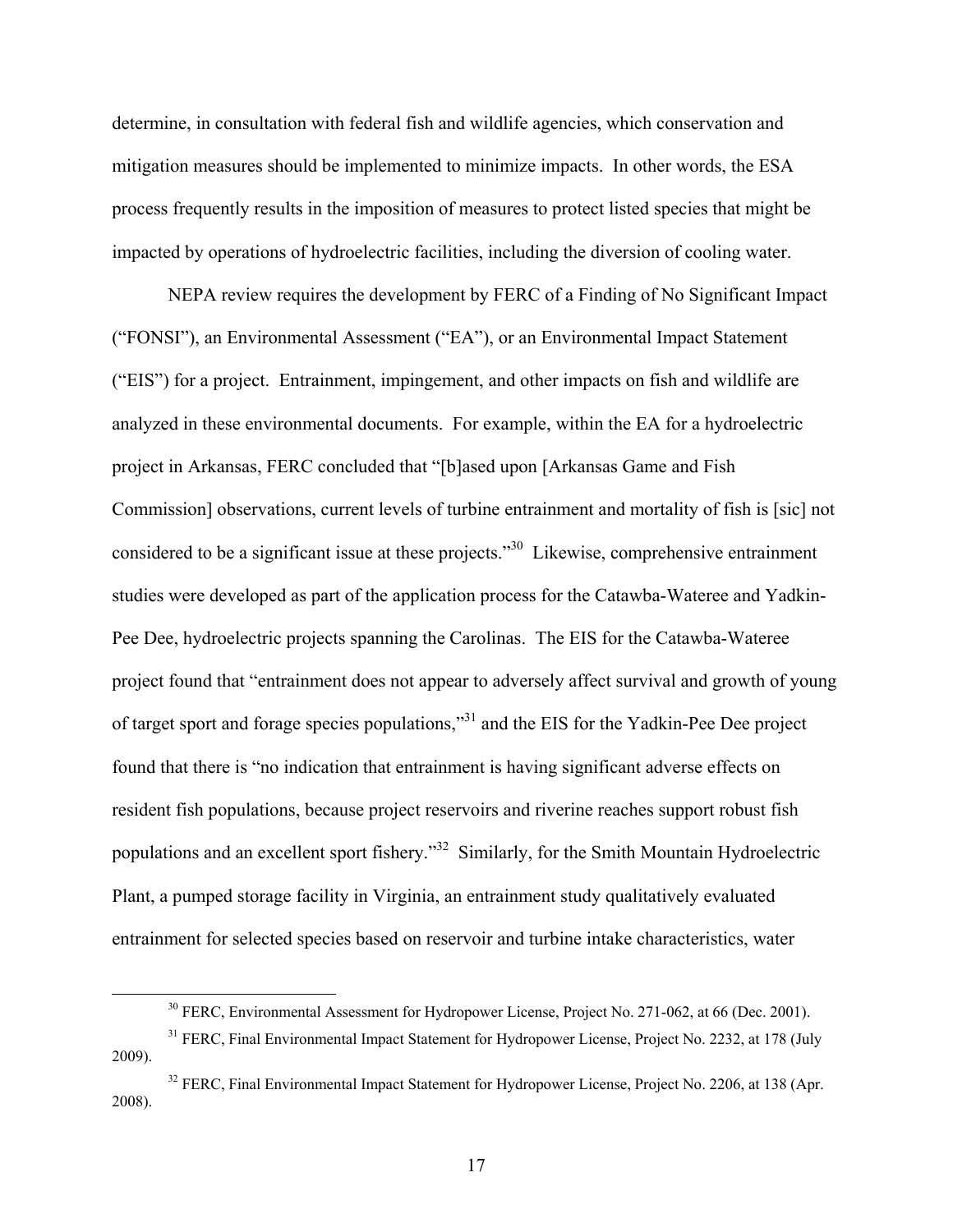velocity and swim speed data, and life history characteristics.<sup>33</sup> FERC concluded in the EIS for the project that the "loss of individual fish from entrainment and mortality is not expected to result in any substantial effects to the fishery at the Project."<sup>34</sup> The analyses above address entrainment associated with all water passing through the projects, including the enormous amounts of water that go through the turbines for electricity generation. While these studies generally do not focus on entrainment specific to the small pipes and other structures – often within or off of the penstocks – that various hydroelectric facilities use to divert water for service water and cooling purposes, withdrawals and entrainment impacts from these cooling water diversions would be exceptionally smaller. In addition, FERC frequently addresses the issue of fish impingement and entrainment by requiring licensees to screen their intakes to prevent or minimize fish from entering the penstock, which can eliminate or reduce the possibility of impingement or entrainment during the diversion of water from the penstock for cooling purposes.

Furthermore, CWA § 401 provides states broad authority to impose conditions as part of state-issued water quality certificates in the context of the licensing and relicensing of projects. FERC may not issue a license unless the state has either issued or waived the water quality certificate. States have used this authority to impose conditions related to fisheries, aesthetics, recreation, and more.<sup>35</sup> Such conditions are considered "mandatory," meaning that FERC has no discretion but to include them in a license.

 <sup>33</sup> *See* FERC, Final Environmental Impact Statement for Hydropower License, Project No. 2210, at 119- 126 (Aug. 2009).

<sup>34</sup> *Id.* at 126.

<sup>35</sup> *See*, *e.g.*, *S.D. Warren Co. v. Maine Bd. of Envtl. Prot.*, 547 U.S. 370 (2006) (holding FERC-licensed dams must comply with state certification that required operator to maintain stream flow and allow passage for certain fish and eels).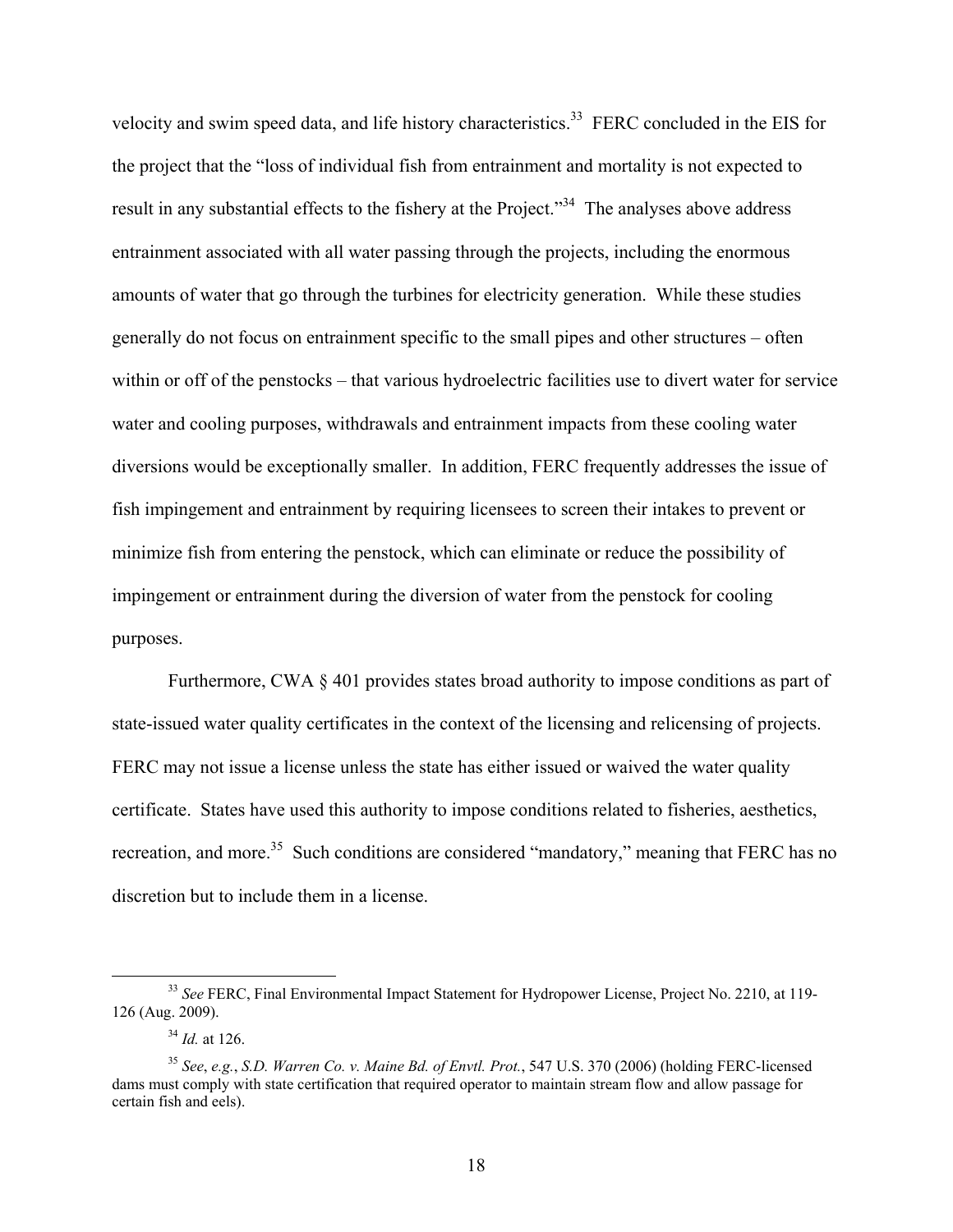In accordance with the authorities described above, fish and wildlife agencies often recommend protection, mitigation, and enhancement measures to offset any known impacts of hydroelectric facilities for aquatic species. In some cases, FERC license conditions may go further than the 2014 Rule would to minimize adverse environmental impacts associated with hydroelectric operations because they can include habitat restoration which, although not allowed as BTA for steam electric and manufacturing facilities captured under the Existing Facilities Rule, serves to provide habitat for individual species, life stages (such as spawning and rearing of young), or entire communities of aquatic organisms affected by hydroelectric operations. Thus, the FERC licensing process already provides for measures to minimize adverse environmental impacts of hydroelectric operations and may, at times, be more stringent than  $\S 316(b)$  requirements. Any imposition of  $\S 316(b)$  requirements, either through application of the 2014 Rule or a case-by-case BPJ determination, would be duplicative of existing federal and state requirements already in place. As the Alabama Department of Environmental Management ("ADEM") has recognized, "[t]he purpose of 316(b) of the [CWA] is to reduce mortality to fish and other aquatic organisms impacted by cooling water intake structures," but, for hydroelectric facilities, "the impacts to aquatic organisms are already addressed" and "have been extensively studied under the [NEPA] and [FERC] regulatory frameworks and subsequently granted 401 certifications."<sup>36</sup>

# **IV. EPA's 2014 Rule for Existing Facilities Did Not Consider Hydroelectric Facilities.**

Even if CWA § 316(b) were applicable to hydroelectric facilities, which it is not, the Region's proposed BPJ requirements are arbitrary and capricious because the Region borrowed from and relies on a rule that EPA expressly stated did not apply to hydroelectric facilities and

 <sup>36</sup> *See* ADEM General Permit Rationale, Hydroelectric Facilities ALG360000, at 3 (Aug. 18, 2015).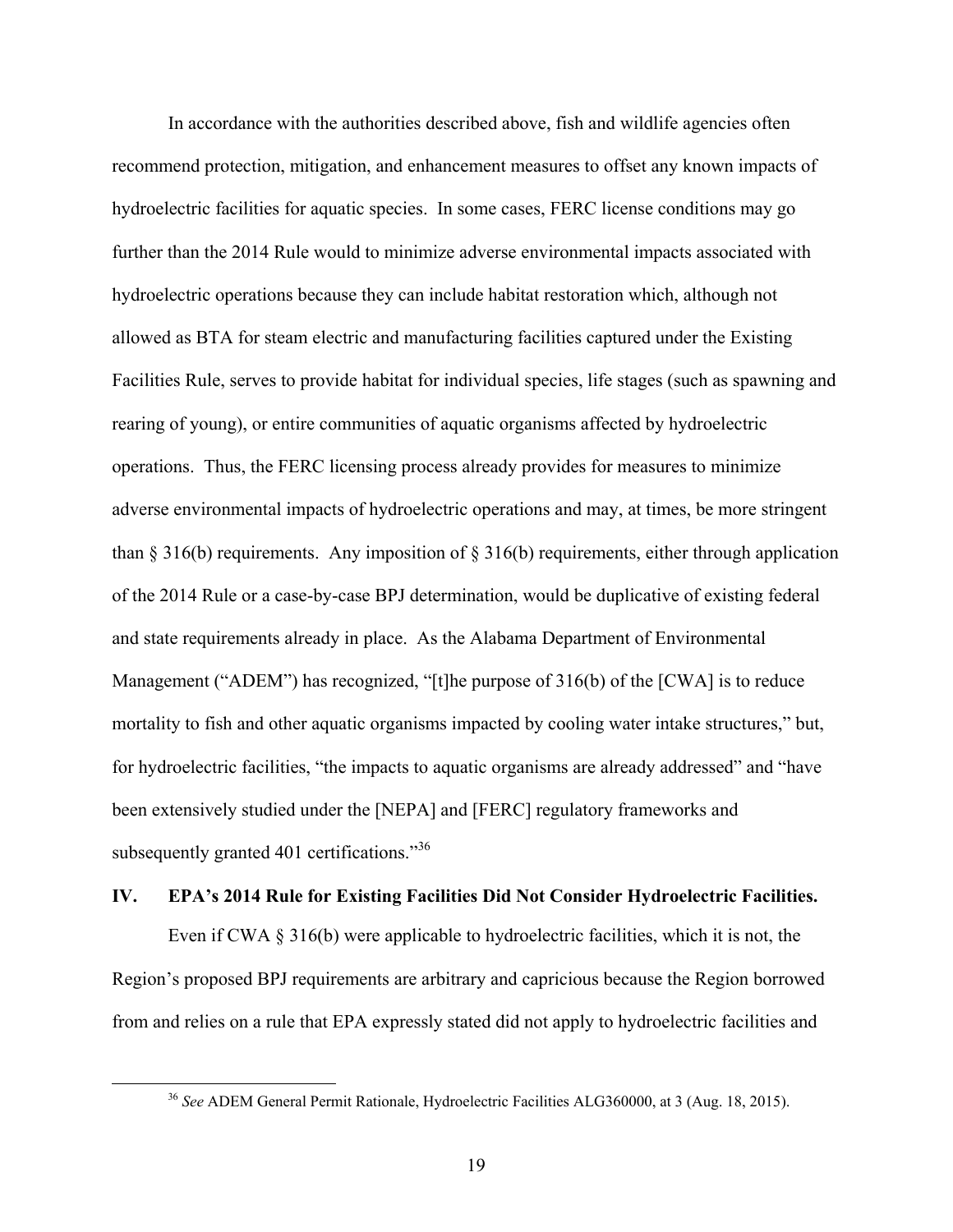that the Agency adopted without any consideration of the technical feasibility or cost of application to hydroelectric facilities.

## **A. EPA Has Never Provided Notice or an Opportunity to Comment on the Applicability of § 316(b) Requirements to Hydroelectric Facilities.**

Under the APA, 5 U.S.C. § 553(b)(3), an agency must publish in the *Federal Register* a notice of proposed rulemaking, which "shall include . . . either the terms or substance of the proposed rule or a description of the subjects and issues involved." After the notice is published, the agency must "give interested persons an opportunity to participate in the rule making through submission of written data, views, or arguments." 5 U.S.C. § 553(c). The APA's notice-andcomment mandate is "designed (1) to ensure that agency regulations are tested via exposure to diverse public comment, (2) to ensure fairness to affected parties, and (3) to give affected parties an opportunity to develop evidence in the record to support their objections to the rule and thereby enhance the quality of judicial review." *Int'l Union, United Mine Workers of America v. Mine Safety and Health Admin.*, 407 F.3d 1250, 1259 (D.C. Cir. 2005). These procedures "ensure that the broadest base of information would be provided to the agency by those most interested and perhaps best informed on the subject." *Phillips Petroleum Co. v. Johnson*, 22 F.3d 616, 620 (5th Cir. 1994).

To ensure regulated entities have fair notice, "the final rule the agency adopts must be a 'logical outgrowth' of the rule proposed." *Long Island Care at Home, Ltd. v. Coke*, 551 U.S. 158, 174 (2007). Under this principle, the law asks "whether the affected party 'should have anticipated' the agency's final course in light of the initial notice." *Covad Commc'ns. Co. v. FCC,* 450 F.3d 528, 548 (D.C. Cir. 2006) (citation omitted). While a final rule need not be an exact replica of the proposed rule, "if the final rule deviates too sharply from the proposal,

20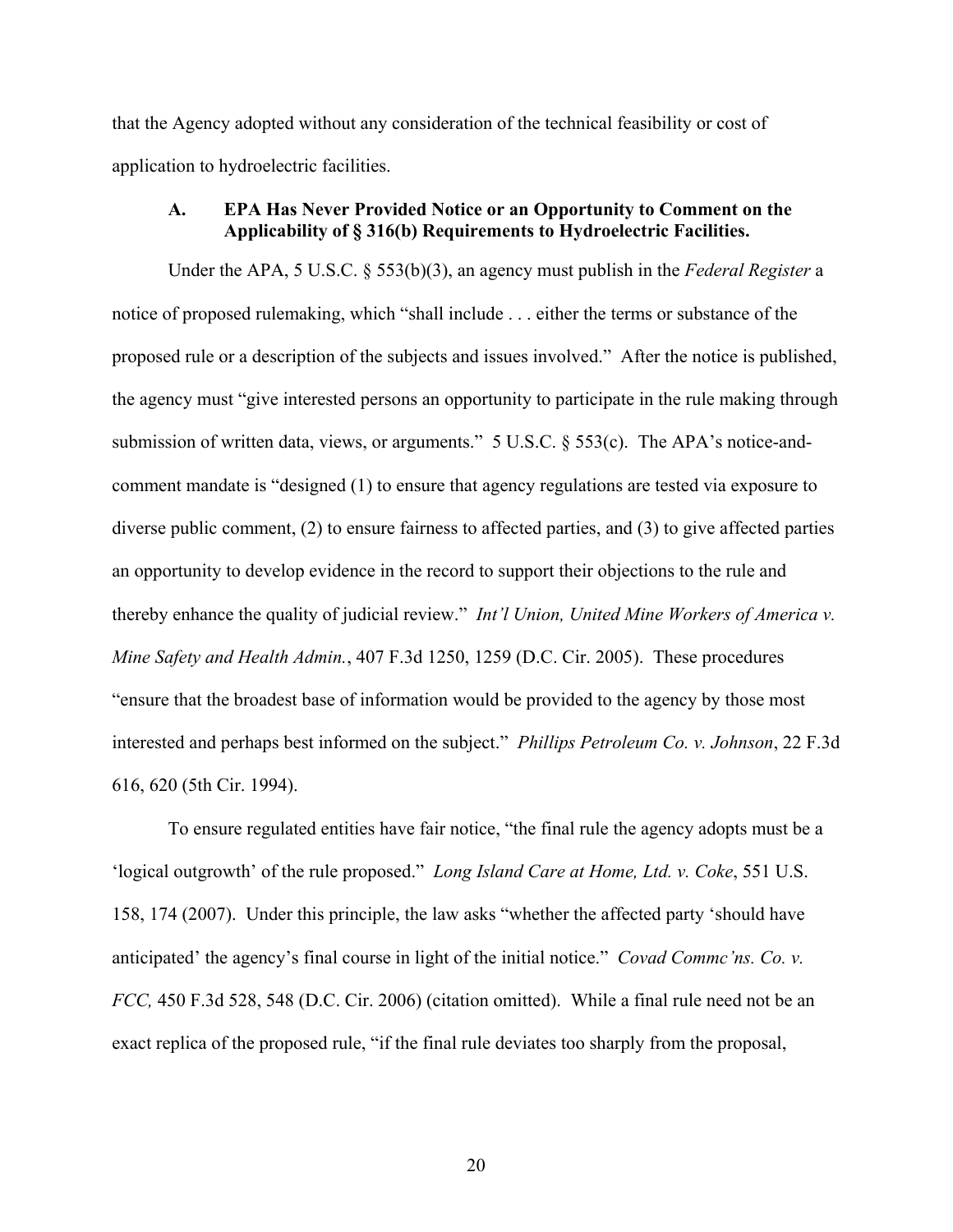affected parties will be deprived of notice and an opportunity to respond to the proposal." *Small Refiner Lead Phase-Down Task Force v. EPA*, 705 F.2d 506, 547 (D.C. Cir. 1983).

As explained above, prior to the implementation of the 2014 Rule, there had never been any indication from EPA or Congress that CWA § 316(b) could apply to hydroelectric facilities. Moreover, there was no way to anticipate from the proposed Existing Facilities Rule that EPA would apply the technology-based standards to hydroelectric facilities. Hydroelectric facilities had no notice that those facilities could be subject to new NPDES requirements as a result of the 2014 rulemaking, nor were they provided an opportunity to comment on the many ways in which technologies that EPA evaluated for steam electric power and manufacturing plants cannot be considered BTA for hydroelectric facilities. In the preamble to the proposed rule for existing facilities, EPA explicitly stated that withdrawals from hydroelectric facilities were not meant to be addressed by the Existing Facilities Rule:

Given the diversity of industrial processes across the U.S., there are many other industrial uses of water not intended to be addressed by today's proposed rule . . . Warming water at liquefied natural gas terminals, and *hydro-electric plant withdrawals for electricity generation are not cooling water uses and are not addressed by today's proposal* . . . .

76 Fed. Reg. at 22,190 (emphasis added).

In light of EPA's history of *not* applying CWA § 316(b) to hydroelectric facilities and because EPA's explicit statements confirmed that hydroelectric facilities would not be covered by the Existing Facilities Rule, private and public entities that own or operate hydroelectric facilities did not provide comments to address the potential impacts of the Existing Facilities Rule's proposed requirements.<sup>37</sup> Applying the Existing Facilities Rule to hydroelectric facilities, therefore, cannot be a logical outgrowth of the proposed rule. Thus, any attempt now by EPA to

<sup>&</sup>lt;sup>37</sup> There is no reference to hydroelectric facilities in EPA's 467-page response to comments document. Response to Comments Document for the Final 316(b) Existing Facilities Rule (May 19, 2014) (EPA-HQ-OW-2008-0667-3679).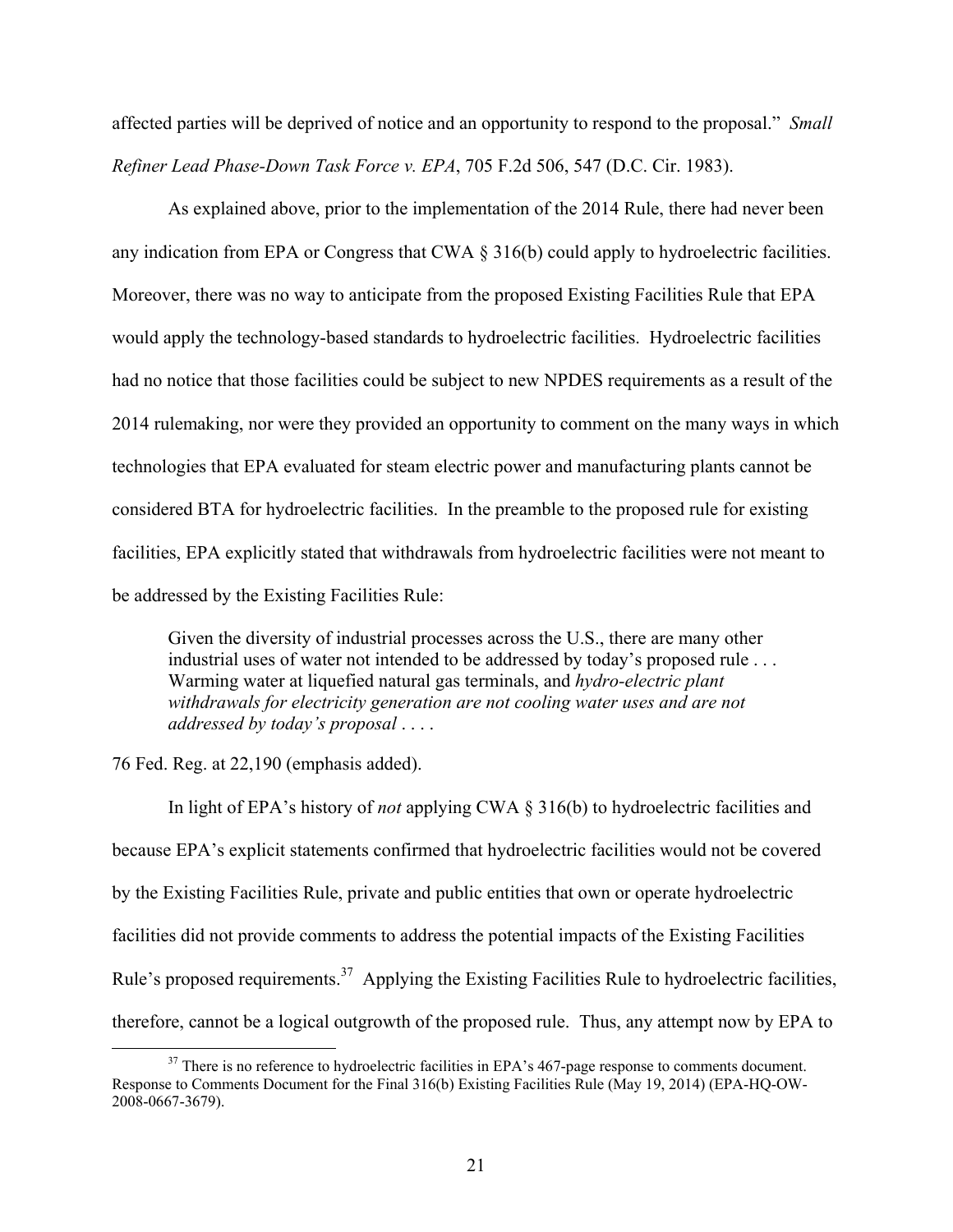apply the Rule's requirements to hydroelectric facilities, which has been done only on rare occasions through post hoc determinations for particular facilities<sup>38</sup> and now in the Proposed Permit, is contrary to the APA's requirements for fair notice and opportunity for comment.

## **B. EPA Did Not Consider Technologies for Hydroelectric Facilities or Evaluate the Potential Impacts of Applying the Rule's BTA Standards to Hydroelectric Facilities.**

EPA's final 2014 Rule and preamble provide no discussion of the applicability of

§ 316(b) or the Rule to hydroelectric facilities. In fact, the administrative record for the 2014 Rule is replete with indications that EPA did not consider impacts to hydroelectric facilities when evaluating potential technologies or the associated costs and benefits. For example, in the Economic Analysis for the final 2014 Rule, EPA stated that "[t]he final rule is only relevant for power generators that use substantial amounts of cooling water, and …[o]nly prime movers with a *steam-electric generating cycle* use large enough amounts of cooling water to be subject to the final rule."<sup>39</sup> The analysis goes on to describe steam electric facilities as those generating units

<sup>&</sup>lt;sup>38</sup> In one of the few instances where EPA has asserted that § 316(b) and the 2014 Rule apply to hydroelectric facilities, it is clear that EPA's determination was made behind the scenes, well after the 2014 Rule was promulgated, and without a notice-and-comment rulemaking that evaluated the potential implications of such a determination. The 2016 NPDES Permit Fact Sheet for the Smith Mountain Hydroelectric Plant in Virginia stated, "Significant discussion was held during this reissuance regarding the applicability of CWA section 316(b). [The applicant's] position is that hydropower stations are not subject to section 316(b). However, after consultation with EPA, a determination was made that the facility is subject to CWA 316(b) and the [Existing Facilities] Rule. The determination was that § 316(b) 'applies' to hydropower facilities if waters of the U.S. are withdrawn and used for cooling purposes." VPDES Permit Program Fact Sheet, Permit No. VA0088765, at ¶ 30 (June 13, 2016). Other states that have considered the issue have determined that § 316(b) does not apply to hydroelectric facilities, *see, e.g.,* ADEM General Permit Rationale, Hydroelectric Facilities ALG360000 (Aug. 18, 2015) (ADEM agrees that the § 316(b) rule is *"*not applicable" to hydroelectric facilities), or have continued to issue NPDES permits for hydroelectric facilities without § 316(b) requirements, *see, e.g.,* South Carolina Department of Health and Environmental Control, NPDES General Permit for Hydroelectric Generating Facilities, Permit No. SCG360000 (May 15, 2015); North Carolina Department of Environment and Natural Resources, NPDES General Permit No. NCG50000 (Oct. 1, 2015).

 $39$  Economic Analysis for the Final 316(b) Existing Facilities Rule at 2A-4 (May 2014) (emphasis added) ("2014 Economic Analysis").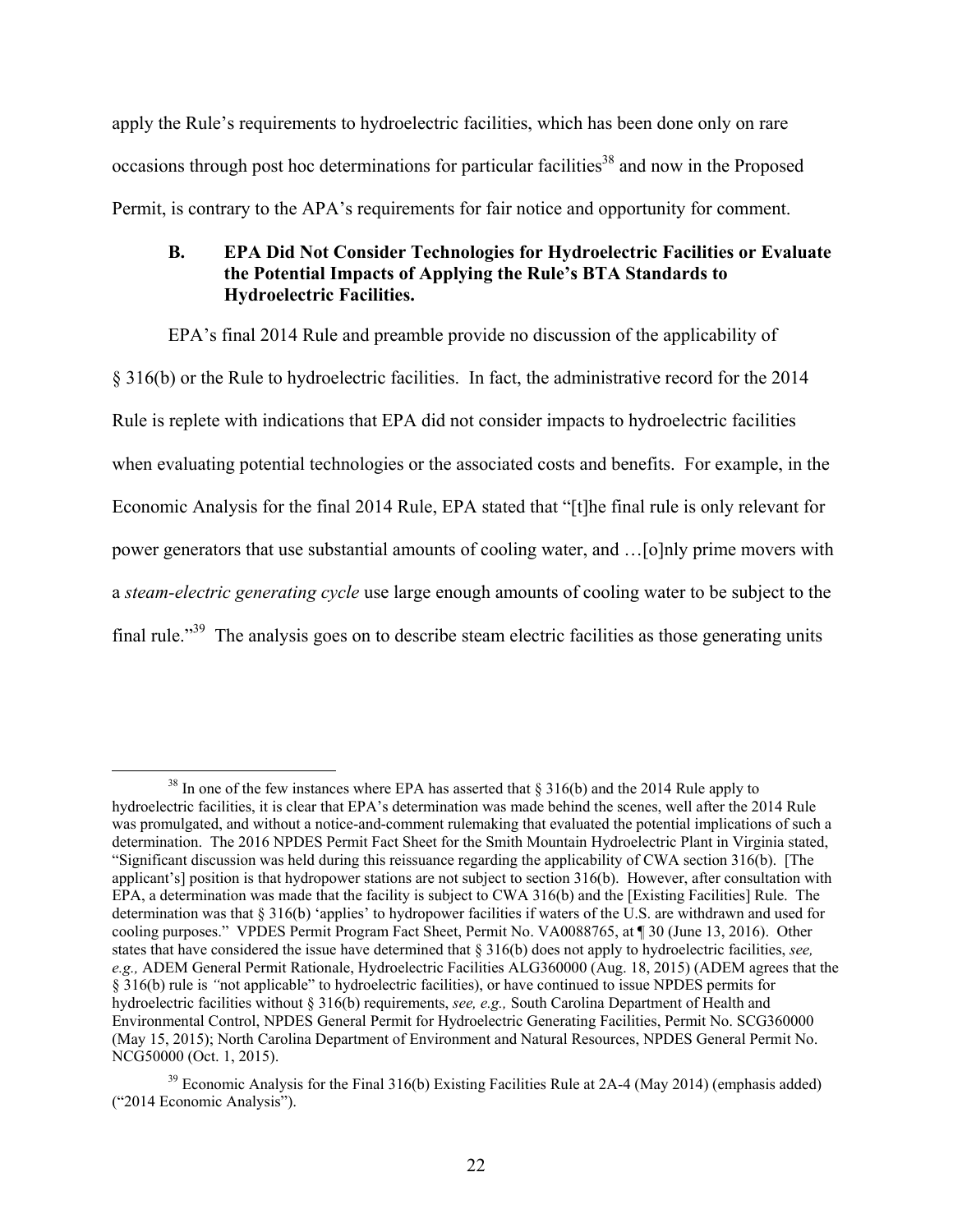that are fueled by "coal, gas, oil, waste, nuclear, geothermal, and solar steam."40 EPA does not include hydroelectric facilities in its analysis of the economic impact of the Rule on electric generation units, nor does EPA analyze the economic impact of the rule on hydroelectric facilities, in particular.<sup>41</sup> Likewise, in the Technical Development Document for the 2014 Rule, EPA includes the following exhibit that provides the estimated number of facilities that would be subject to the 2014 Rule by fuel type and prime mover category, but the table does not include hydroelectric facilities:

| Plant type <sup>a</sup> | <b>Prime mover</b>    | Number of 316(b) electric<br>generators <sup>b,c</sup> |
|-------------------------|-----------------------|--------------------------------------------------------|
| Coal steam              | <b>Steam turbine</b>  | 342                                                    |
| Gas                     | <b>Steam turbine</b>  | 73                                                     |
| <b>Nuclear</b>          | <b>Steam turbine</b>  | 56                                                     |
| Oil                     | <b>Steam turbine</b>  | 29                                                     |
| Other steam             | <b>Steam turbine</b>  | 25                                                     |
| <b>Total steam</b>      | <b>Steam turbine</b>  | 525                                                    |
| <b>Combined cycle</b>   | <b>Combined cycle</b> | 33                                                     |
| Total                   |                       | 559                                                    |

Exhibit 4-26, 316(b) electric power facilities by plant type and prime mover

<sup>a</sup> Facilities are listed as steam electric if they have at least one steam electric generating unit.

<sup>b</sup> Facility counts are weighted estimates generated using the original 316(b) survey weights.

° Individual values do not sum to reported total due to rounding as the result the application of statistical weights. Sources: U.S. EPA, 2000; U.S. DOE, 2007 (GenY07); U.S. EPA Analysis, 2010

2014 TDD Exhibit 4-26.

Similarly, EPA's benefit analyses did not consider hydroelectric facilities. To evaluate

the benefits of the 2014 Rule's requirements, EPA extrapolated data from 98 model facilities

based on information EPA received in the 2000 ICR.<sup>42</sup> In its 2000 ICR, however, EPA did not

request information from any hydroelectric facilities. EPA ultimately narrowed its research

 <sup>40</sup> *Id.*; *see also* Technical Development Document for Final Section 316(b) Existing Facilities Rule at 4-23 (May 19, 2014) ("2014 TDD") ("Only prime movers with a steam-electric generating cycle use large enough amounts of cooling water to fall under the scope of the proposed rule.").

<sup>&</sup>lt;sup>41</sup> In fact, the only discussion of hydroelectric facilities in EPA's Economic Analysis is a general description of hydroelectric facilities' contribution to electricity generation. *See* 2014 Economic Analysis at 2A-3.

<sup>42</sup> *See* Benefits Analysis for the Final Section 316(b) Existing Facilities Rule at 3-5 (May 2014).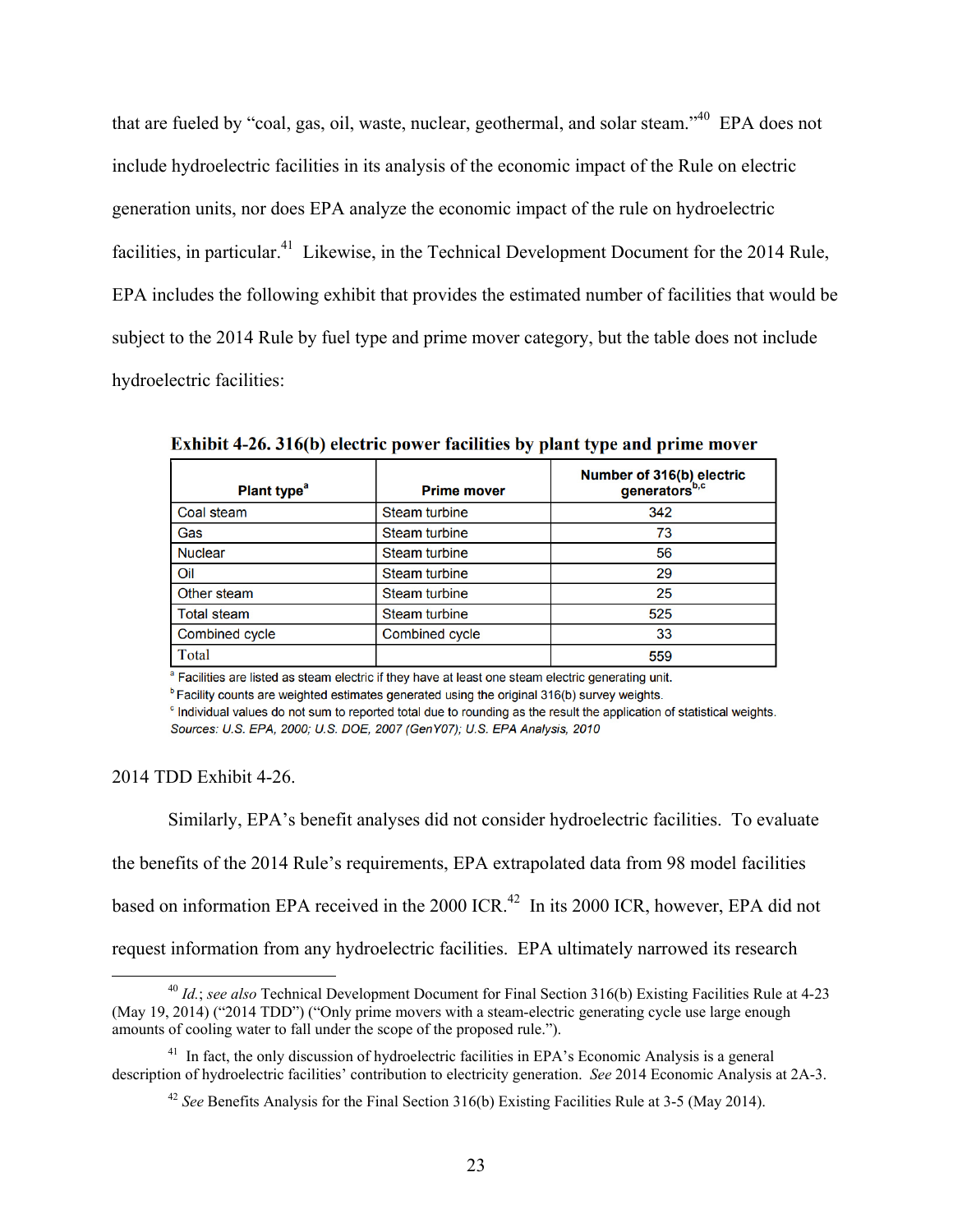activities to focus on traditional utilities, nonutility power producers, and four other industrial categories that utilize large quantities of cooling water. "Traditional utilities and nonutility power producers that use cooling water were further limited to those plants that generate electricity by means of steam as the thermodynamic medium (steam electric) because they are associated with large cooling water needs."<sup>43</sup> Therefore, hydroelectric facilities, which do not generate electricity through the use of steam, were excluded from EPA's original data request, which was later used to support EPA's analysis of the Existing Facility Rule's benefits.

In fact, EPA concluded that "[u]nits with water turbines, or 'hydroelectric units,'… do not use a steam loop and do not use cooling water ...."<sup>44</sup> As Region 10 now appears to understand, hydroelectric facilities occasionally do use cooling water, although they do so in small amounts, and their use of cooling water certainly was not the focus of the 2014 Rule.

If EPA had actually considered the technical feasibility and cost for application requirements and any technology and associated monitoring requirements for hydroelectric facilities, it would have understood that what is BTA for steam electric power and manufacturing plants is not necessarily BTA for hydroelectric facilities. EPA previously has recognized that a different BTA may be appropriate for other types of facilities with CWISs. For example, EPA determined that, for existing offshore oil and gas platforms, no retrofit technology was BTA. EPA studied the facilities and "could not identify any technologies (beyond the protective screens already in use) that are technically feasible for reducing impingement or entrainment in such existing facilities." 79 Fed. Reg. at 48,310. As discussed in more detail in Section IV.B below, there are similar challenges for hydroelectric facilities.

<sup>&</sup>lt;sup>43</sup> Information Collection Request, Detailed Industry Questionnaires: Phase II Cooling Water Intake Structures & Watershed Case Study Short Questionnaire at 4 (Aug. 18, 1999).

<sup>44 2014</sup> TDD at 4-22.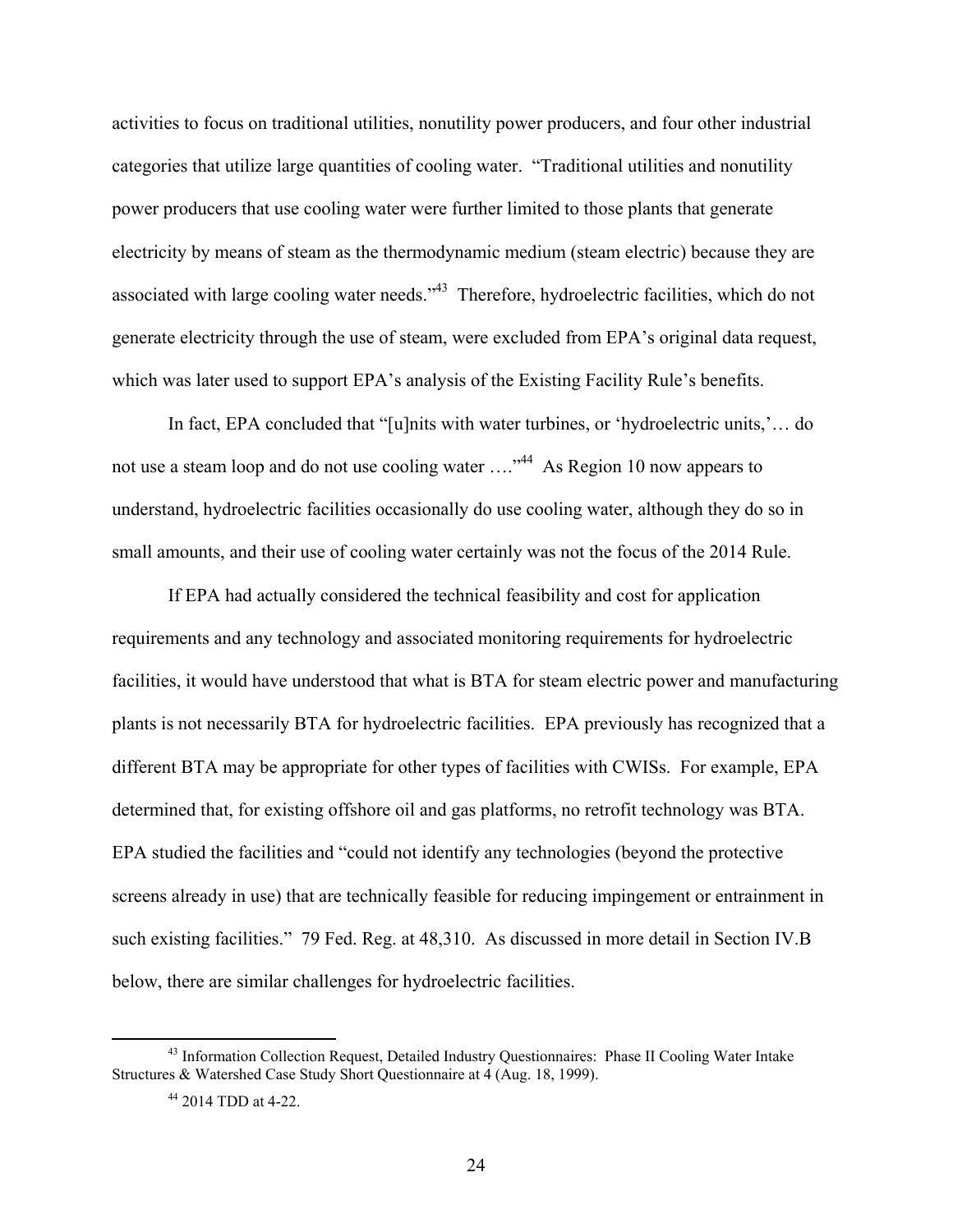EPA cannot impose § 316(b) requirements on hydroelectric facilities without engaging in proper notice-and-comment rulemaking that evaluates the availability and feasibility of potential technologies for hydroelectric facilities. Region 10's Proposed Permit and Fact Sheet do not fulfill this requirement. Accordingly, it is unlawful for Region 10 to impose on hydroelectric facilities CWA § 316(b) requirements – whether they are based on BPJ determinations or the 2014 Rule – without following the necessary procedures or conducting this type of evaluation.

#### **V. Even if § 316(b) Did Apply to Hydroelectric Facilities, Which it Does Not, the Requirements of the 2014 Rule Are Not Appropriate for Such Facilities, Which Are Fundamentally Different From Facilities Covered by the Rule.**

The requirements that EPA established in the 2014 Rule are not appropriate for hydroelectric facilities, which are fundamentally different from the steam electric power and manufacturing plants EPA considered in that rulemaking.

As discussed above, EPA did not consider hydroelectric facilities in establishing BTA in its 2014 Rule. EPA explained in the preamble to the 2014 Rule that, to establish BTA for the facilities covered by the Rule, EPA considered: "the availability and feasibility of various technologies," "costs associated with these technologies," the technologies' economic impacts, "effectiveness of these technologies in reducing impingement mortality and entrainment," and additional factors, such as "location, age, size, and type of facility." 79 Fed. Reg. at 48,328. For this analysis, EPA made a number of assumptions based on data and information from steam electric power plants and manufacturing plants that do not take into account technology costs or feasibility for hydroelectric facilities.45

<sup>&</sup>lt;sup>45</sup> For example, in evaluating impingement data and performance standards, EPA relied on 26 impingement mortality data sets at 17 facilities, none of which included hydroelectric facilities. 79 Fed. Reg. at 48,323; 2014 TDD Exhibit 11-3. As another example, in the final rule, EPA adjusted its assumptions for costs of modified traveling screens with fish returns in response to feedback that its proposal had underestimated those costs. 79 Fed. Reg. at 48,324. The adjustments EPA made in its evaluation of technology costs included: to correct its misplaced assumption that modified traveling screens were available at most facilities, EPA assigned higher cost technologies (*e.g.*, larger intakes, wedgewire screens with through-screen design velocities of 0.5 fps) for intakes that use passive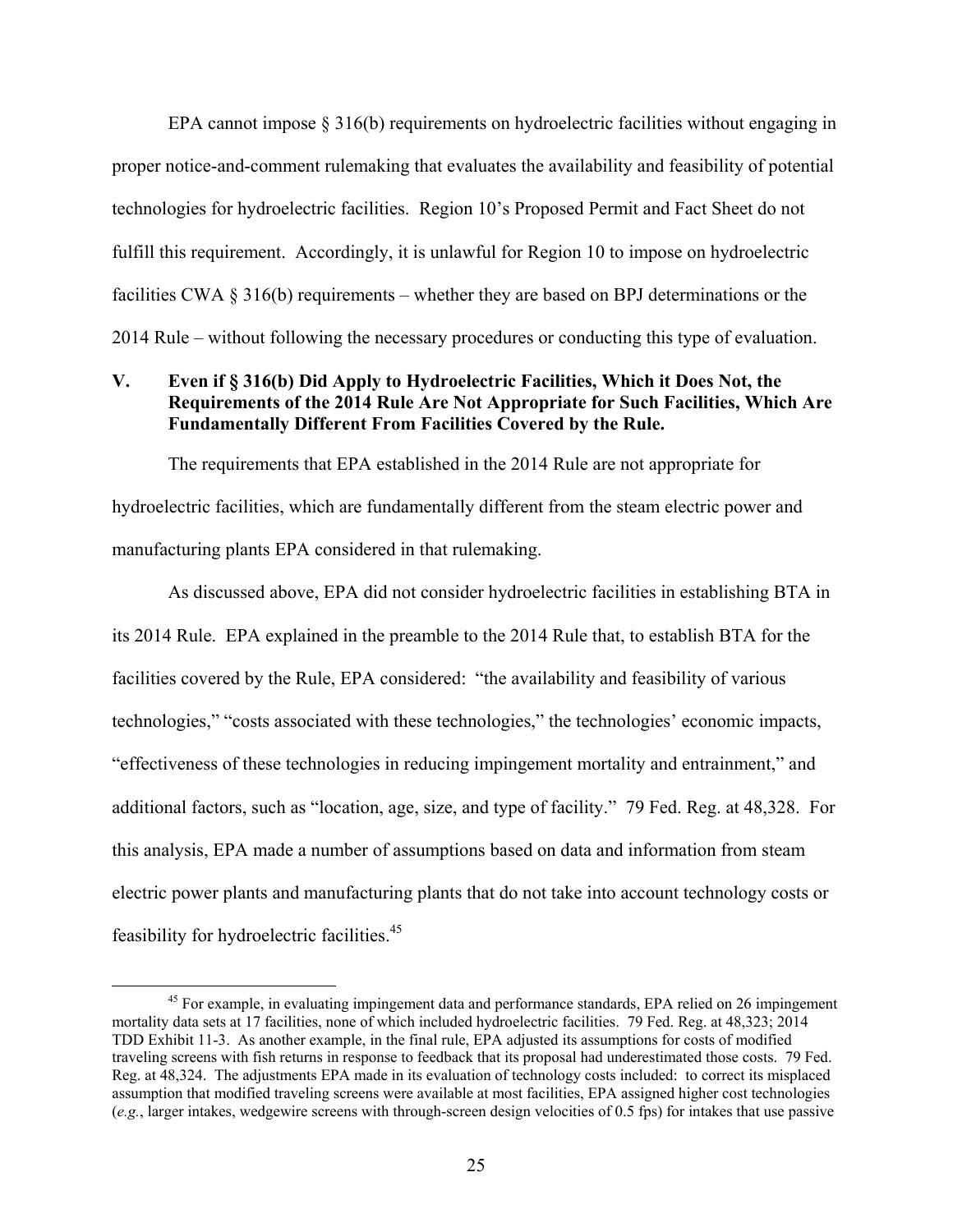The assumptions that EPA made for the facilities it considered in its 2014 Rule do not necessarily apply for hydroelectric facilities. There are numerous different configurations for hydroelectric facilities and, in particular, their pipes and structures that divert cooling water. Nearly every facility has unique, location-specific design attributes to take maximum advantage of the hydraulics of that unique physical location. For example, some hydroelectric facilities have a hole bored through the penstock in which a perforated flange is used to attach a small pipe used to gravity feed service and cooling water equipment. Some hydroelectric facilities have pipes that come off the scroll case. Others have separate pipes that come off the face of the dam. For these three configurations, water that is gravity- or pressure-induced feeds through the pipe to cool and service the equipment. Other facilities have separate intake pump houses upstream of the powerhouse. For those facilities, there is a distinct and separate intake used for service water and cooling purposes. Pumped storage facilities pump water from lower reservoirs to higher elevation reservoirs during times of low electric demand and then release water from the upper reservoir to drive turbines during periods of high electric demand. In one pumped storage facility, cooling water is drawn from the cavity between the inner and outer walls of the power house, while service water is drawn from a single intake at the tailrace of the plant.

Given the wide range of configurations for hydroelectric facilities and different processes for diverting water for cooling, the technologies that EPA found to be the best available technologies and sampling requirements for steam electric power plants and manufacturing plants are not necessarily appropriate or practical for hydroelectric facilities.

screens; EPA increased capital costs for the fish return component and included additional costs for those with particularly difficult circumstances, such as very long intake canals and submerged offshore intakes. *Id.*; 2014 TDD at 8-2 to 8-6 (explaining EPA's model facility approach and modifications to the cost tool). EPA did not consider application of the technology to hydropower facilities.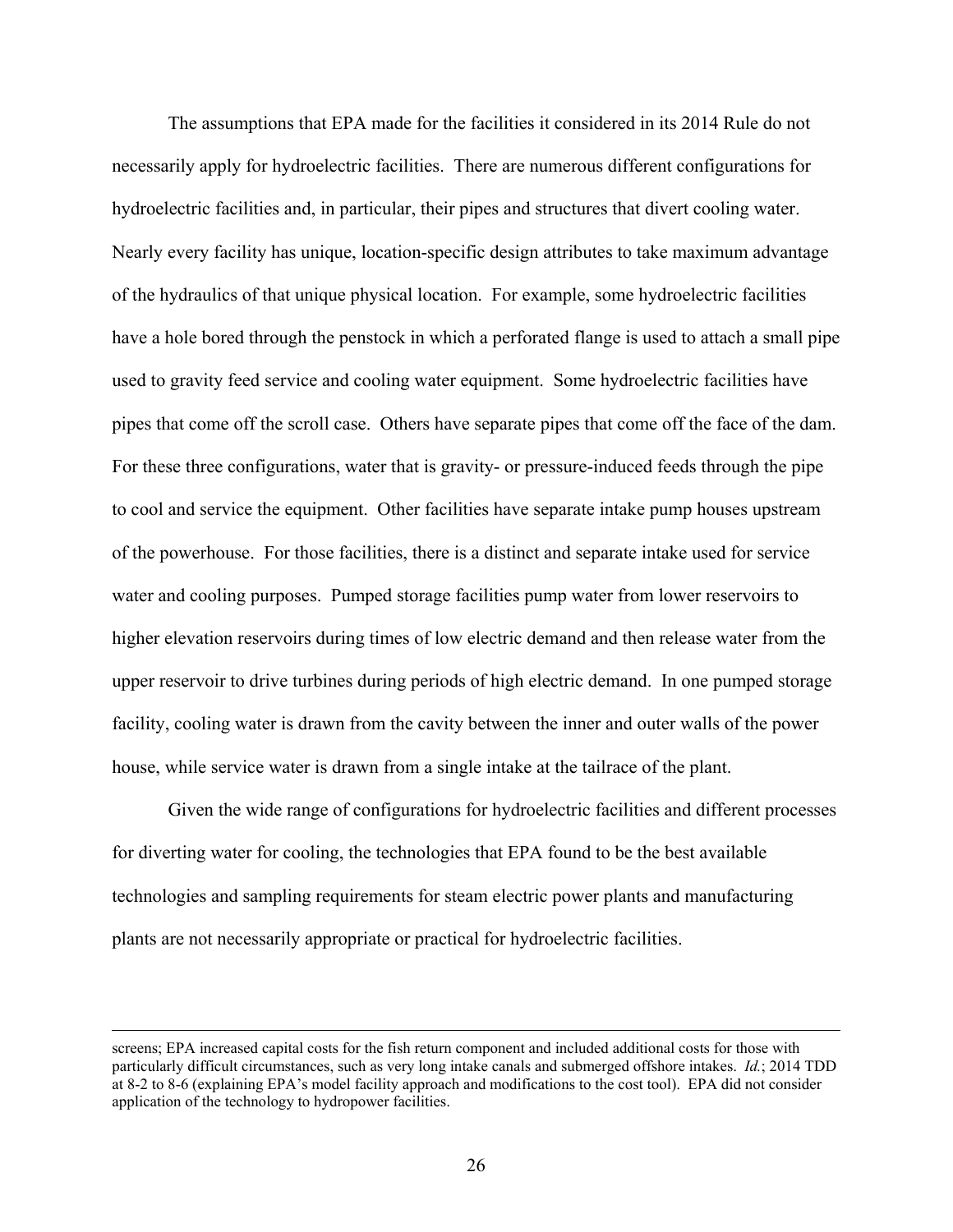For example, at many hydroelectric facilities, conducting impingement or entrainment sampling at the pipe or structure taking in cooling water would be very difficult, or even unsafe, due to turbulence. Sampling equipment may not be able to withstand water flows and forces and could break away, potentially damaging the facility.

In addition, many of the impingement technology options that are established as BTA in the 2014 Rule would not be feasible at most hydroelectric facilities. For example, one of the impingement options is to use a maximum 0.5 feet per second through-screen design velocity, 40 C.F.R. § 125.94(c)(2), but for many hydroelectric facilities, the only way to retrofit an intake pipe within the penstock to meet that through-screen design velocity would be to increase the size of the intake opening, which in some cases would require dam reconstruction and could actually increase entrainment because of the increase in the volume of water passing through the intake. Similarly, another impingement option is to operate an intake structure with a maximum through-screen velocity of 0.5 feet per second,  $\S$  125.94(c)(3), but it would be impossible to measure the actual velocity at the intake for most hydroelectric facilities because the magnitude and force of the water is so great as it is going through the penstock that no monitoring equipment could be located near the intake. Nor would it be feasible to install modified traveling screens,  $\S$  125.94(c)(5), on the small pipes that are used by many hydroelectric facilities to take in cooling water. At least three of the impingement options, §§ 125.94(c)(5)-(7), require an impingement technology performance optimization study, which would be very difficult, if not impossible, for many hydroelectric facilities that would not be able to conduct impingement sampling at the intake.

Indeed, the 2014 Rule's requirements would not be necessary in most cases because the rates of impingement and entrainment would be so low that additional controls would not be

27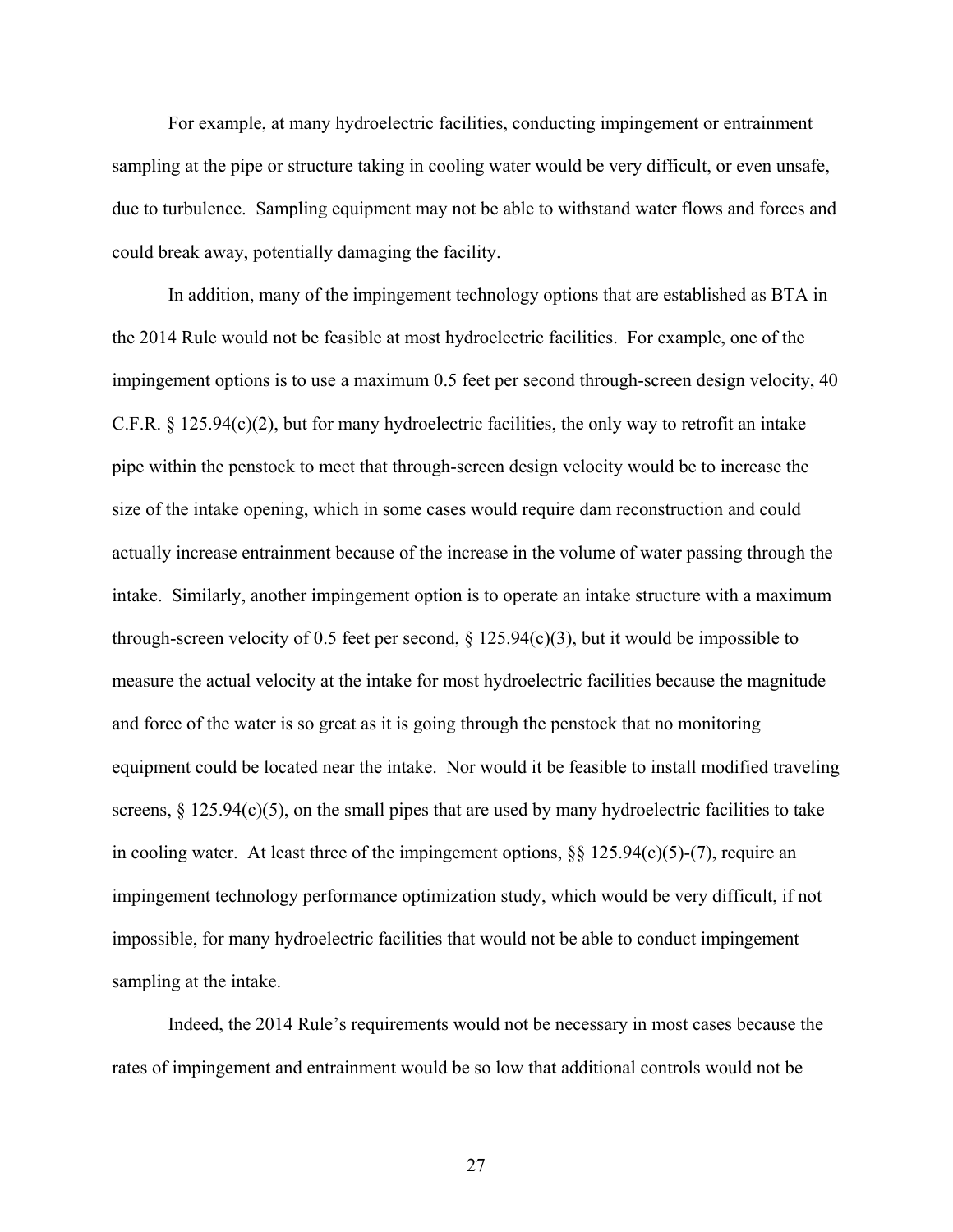warranted. Some hydroelectric facilities have in place screens to prevent debris of a certain size from entering the penstock (and therefore the cooling water pipe), and at many facilities, the water passes through a strainer before being used for cooling purposes. Some of these strainers are backwashed to a plant sump. In our members' experience, fish are rarely (if ever) observed in strainer baskets or in backwash to the plant sump. Moreover, for many hydroelectric facilities, due to the high velocity and volume of water passing through the penstock and by the entrance to the intake, the rates of impingement would be so low that additional impingement controls would be useless. The same is true for entrainment at many of these facilities. For hydroelectric facilities, the *de minimis* exception for impingement established in the 2014 Rule, 40 C.F.R. § 125.94(c)(11), would be applicable more often than not. And the fact that there is not a *de minimis* exception for entrainment in the 2014 Rule would create issues for many hydroelectric facilities that would have no way of further minimizing the already very minor rates of entrainment.

EPA clearly did not consider hydroelectric facilities when it was establishing the requirements under the 2014 Rule. As explained above, such requirements are not appropriate or feasible for hydroelectric facilities, which are fundamentally different from facilities covered by the 2014 Rule.

## **VI. The § 316(b) Measures Required in the Proposed General Permit Are Inappropriate for Hydroelectric Facilities.**

Even if § 316(b) applied to hydroelectric facilities, which it does not, the measures that Region 10 proposes as BTA in the Proposed Permit are inappropriate for the hydroelectric facilities to which the Proposed Permit, if finalized, would apply. As Region 10 acknowledges,

28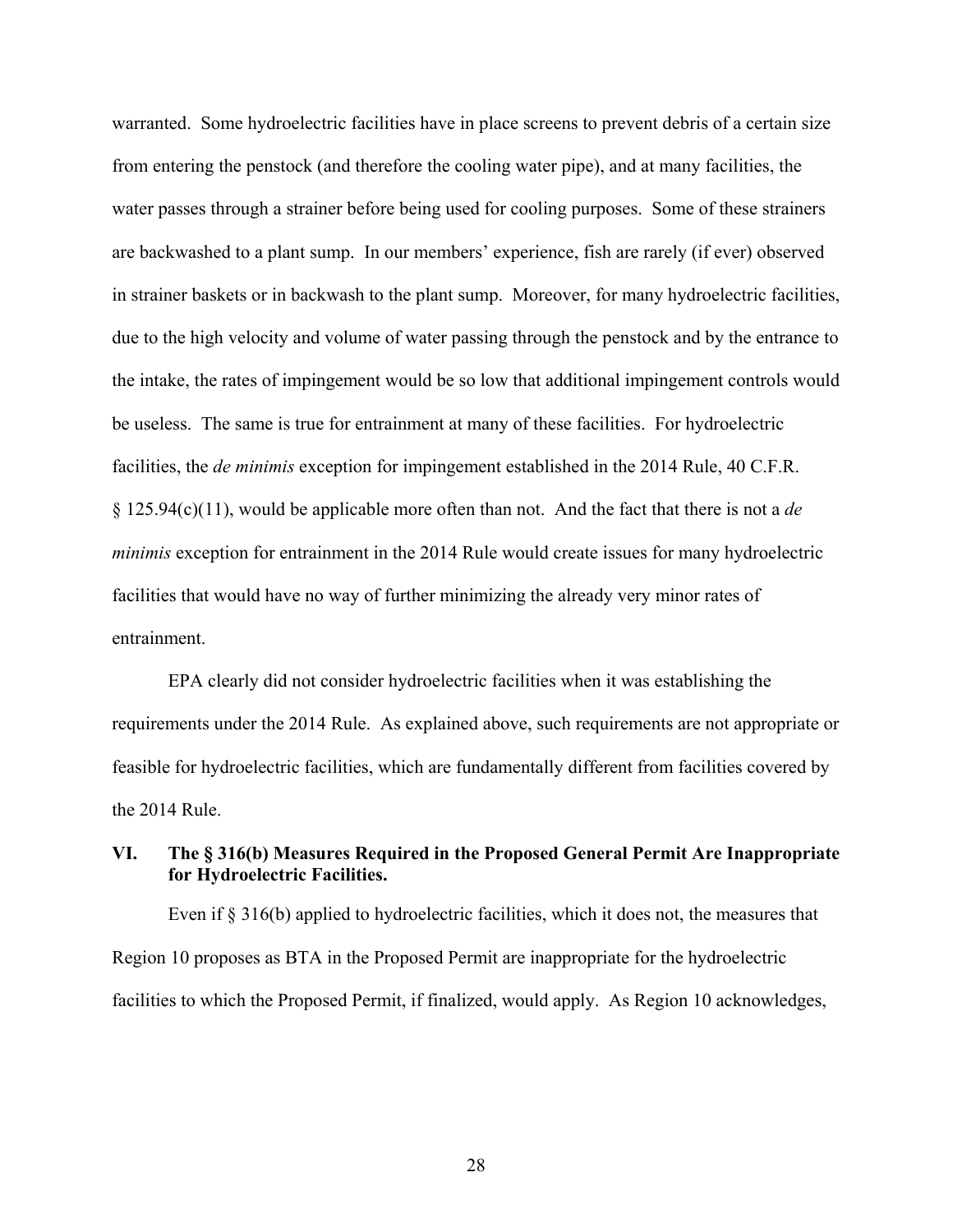each generating facility is unique in its location, physical layout, and operational pattern.<sup>46</sup> The documentation Region 10 has supplied provides no information on the specific attributes of the "intake structures" used to supply cooling water used by the hydroelectric facilities to which any final permit would apply. Indeed, the Fact Sheet reflects no attempt to characterize or consider the wide range of variation among existing cooling water intakes at hydroelectric facilities. That variation is important because site-specific factors may make it difficult or impossible for many facilities to comply with some or all of the proposed requirements.

The Region also made no effort to assess whether those intakes, as currently configured and operated, are causing any meaningful environmental impacts not already minimized in the licensing and NEPA review process. It is difficult to understand how Region 10 could have exercised its BPJ that the intake of cooling water at hydroelectric facilities requires further control without first collecting at least some information from which to evaluate whether the diversion of relatively small amounts of water that otherwise would flow through the facility were likely to cause any meaningful incremental environmental impacts. Even if it were appropriate to apply § 316(b) to these facilities (which NHA and UWAG believe it is not), the exercise of BPJ for existing facilities requires at least some understanding of the location, design, construction, and capacity of the "intake structures" involved and the environmental impacts occurring. Region 10 put the cart before the horse, imposing new "BTA" requirements without first evaluating the attributes of the facilities in question and determining whether or not they already have minimized adverse environmental impacts.

Region 10 also failed to identify the technologies, measures, procedures, and methods that it anticipates facilities would use to meet the requirements imposed by the permit. Nor did

 <sup>46</sup> EPA Region 10, Biological Evaluation of the NPDES General Permit for Hydroelectric Facilities Within the State of Idaho, Permit Number IDG360000, at 8 (Feb. 2018).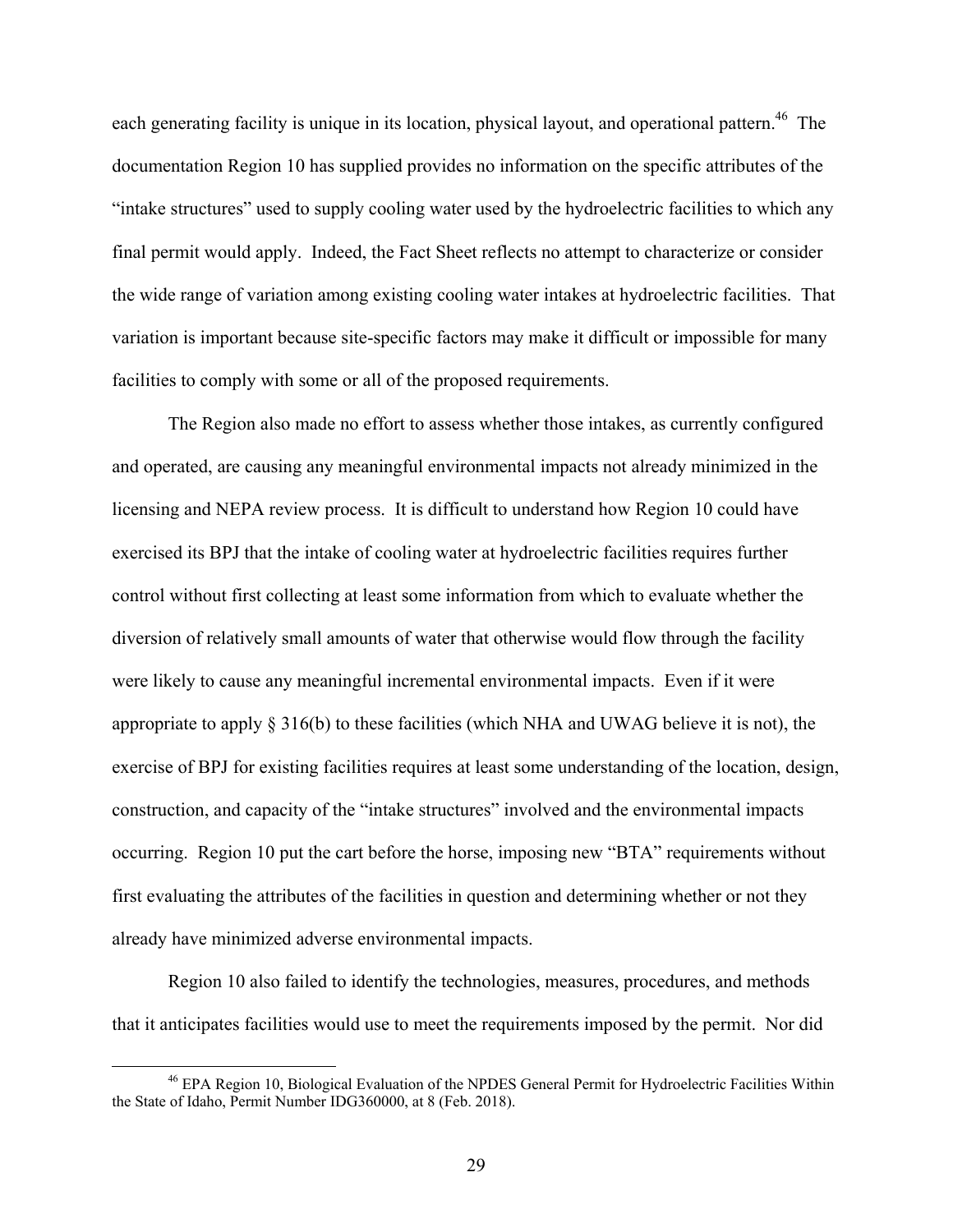Region 10 consider how the BTA requirements it seeks to impose may overlap or conflict with FERC license conditions. As discussed below, many of the proposed requirements dictate an outcome (like returning fish to the waterbody or managing tailrace operations to prevent fish access to draft tube areas) without any discussion of what technology or other measures the Region expects the facility to use to accomplish that outcome. The record is equally devoid of any assessment of the feasibility and costs of using whatever technologies, procedures, or methods might be needed to satisfy those requirements, or the level of performance or environmental benefits likely to be achieved. Indeed, some of the measures Region 10 has proposed could be read to apply to hydroelectric facilities as a whole, including parts of the facility (e.g. tailrace) that are not part of the process for diverting cooling water.

The availability and cost of specific technologies and measures, the impact of those costs on affected facilities, and the environmental benefits of requirements based on those technologies are all important factors that EPA acknowledged it needed to consider before establishing its nationally applicable § 316(b) regulations for facilities withdrawing cooling water above the applicable thresholds. EPA also considered feasibility, cost, and benefits in establishing permit application requirements, including those dealing with biological monitoring and other data collection and analysis, reporting, and recordkeeping. Based on its consideration of those factors, EPA was unable to justify imposing any specific BTA technology requirements on facilities below the applicable flow threshold or any uniform application requirements for entrainment for facilities with "actual intake flows"<sup>47</sup> at or below 125 MGD. Yet Region 10

<sup>&</sup>lt;sup>47</sup> Actual Intake Flow ("AIF") "means the average volume of water withdrawn on an annual basis by the cooling water intake structures over the past three years. After October 14, 2019, Actual Intake Flow means the average volume of water withdrawn on an annual basis by the cooling water intake structures over the previous five years. Actual intake flow is measured at a location within the cooling water intake structure that the Director deems appropriate. The calculation of actual intake flow includes days of zero flow. AIF does not include flows associated with emergency and fire suppression capacity." 40 C.F.R. § 125.92(a).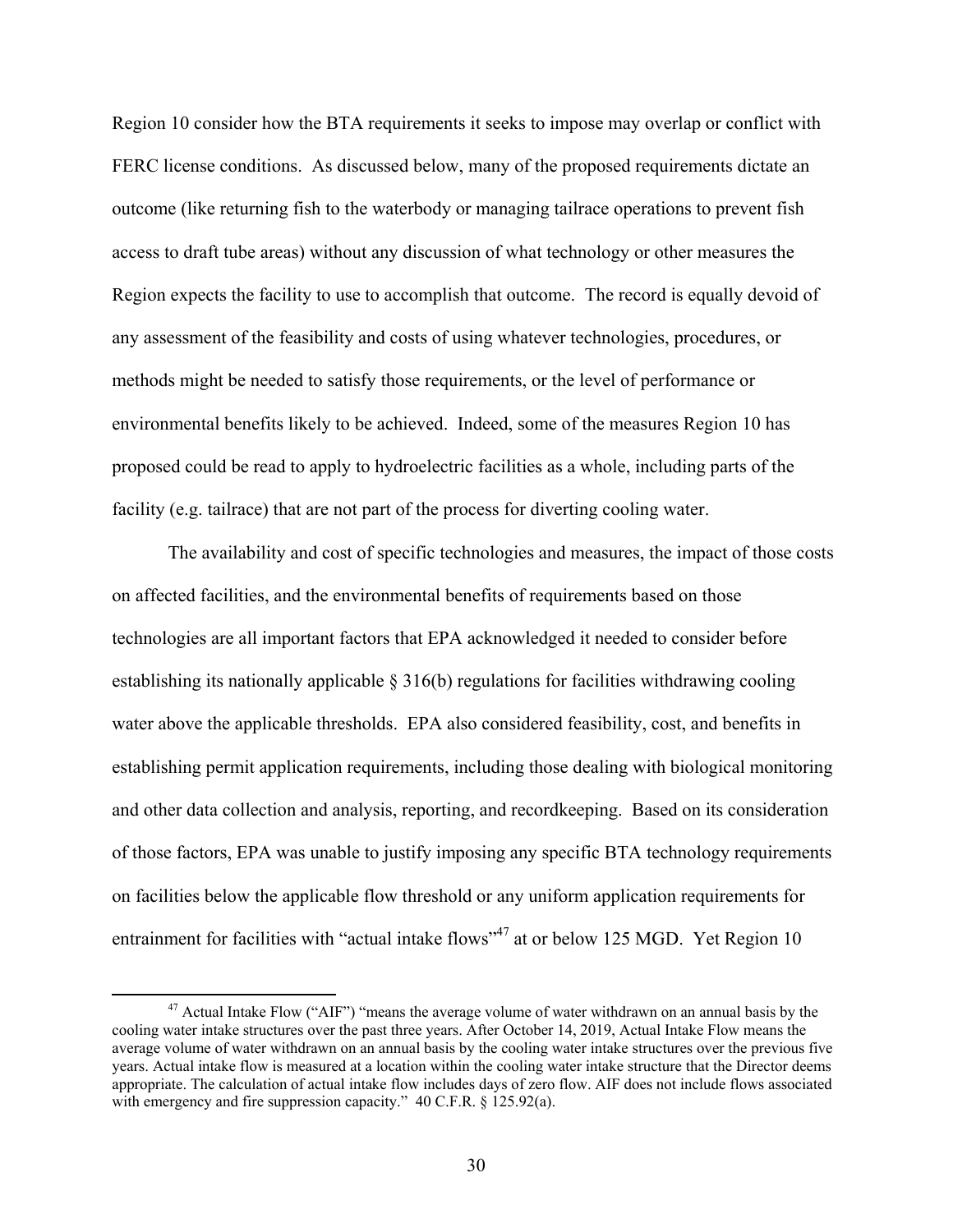proposes to impose a host of new § 316(b) requirements without identifying the technologies on which they are based, determining that they are in fact available for the facilities in question, and evaluating their costs and benefits. In particular, the Region failed to consider the important social costs (*e.g*. energy reliability, renewable electricity generation) of imposing new requirements.

In fact, it would be very difficult for many hydroelectric facilities to comply with the requirements outlined in the Proposed Permit. In some cases (*e.g.*, weekly monitoring, returning impinged fish to source water), the requirements Region 10 has proposed are far more onerous than those EPA concluded should apply only to facilities with design flows greater than 2 MGD and actual intake flows greater than 125 MGD. Moreover, even if some facilities could meet some of those requirements, the costs likely would far exceed any plausible environmental benefits.

UWAG and NHA provide the following specific comments on the Proposed Permit's

# BTA requirements:

• The 2014 Rule establishes requirements for existing facilities that: (1) have NPDES permits, (2) use one or more CWISs with a cumulative DIF of greater than 2 MGD to withdraw water from waters of the U.S., **and** (3) use 25 percent or more of the water withdrawn (on an actual intake flow basis) exclusively for cooling water purposes. 40 C.F.R. § 125.91(a). Facilities with CWISs that are subject to CWA § 316(b) that do not meet these criteria must meet  $\S 316(b)$  requirements established by the permit writer on a case-by-case, BPJ basis. *Id.* § 125.90(b). The Fact Sheet and Section 401 Water Quality Certification state that the Proposed Permit would cover facilities that fall below the threshold of "2 MGD or less **and** less than twenty-five percent used exclusively for cooling . . . ." Proposed Permit Fact Sheet at 28 (emphasis added); *see also* Section 401 Water Quality Certification at 1. The Proposed Permit, however, states that facilities are ineligible for coverage and must apply for an individual NPDES permit if the facility "uses or proposes to use one or more [CWISs] with a [DIF] of greater than 2 [MGD] **or** the facility uses 25 percent or more of the water it withdraws for cooling water purposes on an average monthly basis." Proposed Permit at 8 (emphasis added). Although, as explained throughout these comments, NHA and UWAG do not believe CWA  $\S$  316(b) or the 2014 Rule are applicable to hydroelectric facilities even on a case-by-case BPJ basis, if Region 10 plans to rely on the 2014 Rule, it must be consistent throughout the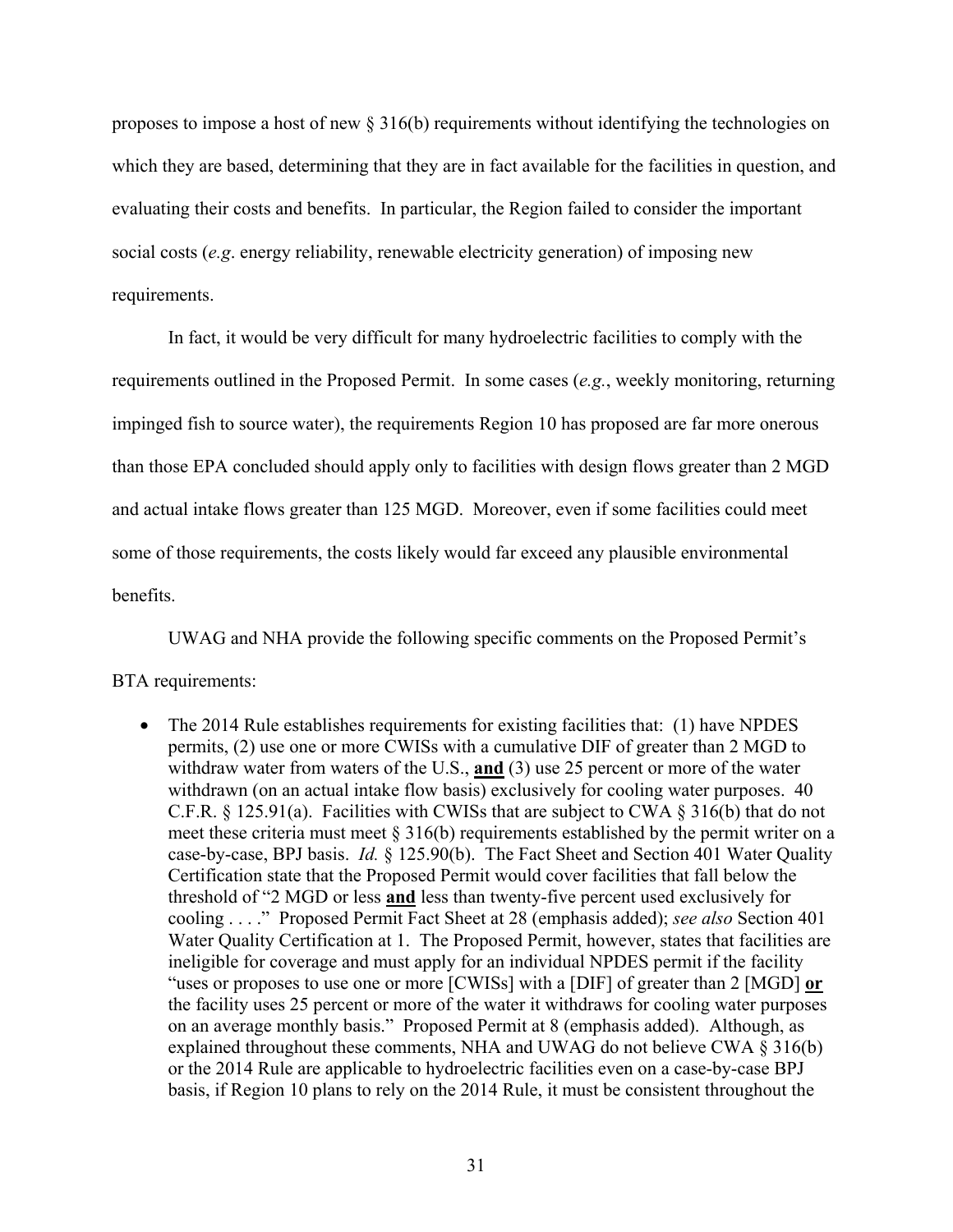Proposed Permit and supporting documents, and clarify that facilities that are ineligible for coverage under the Proposed Permit are those facilities that use greater than 2 MGD **and** use 25 percent or more of the water for cooling purposes.

- 2(a): The Proposed Permit would require permittees to "manage the intake operations to minimize injury to resident fish and other aquatic species in the river," but the Region provides no analysis of the range of existing hydroelectric cooling water intake operations and how their operations could be managed to minimize injury to resident fish and other aquatic species.
- 2(b): The Proposed Permit would require facilities to "manage tailrace operations to prevent fish access to the draft tube areas to minimize injury of fish and other aquatic species." The tailrace and draft tube, however, are not subject to EPA's NPDES permitting authority. Moreover, the cooling water piping may not exist in the draft tube, but rather at the downstream face of the power plant, making managing the tailrace operations at the draft tube ineffective for protecting fish. Because of the geometry and physics of this system, the potential for fish impingement and entrainment is very low, and monitoring for fish is nearly impossible. To the extent that fish access to the tailrace and associated injury from contact with turbine runners constituted a significant resource issue, the existing FERC licensing process would be adequate to fully address the impacts in consultation with fish and wildlife agencies.
- 2(c): The Proposed Permit would require permittees to "cease or reduce the intake of cooling water whenever withdrawal of source water is not necessary," but the Region provides no analysis of, or evidence for, the feasibility or efficacy of ceasing or reducing the intake of cooling water at these hydroelectric facilities.
- 2(d): The Proposed Permit would require permittees to "return all observed live impinged fish to the source water to the extent practicable." The Region provides no analysis that impingement occurs, or can even be discerned, at all types of cooling water intakes or that screening fish and returning fish to the source water is technically feasible.
- 2(e): The Proposed Permit directs permittees not to spray impinged fish or invertebrates with chlorinated water. EPA provides no analysis of, or evidence for, the feasibility or efficacy of restricting the use of chlorinated water at hydroelectric cooling water intakes for minimizing adverse effects of impingement and entrainment.
- 2(f): The Proposed Permit would require permittees to "design an impingement and entrainment monitoring program," and the monitoring is to be conducted "at least weekly." However, as explained above, conducting impingement or entrainment sampling at the pipe or structure taking in cooling water would be very difficult, and even unsafe. Moreover, in the FERC licensing process, study and monitoring needs are determined in consultation with federal and state fish and wildlife agencies. The FERC process is robust and sufficient for determining whether monitoring may be justified and is technically feasible for evaluating fish impingement and entrainment at the cooling water intake.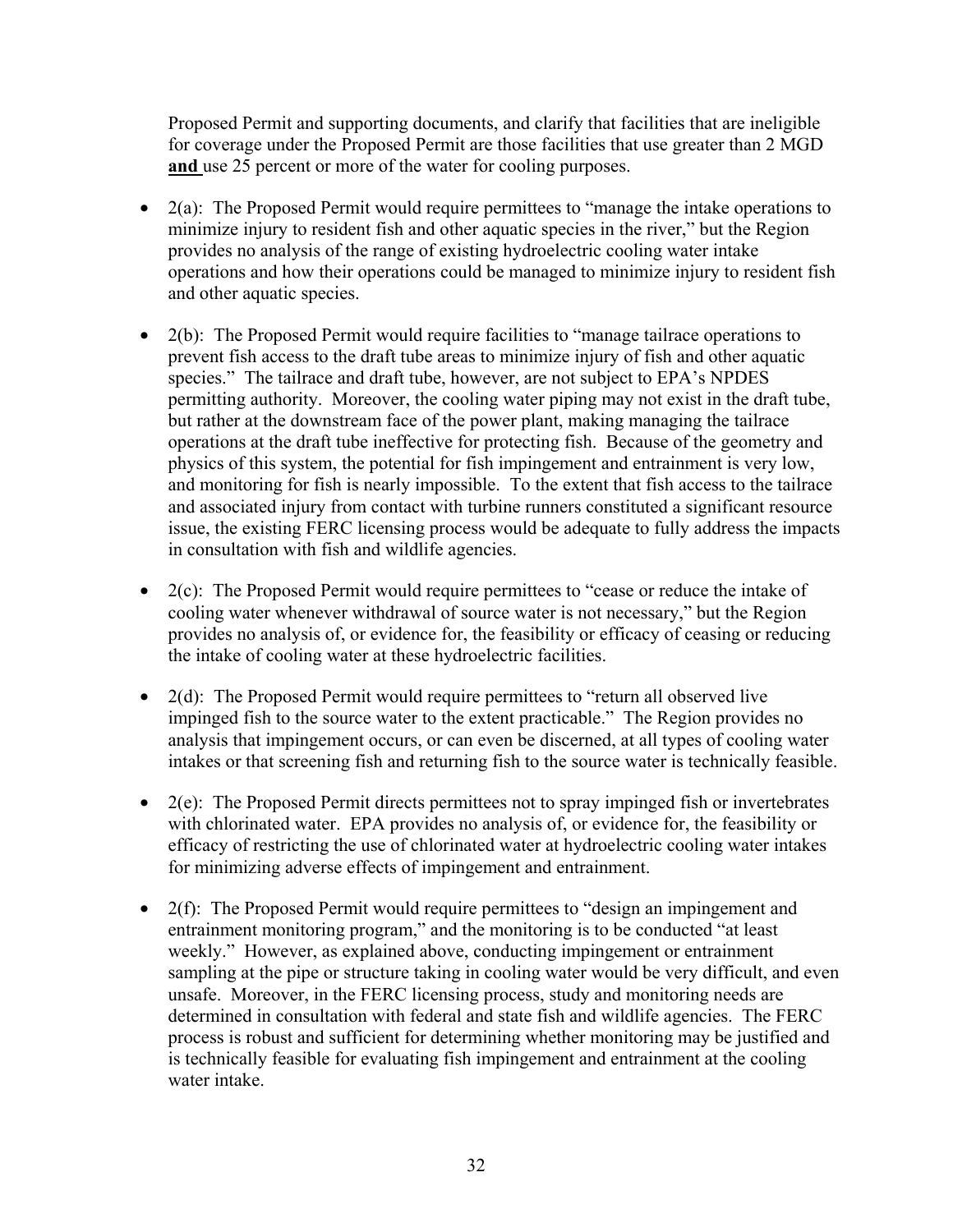- $2(g)$ : The permittee is directed to retain the results of this monitoring program on site "for inspection and for submission to EPA as required in Part 4(l) of this Section," but the reference to 4(l) is confusing, given this section (*i.e.*, IV.C) contains no Part 4(l).
- 2(h): The Proposed Permit would require permittees to maintain physical screening or exclusion technology consistent with the guidelines of NMFS Northwest Region's Anadromous Salmonid Passage Facility Design. These guidelines, however, are designed based on physical screening and exclusion technology for the hydroelectric turbines and the bypass operations and are not likely to be feasible at many of the cooling water intakes. Region 10 could not require such technologies for the turbines themselves, which are outside the scope of EPA's NPDES authority.
- $\bullet$  2(i): The Proposed Permit would require the permittee to "operate and maintain the CWIS including any existing technologies used to minimize impingement and entrainment," but it is not clear what technologies could be used at hydroelectric facilities to minimize impingement and entrainment. The Region provides no analysis or explanation.

The information report required under the Proposed Permit's section IV.C.3 has

requirements that are excessive and, in some instances, inconsistent with the section IV.C.2 BTA

requirements. UWAG and NHA provide the following specific comments on the Proposed

Permit's CWIS report requirement:

- 3(d): Reporting requirement  $3(d)$  refers to measures to be taken to maintain a daily maximum surface withdrawal of 1.0 MGD, but such measures are not listed among the BTA requirements.
- $\bullet$  3(e): EPA requests maximum monthly average intake data during the previous five years, but these data may not be collected at hydroelectric cooling water intakes because the intake volume is so small.
- 3(f): Reporting requirement 3(f) refers to whether the facility withdraws cooling water at a rate commensurate with a closed-cycle cooling system without any analysis or explanation as to how this might be relevant to the operation of small cooling water intakes at hydroelectric facilities.
- 3(o): Reporting requirement 3(o) for a report of the five-year results from the impingement and monitoring program called for in Part 2(f) is not supported by any analysis of the need for, technical feasibility, or costs of conducting such a monitoring program. Again, monitoring would not be technically feasible at many facilities, and EPA has not identified how the monitoring information would be applied to future BTA determinations.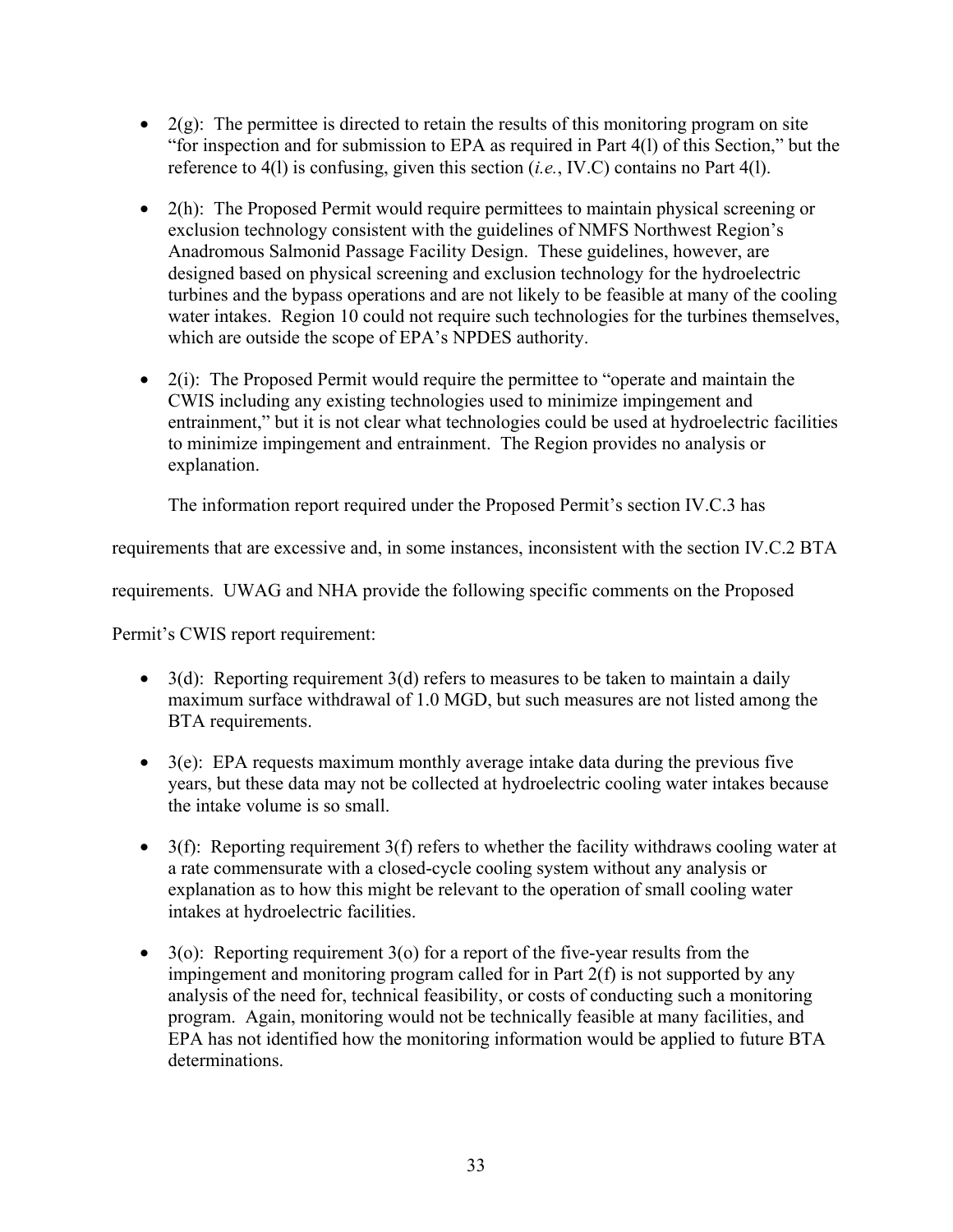## **VII. EPA Should Clarify Certain Other Requirements in the Proposed General Permit.**

In addition to the § 316(b)-related measures addressed above, there are a number of

discharge-related provisions in the Proposed Permit that require clarification and/or revision,

including the following:

- Eligibility for Permit Coverage: On page 8, the Proposed Permit states that a facility is ineligible for coverage if "[t]he facility is new or has expanded since July 1, 2011." The Fact Sheet states, however, that facilities are not covered by the Proposed Permit if they "are new or have expanded *their discharge* since July 1, 2011." Fact Sheet at 19 (emphasis added). EPA should clarify whether a facility is excluded if it has expanded since July 1, 2011, or whether it is excluded only if the discharge has expanded since July 1, 2011. Similarly, the Proposed Permit states that a facility would be ineligible when "[a] Water Quality Management Plan or Total Maximum Daily Load (TMDL) containing requirements applicable to such a point source is approved," Proposed Permit at 8, but the Fact Sheet states that this applies to facilities "with wasteload allocations from a TMDL for pH, oil, and grease and/or temperature" would be ineligible. Fact Sheet at 19. EPA should clarify whether a facility is ineligible if it has a wasteload allocation as a result of a TMDL for some, but not all of the discharges, or whether a facility could be eligible for only those discharges that do not already have an approved wasteload allocation.
- Existing Measures to Prevent Release of Oil and Grease: In accordance with their FERC license and related requirements, most hydropower producing facilities in the state of Idaho are currently required to maintain procedures in place pursuant to a Spill Prevention Control and Countermeasure (SPCC) and Emergency Action Plan (EAP). Each of these plans is in place in order to protect against any accidental release of oil and grease into a water of the United States. It is unclear, therefore, what additional benefit would derive from the Proposed Permit's Best Management Practices (BMP) Plan requirement.
- BMP Plan Notification: Under the Proposed Permit's "Schedule of Submissions," the permittee must provide EPA with written notification that the BMP Plan has been implemented within 180 days after the effective date of the permit. Proposed Permit at 2. This schedule also indicates that the permittee must notify EPA that the BMP Plan has been implemented within 90 days after authorization to discharge under the General Permit. *Id.* Can EPA guarantee that the permittee will have authorization to discharge within 90 days of the effective date of the permit to allow the permittee to satisfy these obligations on time? Moreover, the 180-day period specified on page 2 of the Proposed Permit is inconsistent with the requirement on page 20 that the permittee submit written notice to EPA and IDEQ that the BMP Plan has been developed and implemented within 90 days of the effective date of the permit. EPA should correct page 20 to use the 180 day period previously specified.
- BTA Notification: Likewise, pursuant to section IV.C.2, facilities withdrawing cooling water must implement BTA within 180 days of the effective date of the permit. Proposed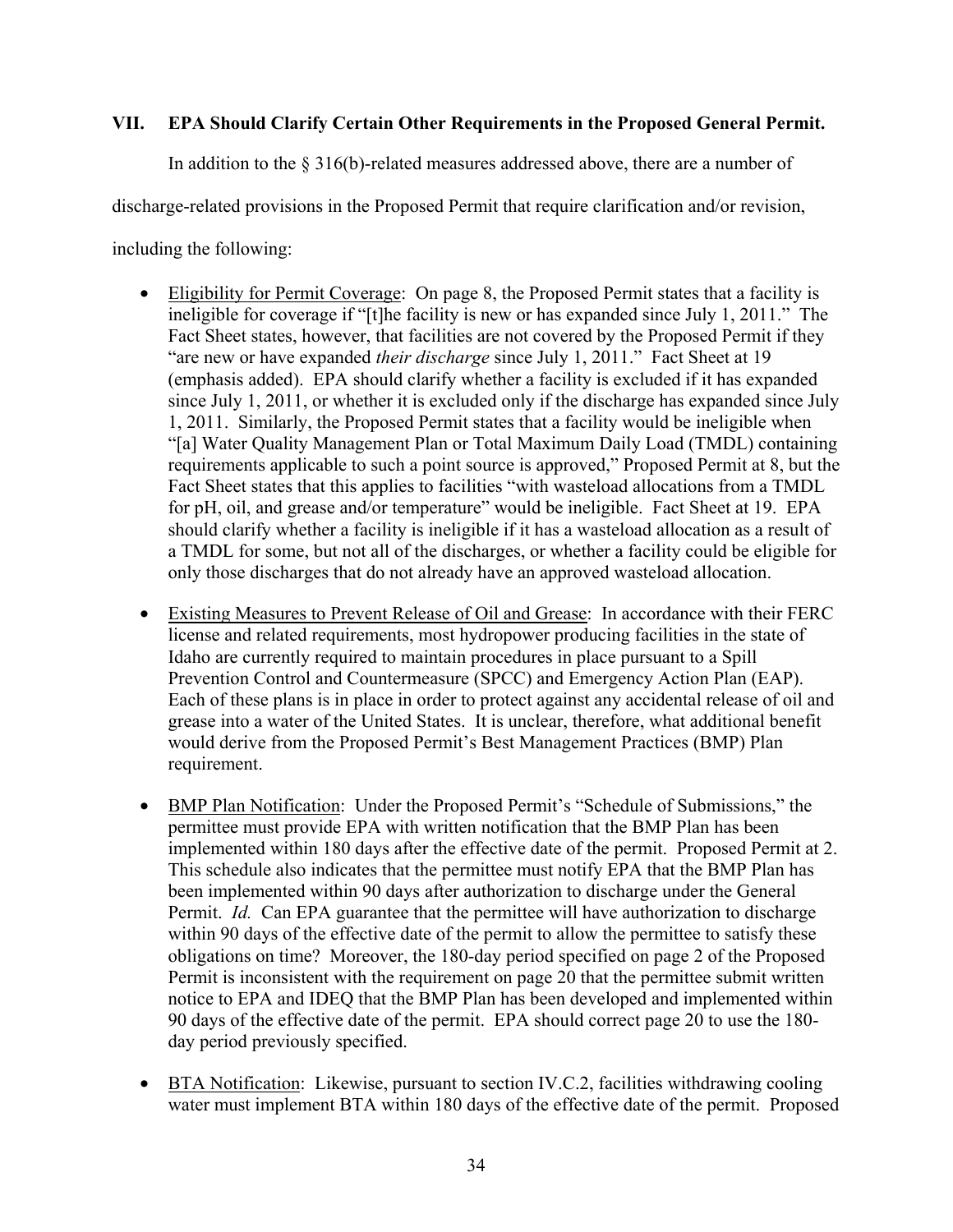Permit at 20. Can EPA guarantee that the permittee will have authorization to discharge within enough time to implement BTA within 180 days of the permit's effective date?

- BMP Plan Shield: Part IV.B.5 of the proposed permit would require the permittee to implement BMPs or other measures that "ensure" compliance with a host of vaguely or inconsistently stated objectives. For example, Section IV.B.5(a) would require BMPs to "ensure" that oil, grease, and hydraulic fluids from "all sources" "do not enter the river," apparently in any amount, and regardless whether this would be feasible or necessary to meet water quality standards. Proposed Permit at 21. Yet, section IV.B.5(c) would require only BMPs that "*minimize* the leaking of hydraulic oil or other oils." *Id.* (emphasis added.) As another example, section IV.B.5(d) would require the permittee to "reduce" its reliance on lubricants that come into contact with river water, and sections IV.B.5(e) and IV.B.5(j) would require a "preference" for "environmentally acceptable lubricants" and PCB-free lubricants, paint, and caulk, but no criteria are specified in the permit for evaluating what reductions are required or for exercising these preferences. *Id.* at 21-22. Requirements such as these leave permittees unfairly exposed to agency enforcement actions and citizen suits even when the permittees have complied with them in good faith. To prevent this, the requirements should be stated more clearly and objectively, and the permit should include a provision that a permittee's compliance with the BMPs specified in its required BMP Plan constitutes compliance with section IV.B of the permit. Such a "plan shield" would be consistent with NPDES permit requirements because section IV.B.3(c) authorizes EPA to require changes in the BMP Plan "at any time" if EPA determines that the BMP Plan does not meet the minimum requirements of section IV. But allowing a permittee to rely on the BMPs in its BMP Plan unless and until EPA directs changes in those BMPs would prevent the permittee from being unfairly subject to an enforcement action based on second-guessing the adequacy of the BMPs that it has selected in good faith to comply with the permit's vaguely worded BMP requirements.
- NOI Requirements for Facilities Discharging to § 303(d) Listed Waters: According to the Proposed Permit, facilities that would like coverage under the general permit must submit their initial application or Notice of Intent ("NOI") within 90 days after the effective date of the permit. Proposed Permit at 2. On page 12, item 15, however, applicants discharging to waters listed on IDEQ's most recent CWA § 303(d) list for temperature must submit one complete season (May 1 through November 1) of continuous temperature monitoring data with a copy of their NOI. Facilities that discharge to § 303(d) listed waters for temperature will likely not be able to submit an NOI with one complete season of continuous temperature monitoring data within 90 days after the effective date of the permit. It would make more sense for facilities to begin this sampling once the permit becomes effective. EPA should clarify that such facilities can submit this sampling information after the sampling period has concluded or when the permit is renewed. If this requirement is not adjusted, several facilities in Idaho that would otherwise qualify for coverage under the Proposed Permit would not be eligible. In addition, there is a lack of detail in the Proposed Permit and the Section 401 Water Quality Certification regarding where the monitoring should occur and the sampling intervals. EPA should provide more information on these requirements.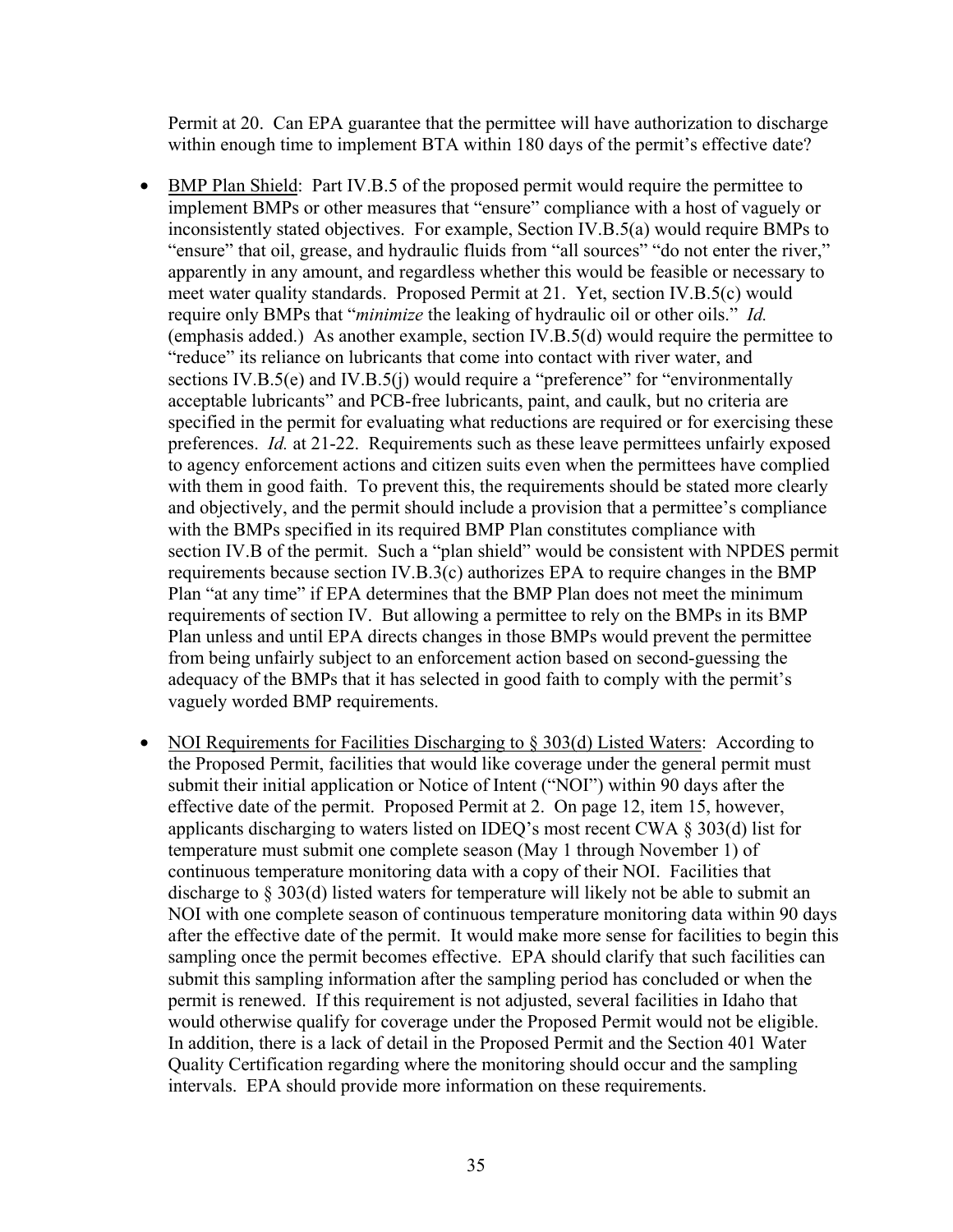- Effluent Limits Apply Only to Pollutants Added by the Facility: Sections III.A.1-6 of the Proposed Permit would prohibit the "discharge" of various materials that would impair beneficial uses or cause other adverse effects in the receiving water. Proposed Permit at 14. In addition, sections III.A.8-12, Tables 1-5, set forth numeric limits that would apply to the facility's "effluent." *Id.* at 14-17. Consistent with EPA's longstanding position, the Proposed Permit should be revised to clarify that these prohibitions apply only to pollutants that are *added* to receiving waters by the facility, and not to pollutants that are *passed through* the facility from upstream waters, including pollutants contained in facility reservoirs.
- Sampling Frequency: The Proposed Permit delineates four types of discharges that must be sampled, some on a monthly basis. Proposed Permit at 15-17. Monthly sampling is not needed, and there are limited benefits, if any, associated with the extensive sampling scheme proposed. Indeed, the 2009 Region 1 general permit for hydroelectric facilities requires less frequent sampling for similar discharges. For example, whereas the Proposed Permit requires sampling for flow, pH, and oil and grease for cooling water once per month, the Region 1 permit requires sampling once per quarter.<sup>48</sup>

EPA Region 1 initially proposed monthly sampling, but UWAG and NHA noted in their  $2004$  joint comments<sup> $49$ </sup> on the Region 1 proposal that monthly sampling is not needed and that there are limited benefits, if any, associated with the extensive sampling scheme Region 1 proposed. UWAG and NHA explained that many of the activities proposed to be regulated under the general permit are periodic in nature and may occur only once or twice a year and, therefore, monthly monitoring would be wasteful. *Id.* at 9. We also noted that obtaining monthly samples could present a substantial logistical challenge to owners and operators due to extreme weather conditions, sample holding time, and lab accessibility. Data that NHA and UWAG member organizations acquired during the FERC licensing process show that the sample results would be well below the discharge limitations that were proposed by Region 1. Region 1 recognized these concerns and, in the final 2009 Region 1 permit, EPA reduced the sampling frequency. In its Response to Comments on the Region 1 permit, EPA stated that it "determined a less frequent monitoring frequency will still provide adequate pollutant monitoring data....<sup>50</sup>

Region 10 has provided no principled basis for requiring sampling more frequently than Region 1 determined was sufficient in the 2009 Region 1 general permit. We recommend that Region 10 reduce the sampling frequencies to, at the very least, align with the sampling frequencies that Region 1 determined to be reasonable in the 2009 Region 1 general permit.

 <sup>48</sup> *See* EPA Region 1 General Permits Under the NPDES for Hydroelectric Generating Facilities, Permit Nos. MAG360000 and NHG360000, at 3-4, 6 (Nov. 10, 2009) ("Region 1 Permit").

<sup>49</sup> Joint Comments of NHA and UWAG on the Draft NPDES General Permits MAG360000 and NHG360000 for Hydroelectric Generating Facilities, at 9-10 (Jan. 16, 2004).

<sup>&</sup>lt;sup>50</sup> EPA Region 1 General Permit Response to Comments NPDES General Permit Nos. MAG360000 and NHG360000, at 42. ("Region 1 Response to Comments").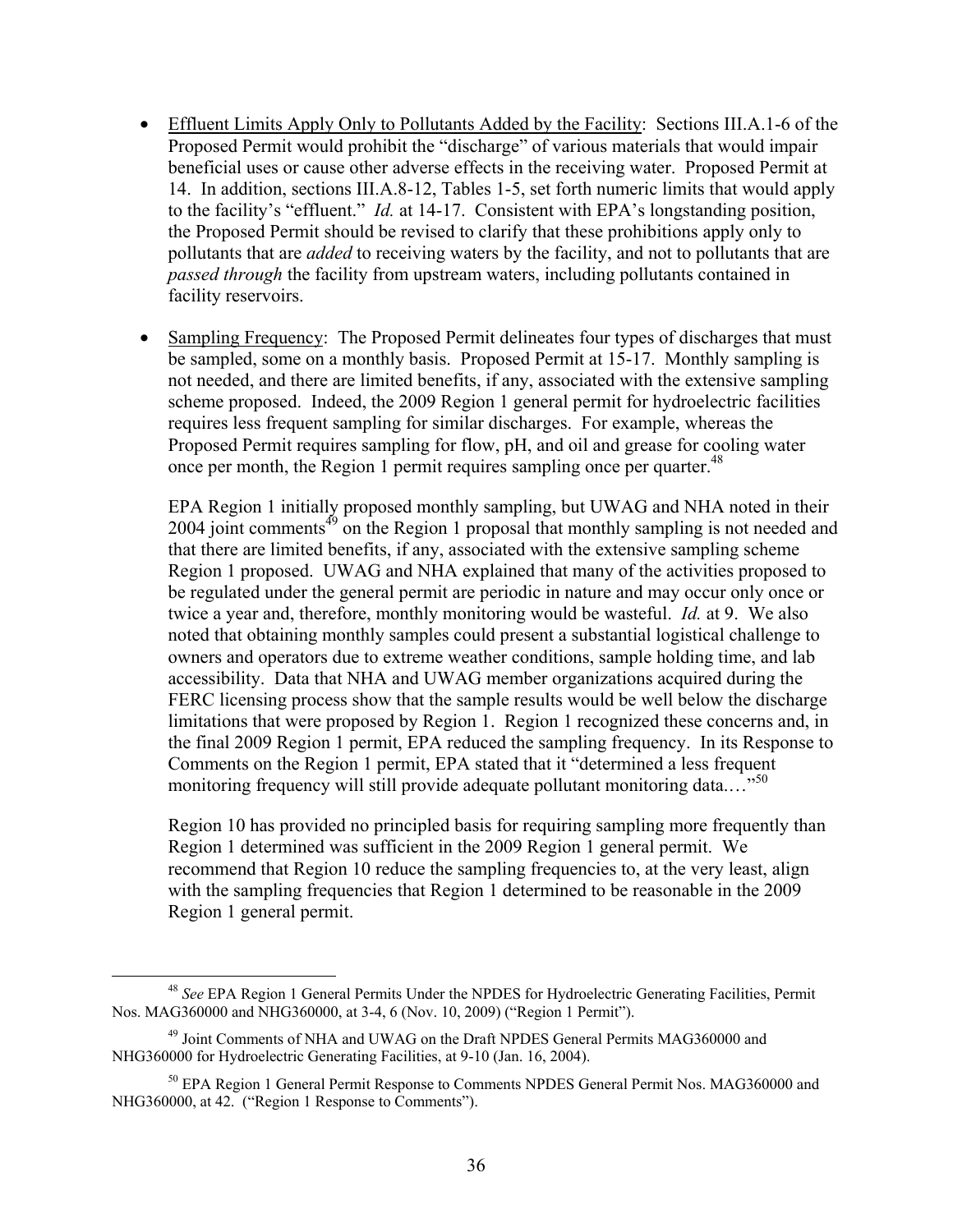- Flood/High Water Discharges: The Proposed Permit would impose effluent limitations and monitoring for maintenance-related water during flood/high water events and for equipment-related backwash strainer water. Proposed Permit at 16. In the Region 1 permit, however, EPA recognized that "sampling discharges from emergency flood devices can be dangerous and impracticable," and determined that the monitoring and reporting requirements it had proposed for the flood water discharges were "inappropriate." *See* Region 1 Response to Comments at 19. As a result, the Region 1 permit required only limited monitoring and reporting for facility maintenance-related water during flood/high water events and did not require monitoring for equipmentrelated backwash strainer water. Region 1 Permit at 6. Region 10 should make similar adjustments to the Proposed Permit.
- Monitoring Adjustment Opportunity: The Region 1 Permit allows for the permittee to request a reduction in the monitoring frequency of any pollutant after 10 valid pollutant samples for the outfall indicate compliance with the pertinent permit limits or demonstrate no reasonable potential to cause or contribute to water quality standards violation. Region 1 Permit at 23. We recommend that EPA revise the Proposed Permit to include the same adjustment opportunity.
- BMP Incident: Under section IV.B.6, facilities must prepare a written report to EPA and IDEQ within seven days after a "BMP incident" has been addressed. However, this term is not defined in the permit. Proposed Permit at 22. EPA should define "BMP incident."
- Toxic Substances v. Toxic Pollutants: Pursuant to section III.A.2, the permittee must not discharge "toxic substances" in concentrations that impair the designated beneficial uses of the receiving water. Proposed Permit at 14. Also, section V.I addresses "Changes in Discharge of Toxic Substances." *Id.* at 29. EPA should clarify whether "toxic substances" are equivalent to "toxic pollutants" as defined in 40 C.F.R. § 122.2.
- "Deleterious Materials": Similarly, section III.A.3, Proposed Permit at 14, and section V.G.5, *id.* at 29, refer to "deleterious materials," but these materials are not defined. These terms should also be defined.
- Total Suspended Solids (TSS) Levels: The Proposed Permit requires a monitoring method that will achieve a maximum Minimum Level for TSS of 5 mg/L. But there is no monitoring requirement for TSS, and EPA acknowledges that TSS is naturally occurring. Proposed Permit at 17, 45. EPA must explain the basis for such a requirement. In the Region 1 general permit for hydroelectric facilities, for example, this issue was resolved by removing the requirement to monitor TSS.
- "Maximum Minimum Level": The table in Appendix A lists the "maximum Minimum" Level (ML)" for pollutants in the permit. Proposed Permit at 45. EPA must clarify how facilities should apply this standard.
- "Significant": Appendix C uses the term "significant" in multiple places to describe what must be included in the BMP Plan, but the term "significant" is not defined in the